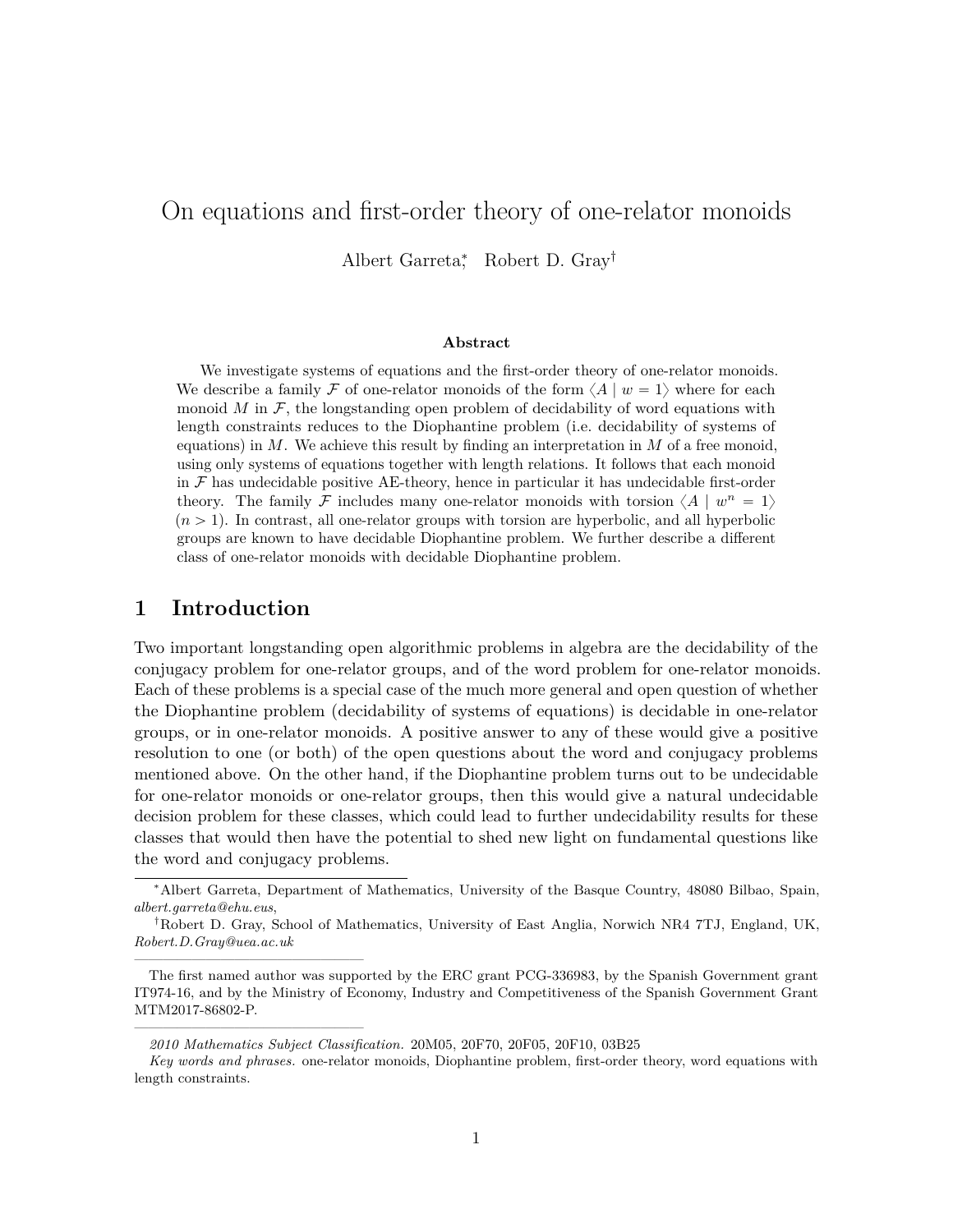The Diophantine problem for one-relator groups has recently received attention in the literature, with positive results obtained for solvable Baumslag-Solitar groups  $BS(1, n)$  $\langle a, b \mid a^{-1}ba = b^n \rangle$   $(n \in \mathbb{Z})$ ; see [\[38\]](#page-28-0) (in the same paper the authors also solve the problem for wreath products of the form  $A \nvert \mathbb{Z}$ , where A is a finitely generated abelian group). The aim of this paper is to initiate the study of Diophantine problems (and related model-theoretic questions) for one-relator monoids. We shall obtain both positive and negative (undecidability) results, and will also establish a close connection between these problems and the problem of solving word equations with length constraints, which is a longstanding open problem in computer science.

Our main result describes a family of one-relator monoids  $\mathcal F$  such that for any  $M \in \mathcal F$  it is possible to reduce decidability of word equations with length constraints —a longstanding open problem in computer science— to the Diophantine problem in *M*. We further prove decidability of the Diophantine problem for a certain class of one-relator monoids. As a corollary we obtain undecidability of the positive *AE*-theory (hence of the first-order theory) of any one-relator monoid belonging to  $\mathcal F$ . To the best of our knowledge, this provides the first examples of one-relator monoids with undecidable positive AE-theory (with coefficients), excluding the free monoid. Other examples of one-relator monoids with undecidable first-order theory with coefficients can be found in [\[37,](#page-28-1) Theorem 1].

Equations in monoids and groups have been widely studied during the past decades, being of interest in several areas, ranging from computer science to group and model theory. For a detailed account of the history, motivation and key results in this area we refer the reader to the survey articles [\[21,](#page-27-0) [35,](#page-28-2) [40,](#page-29-0) [61\]](#page-30-0). By the *Diophantine problem* we mean the algorithmic problem of determining if any given system of equations has a solution or not. Two classical results due to Makanin show that the Diophantine problem is decidable in any free monoid [\[47\]](#page-29-1) and in any free group [\[48\]](#page-29-2). Based on Makanin's algorithm, Razborov [\[58\]](#page-30-1) provided a powerful description of the sets of solutions to systems of equations in free groups via what were later called Makanin-Razaborov diagrams. This played a key part in the solution to the Tarski problems [\[39,](#page-28-3) [63\]](#page-30-2) regarding groups elementary equivalent to a free group.

In subsequent years new decidability algorithms and descriptions of solutions have appeared: in [\[56\]](#page-30-3) Plandowski describes a polynomial space algorithm for deciding word equations based on a compression technique. In [\[33\]](#page-28-4) Jeż shows that word equations can be solved in nondeterministic linear space, and in [\[15\]](#page-27-1) it is proved that the solution set of a word equation is an EDT0L language (in particular, it is an indexed language), furthermore this set can be computed in polynomial space [\[22\]](#page-27-2). More recently, in [\[65\]](#page-30-4) Sela presents the first in a sequence of papers devoted to investigating the structure of sets of solutions to systems of equations over a free semigroup via a Makanin—Razborov diagram analogue. Diophantine problems have been extensively considered also in different classes of groups and monoids, see e.g. [\[14,](#page-27-3) [19,](#page-27-4) [20,](#page-27-5) [22,](#page-27-2) [23,](#page-27-6) [28,](#page-28-5) [43,](#page-29-3) [43,](#page-29-3) [62\]](#page-30-5). For us the most relevant result in this direction is the decidability of the Diophantine problem in hyperbolic groups [\[16,](#page-27-7) [60\]](#page-30-6).

A variation relevant to the present paper is the problem of word equations with *length constraints* (in short, WELCs). This consist of a (system of) word equation(s) together with finitely many linear inequalities involving the length of solutions (see Subsection [2.1](#page-6-0) for a formal definition). The problem of determining whether WELCs are decidable has been open for decades now and is of major interest in computer science. Some partial cases and variations have been successfully studied in [\[13,](#page-27-8) [17,](#page-27-9) [26,](#page-27-10) [42\]](#page-29-4). As hinted at in [\[17\]](#page-27-9), extending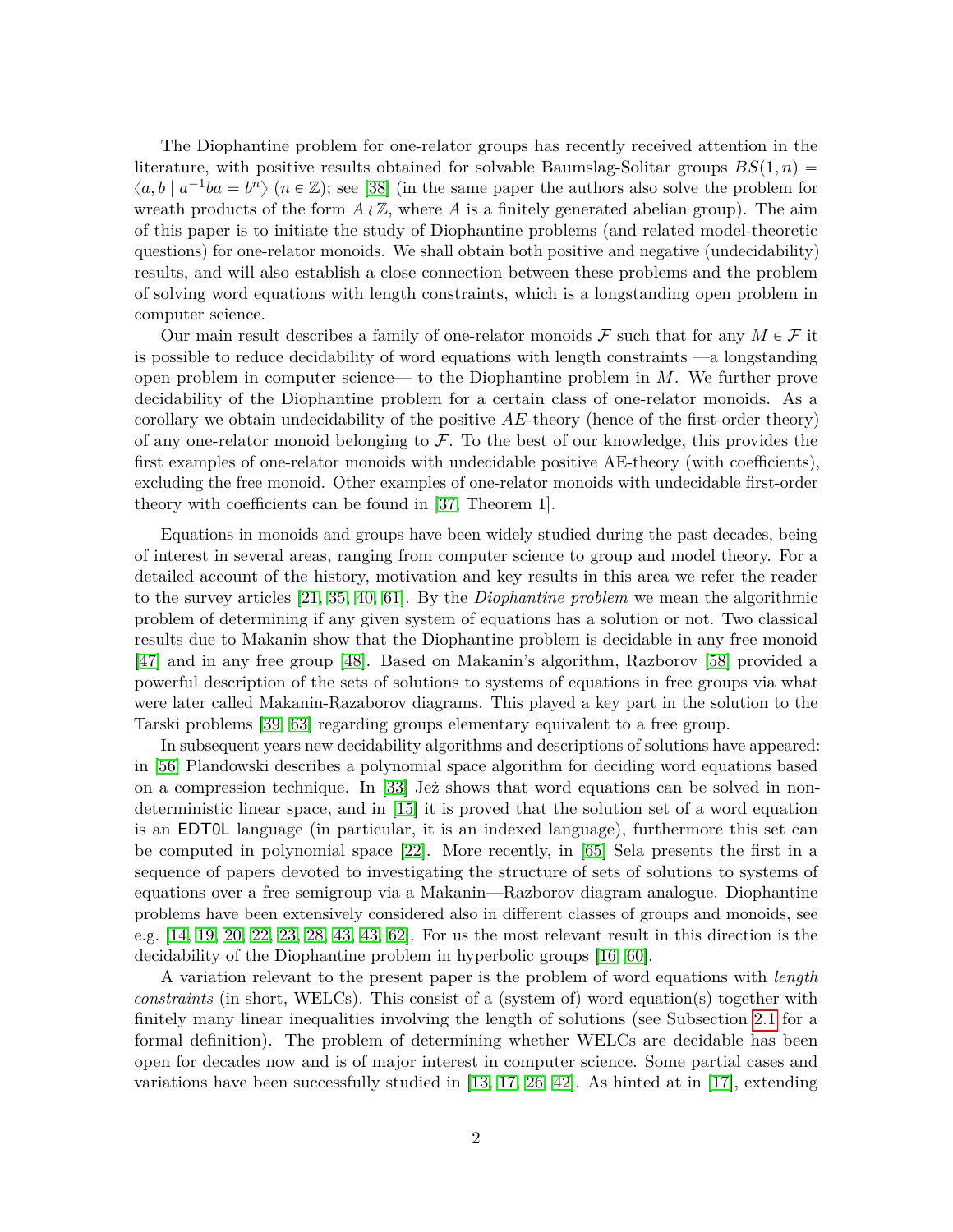word equations with constraints that involve some type of length relation or letter-counting seems to always lead to undecidability. Indeed, many problems closely related to WELCs are undecidable, as shown in some of the previous references.

WELCs are of interest in industry where they are applied for program verification, code debugging, security analysis, document spanning, etc. A WELC is a particular instance of a so-called Satisfibility Modulo Theory (SMT) problem, which, roughly speaking, is a satisfiability problem for a first order sentence that combines different types of formulas from different languages (such as the language of monoids, which allows to write word equations, and the language of Presburger arithmetic, which allows to write linear integer equations and inequalities). In practice, such problems are usually tackled by so-called SMT solvers, which are programs that rely on different heuristics for solving certain types of SMT problems (different SMT solvers support different possible languages and fragments of a theory). Usually, SMT solvers are desgined to be fast and usable in real life, which in turn means that often they are not complete i.e. it is not guaranteed that the solver will be able to correctly solve a given input. We refer to [\[8,](#page-26-0) [18\]](#page-27-11) for further information on general SMT solvers and their applications. There exists a variety of fast SMT solvers which can handle in particular word equations with rational constraints and length constraints [\[1,](#page-26-1) [6,](#page-26-2) [7,](#page-26-3) [10,](#page-26-4) [25,](#page-27-12) [66,](#page-30-7) [68\]](#page-30-8) (we stress again that these programs are not complete, i.e. they cannot successfully solve any input problem).

A further point of interest is that WELCs are reducible to the problem of solving systems of integer-coefficient polynomial equations in  $\mathbb{Z}$  [\[52\]](#page-29-5). Thus a proof of undecidability of WELCs would provide a new solution to Hilbert's 10th Problem, which states that equations in the ring  $\mathbb Z$  are undecidable [\[51\]](#page-29-6).

We would like to emphasize how the Diophantine problem generalizes and contains many well-known and studied algorithmic problems. Notably, and as already mentioned, both the word problem and the conjugacy problem are particular cases of the Diophantine problem (see [\[3,](#page-26-5) [4,](#page-26-6) [53,](#page-29-7) [54,](#page-29-8) [55,](#page-29-9) [69,](#page-30-9) [70\]](#page-30-10) for definitions and results regarding the conjugacy problem in monoids). Moreover, the left and right divisibility problems in monoids, as well as decidability of Green's orders  $\leq_{\mathcal{R}}$  and  $\leq_{\mathcal{L}}$  are particular instances of the Diophantine problem. Thus proving that the latter is decidable in some specific group or monoid implies that any of the previously mentioned problems are decidable. Conversely, undecidability of any of the mentioned problems implies undecidability of the Diophantine problem. In a similar vein, systems of equations are particular instances of positive *AE*-formulas, which in turn are first-order formulas. Hence similar considerations hold for the problem of decidability of the positive *AE*-theory, or of the first-order theory, of a monoid or group.

There are several natural classes of one-relator monoids for which the word problem has been shown to be decidable. Specifically, Adjan [\[2\]](#page-26-7) showed that all one-relator monoids defined by presentations of the form  $\langle A | w = 1 \rangle$  have decidable word problem. Monoid presentations where all of the relations are of the form  $w = 1$  are commonly called *special* presentations. Adjan solved the word problem for special one-relator monoids by showing that the group of units of such a monoid is a one-relator group, and then reducing the word problem of such a monoid to the word problem of its group of units. Then decidability of the word problem for the special one-relator monoid follows from Magnus's theorem. Similarly, in [\[69\]](#page-30-9) Zhang proves that the conjugacy problem is decidable in the monoid  $\langle A | w = 1 \rangle$  provided it is decidable in the group of units of the monoid. Other results where an algorithmic problem in a monoid is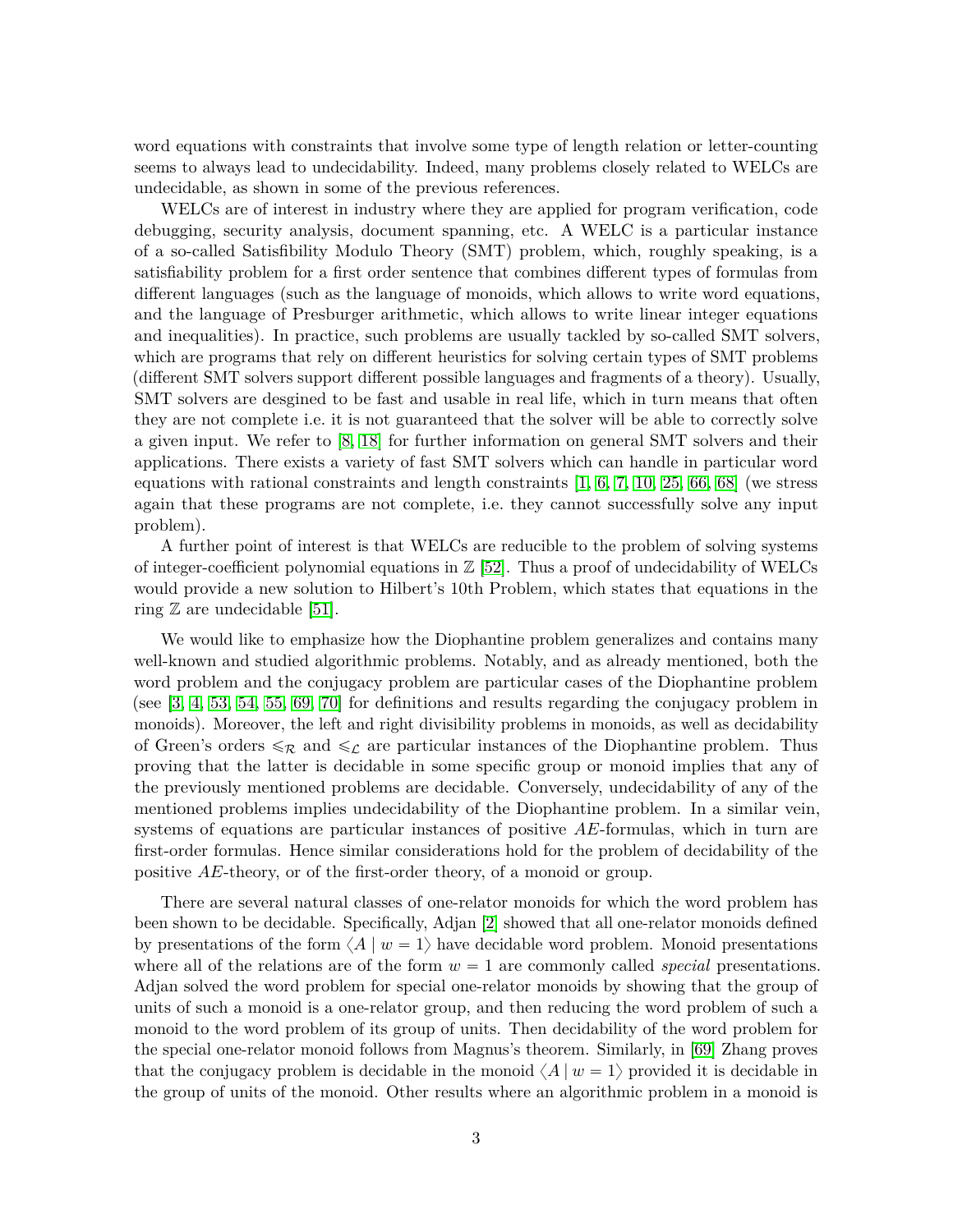reduced to the group of units can be found in [\[46,](#page-29-10) [70\]](#page-30-10). These results immediately suggest the following question: *Can the Diophantine problem of a special one-relator monoid be reduced to the Diophantine problem in its group of units?* Notice that by Proposition [3.32,](#page-23-0) a positive answer to this question would imply that the Diophantine problem is decidable in all special one-relator monoids with torsion. Note that it follows from the main result of [\[41\]](#page-29-11) that a one-relator monoid of the form  $\langle A | u = 1 \rangle$  has torsion (that is, has a non-identity element of finite order) if and only if  $u = w^k$  for some  $k \geq 2$ . Moreover, as we will prove in this paper, a positive answer to this question would imply decidability of WELCs (see Corollary [C\)](#page-5-0).

A modern approach to finite special monoid presentations using techniques from the theory of string rewriting systems is given by Zhang in [\[70\]](#page-30-10). Zhang's methods will play an important role in the results we prove in this paper for special one-relator monoids.

We shall now explain the main results of the paper in more detail. Before doing so, we first need to give some background notions.

Given any one-relator monoid presentation of the form  $\langle A | r = 1 \rangle$ , defining a monoid *M*, there is a unique decomposition of the word  $r \equiv r_1 r_2 \dots r_k$  such that each  $r_i$  belongs to  $A^+ = A^* \setminus \{1\}$ , each of the words  $r_i$  represents an invertible element of *M*, and no proper non-empty prefix of  $r_i$  is invertible, for all  $1 \leq i \leq k$ . The words  $r_i$   $(1 \leq i \leq k)$  in this decomposition are called the *minimal invertible pieces* of *r*. Adjan [\[2\]](#page-26-7) gives an algorithm for computing this decomposition for any one-relator special monoid. Minimal invertible pieces are a key concept for relating a special monoid with its group of units. The key idea used in Adjan's algorithm for computing the minimal invertible pieces is the following fact:

(†) If  $\alpha, \beta, \gamma \in A^*$  are words such that  $\alpha\beta$  and  $\beta\gamma$  both represent invertible elements of the monoid M then all of the words  $\alpha$ ,  $\beta$  and  $\gamma$  also represent invertible elements of M.

This is because  $\alpha\beta$  being invertible implies  $\beta$  is left invertible, while  $\beta\gamma$  being invertible implies  $\beta$  is right invertible, hence  $\beta$  is invertible, from which it then quickly also follows that *α* and *γ* are also invertible. We say that the words *αβ* and *βγ overlap* in the word *β*. Adjan's algorithm begins with the defining relator word r from the presentation  $\langle A | r = 1 \rangle$  which clearly represents an invertible element of *M* (since  $r = 1$  in *M*) and first considers overlaps that r has with itself. If there are overlaps then applying  $(\dagger)$  this gives rise to new shorter words that we know are invertible, and then the process is repeated with these words and is iterated until no further overlaps are discovered. We refer the reader to [\[41,](#page-29-11) Section 1] for a detailed description of the this overlap algorithm. We will not need full details of the algorithm here, but we will use the key fact  $(t)$  above about overlaps when giving examples to which our main results apply. Let us illustrate this now with an example.

<span id="page-3-0"></span>**Example 1.1.** Let *M* be the one-relator monoid  $\langle a, b | abcdcdab \rangle = 1$ . Since *ab* is both a prefix and a suffix of the defining relator word  $abcdabab$ , applying the fact  $(\dagger)$  above about overlaps with  $\alpha\beta \equiv abcdcdabab \equiv \beta\gamma$  where  $\beta \equiv ab$  it it follows that the words  $\beta \equiv ab$ ,  $\gamma \equiv c \cdot d \cdot d \cdot a$ , and  $\alpha \equiv a \cdot b \cdot d \cdot d \cdot a$  invertible. Then overlapping the invertible word *ab* with the invertible word *abcdcdab* it follows from  $(†)$  that *cdcdab* and *abcdcd* are both invertible. Then overlapping the invertible words *cdcdab* and *abcdcd* we deduce that *cd* is invertible. This shows that this monoid presentation can be written as  $\langle a, b | (ab)(cd)(ab)(ab) = 1 \rangle$  where the parentheses indicate a decomposition of the defining relator into invertible pieces *ab* and *cd*. Moreover, since *ab* and *cd* do not overlap with themselves, or each other, the Adjan algorithm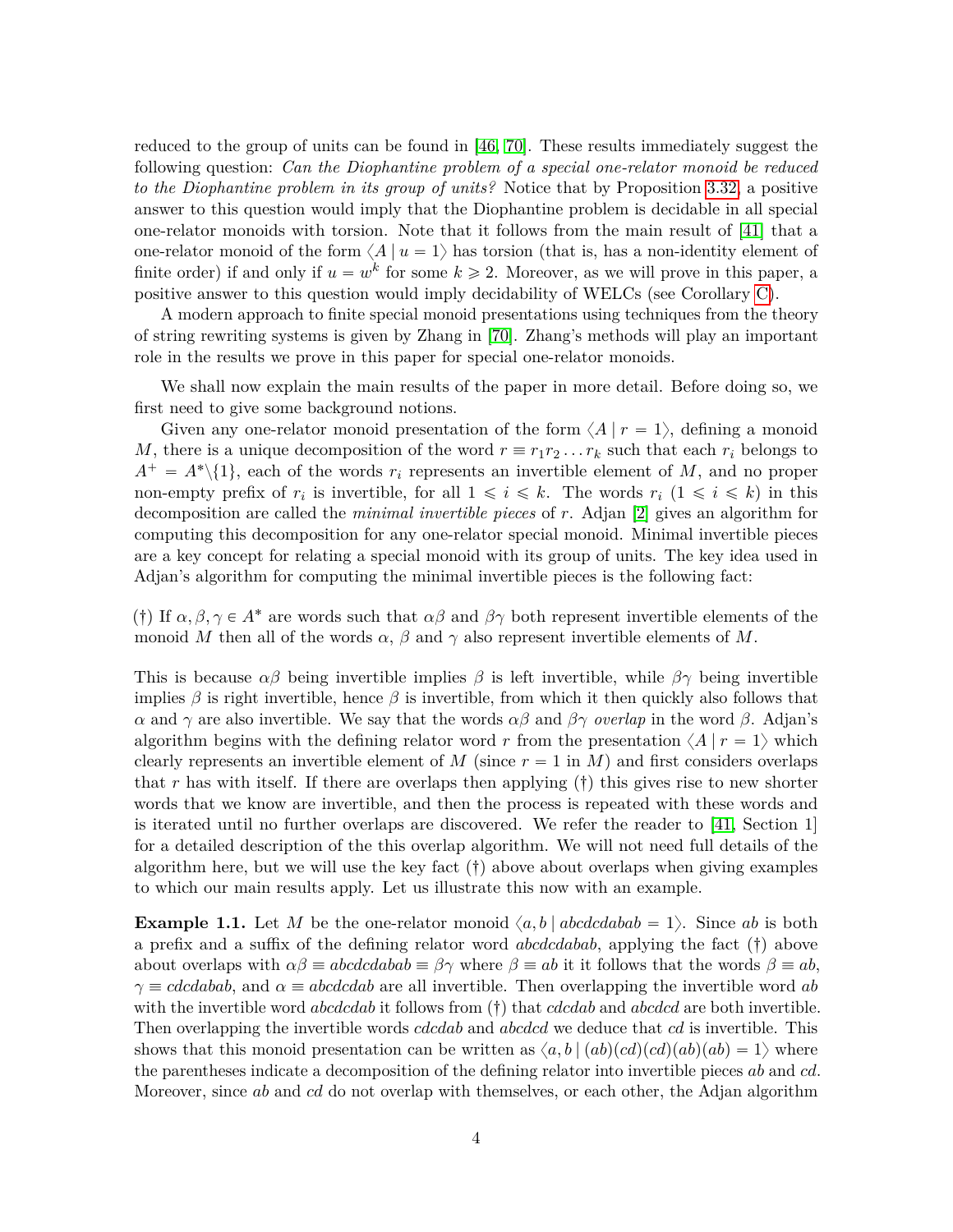will not compute any smaller invertible pieces and hence this is the decomposition of the relator into minimal invertible pieces. In particular  $\{ab, cd\}$  is the set of minimal invertible pieces of the relator in this example.

For all the concrete examples of one-relator monoids that we give in this paper, the decomposition of the defining relator into minimal invertible pieces can be computed by repeated application of  $(\dagger)$  in exactly the same manner as in Example [1.1.](#page-3-0) In each case, we shall refer to this as the decomposition into minimal invertible pieces computed by the Adjan overlap algorithm.

Given a set *S* and a tuple of nonnegative integers  $\vec{\lambda} = (\lambda_s | s \in S)$ , by  $|\cdot|_{\vec{\lambda}}$  we denote the *~λ-weighted word-length* in *S* ˚ defined as

$$
|w|_{\vec{\lambda}} = \det \sum_{s \in S} \lambda_s |w|_s, \quad (w \in S^*),
$$

where  $|w|_s$  denotes the number of occurrences of the letter *s* in *w*. By  $L_{\vec{\lambda}}$  we denote the  $\vec{\lambda}$ -length relation defined as  $\mathsf{L}_{\vec{\lambda}}(w, u)$  if and only if  $|w|_{\vec{\lambda}} \leq |u|_{\vec{\lambda}}$ . Note that if  $\lambda_s = 1$  for all  $s \in S$  then  $|\cdot|_{\vec{\lambda}}$  and  $\mathsf{L}_{\vec{\lambda}}$  are just the standard word length and the standard length relation, which we denote simply as  $|\cdot|$  and L, respectively. Hence  $\mathsf{L}(u, v)$  holds if and only if  $|u| \leq v|$ , for any two words  $u, v \in S^*$ . The tuple  $(S^*, \cdot, 1, =, \mathsf{L}_{\vec{\lambda}})$  refers to the free monoid  $S^*$  equipped with the relation  $L_{\vec{\lambda}}$ . This is the natural structure on which to write systems of word equations with  $(\lambda$ -weighted) length constraints. See Subsection [2.1](#page-6-0) for further details.

The main tool we use for reducing one problem to another is that of *interpretability by systems of equations* or by *positive existential formulas* (Definition [2.3\)](#page-9-0). This is nothing more than the usual notion of interpretability [\[31,](#page-28-6) [50\]](#page-29-12) restricting all formulas to be systems of equations or disjunctions of systems of equations, respectively.

Among other results, in this paper we prove the following.

<span id="page-4-0"></span>**Theorem A** (Theorems [3.23](#page-18-0) and [3.26\)](#page-19-0). Let M be the one-relator monoid  $\langle A | r = 1 \rangle$ . Write  $r \equiv r_1 r_2 \dots r_k$  *such that*  $r_i \in A^+$  *for all*  $i = 1, \dots, k$ *, each of the words*  $r_i$  *represents an invertible element of M, and no proper non-empty prefix of*  $r_i$  *is invertible, for all*  $1 \leq i \leq k$ *.*  $Set \Delta = \{r_i \mid 1 \leq i \leq k\}, so \Delta is the set of minimal invertible pieces of the relation r. Suppose$ *that:*

*(C1) no word from* ∆ *is a proper subword of any other word from* ∆*, and*

*(C2) there exist distinct words*  $\gamma, \delta \in \Delta$  *with a common first letter a.* 

*Then there exists a free monoid D of finite rank*  $n \geq 2$  *and a tuple of positive integer weights*  $\vec{\lambda} = (\lambda_1, \ldots, \lambda_n)$  *such that the free monoid with weighted length relation*  $(S, \cdot, 1, L_{\vec{\lambda}})$  *is interpretable in M by systems of equations. Consequently, the problem of solving systems of word equations with weighted length constraints is reducible to the problem of solving systems of equations in M.*

*If additionally to (C1) and (C2) we have:*

*(C3) no word in*  $\Delta$  *starts with*  $a^2$ ,

*then the above result holds with*  $L_{\vec{\lambda}}$  *being the standard length relation* L, *i.e.*  $L(u, v)$  *if and only if*  $|u| \leq v$ , for  $u, v \in D$ . Consequently, in this case, the problem of solving systems of word *equations with length constraints is reducible to the problem of solving systems of equations in M.*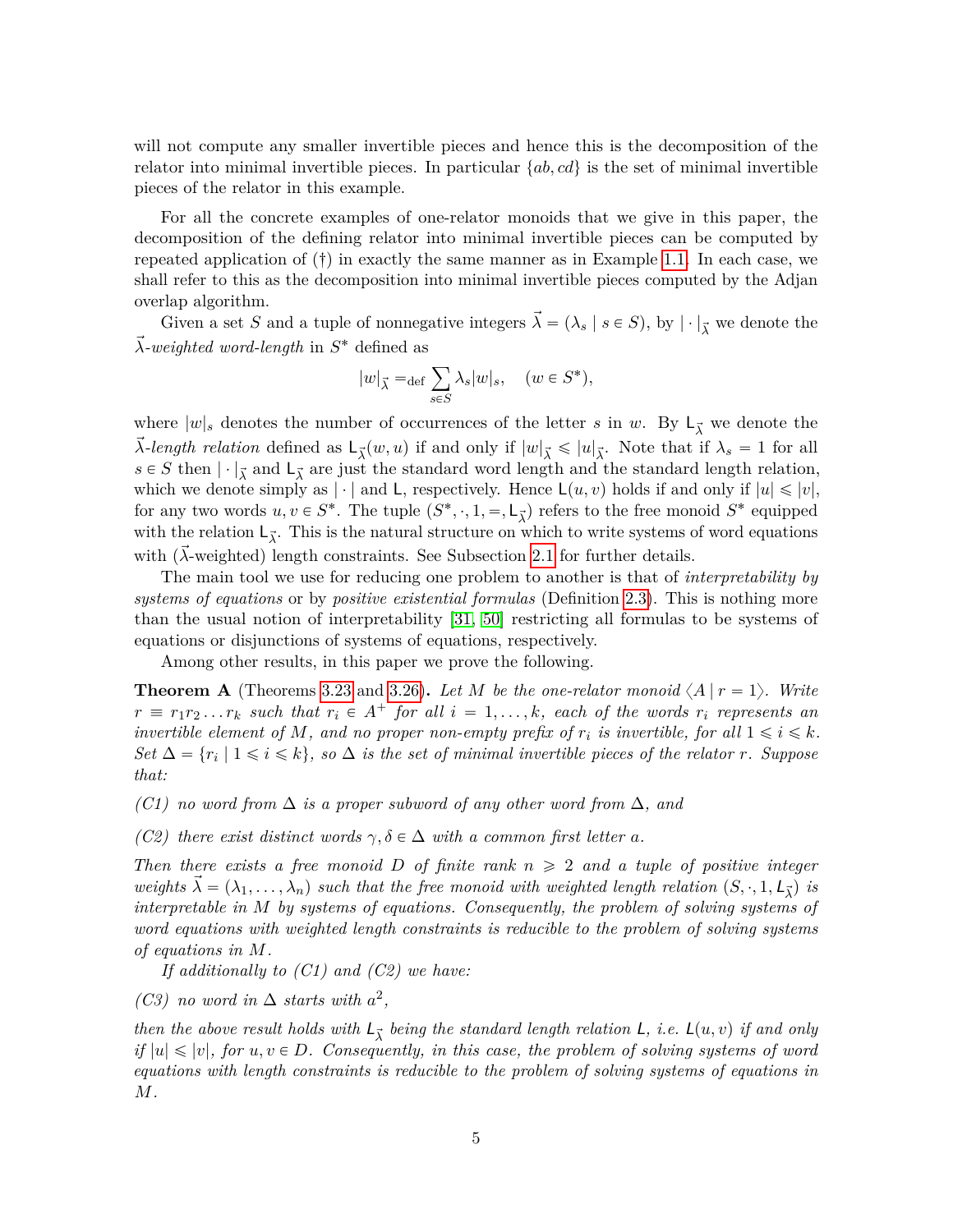<span id="page-5-2"></span>**Example 1.2.** We now give several examples to which Theorem [A](#page-4-0) applies. For each of these examples the decomposition into minimal invertible pieces can be computed using Adjan overlap algorithm in the same way as in Example [1.1.](#page-3-0)

Some examples of monoids satisfying conditions (C1), (C2) and (C3) are  $\langle a, b, c \rangle$  $p(ab)(ac)(ab) = 1$  and  $\langle a, b, c \mid ((ab)(ac)(ab))^n = 1$  for  $n \ge 1$ , where we indicate the minimal invertible pieces with parentheses. In all these examples the set of minimal invertible pieces is  $\Delta = \{ab, ac\}$ . Indeed, considering overlaps of the defining relator word  $((ab)(ac)(ab))^n$ with itself implies that  $(ab)(ac)(ab)$  is invertible, and then overlapping this word with itself we deduce that *ab* and *ac* are both invertible. Since this pair of words do not overlap with themselves, or each other, it follows that these are the minimal invertible pieces. This set of words  $\Delta = \{ab, ac\}$  clearly satisfies conditions (C1), (C2) and (C3).

In the two-generated case we have examples satisfying all of  $(C1)$ ,  $(C2)$  and  $(C3)$  such  $\text{as}~\langle a,b \mid (ababb)(abaab)(ababb) = 1 \rangle \text{ and } \langle a,b \mid ((aba^nb^{n+1})(aba^{n+1}b^{n+1})(aba^nb^{n+1}))^m = 1 \rangle,$ for all  $n, m \geq 1$ , where again we identify the decomposition into minimal invertible pieces using parentheses. For this second family of examples, by overlapping the relator word with itself we deduce that  $(aba^n b^{n+1})(aba^{n+1}b^{n+1})(aba^n b^{n+1})$  is invertible and hence overlapping this word with itself we deduce that each of  $aba^n b^{n+1}$  and  $aba^{n+1} b^{n+1}$  is an invertible word. Since this pair of words do not overlap with themselves or with each other, it follows that the set of minimal invertible pieces for this example is  $\Delta = \{aba^n b^{n+1}, aba^{n+1}b^{n+1}\}.$  It is then straightforward to verify that this set of words satisfies conditions  $(C1)$ ,  $(C2)$  and  $(C3)$ .

Dropping  $(C3)$  there are simpler two-generated examples which satisfy both  $(C1)$  and  $(C2)$ e.g.  $\langle a, b \mid ((aab)(abb)(aab))^n = 1 \rangle$  ( $n \ge 1$ ) with set of minimal invertible pieces  $\{aab, abb\}.$ As seen in these examples, the family of one-relator monoids satisfying conditions (C1), (C2), and (C3) includes many one-relator monoids with torsion  $\langle A | w^n = 1 \rangle$ ,  $n > 1$ , which by Proposition [3.32](#page-23-0) have hyperbolic group of units and hyperbolic undirected Cayley graph. We stress again that one-relator groups with torsion are hyperbolic and thus have decidable Diophantine problem [\[16,](#page-27-7) [60\]](#page-30-6).

In another direction we prove the following result, which can be used to obtain many examples of special one-relator monoids with decidable Diophantine problem, as described in Section [4.](#page-23-1)

<span id="page-5-1"></span>**Theorem B** (Theorem [3.1\)](#page-10-0). Let  $M = \langle A | w = 1 \rangle$  and suppose that every letter in *w* is *invertible in M*. Let  $G = \langle B | w = 1 \rangle$  *where*  $B \subseteq A$  *is the set of letters that appear in w*. Then *G is a one-relator group, and if the Diophantine problem is decidable in G then it is decidable in M.*

Comparing Theorem [B](#page-5-1) with Theorem [A,](#page-4-0) in both results we decompose the defining relator  $r \equiv r_1 r_2 \dots r_k$  into words  $r_i$  that are invertible in *M*. Theorem [B](#page-5-1) is the case where all the words  $r_i$  have size one, i.e. they are single letters, in which case the theorem shows a reduction of the Diophantine problem of *M* to its group of units.

In Section [4](#page-23-1) we provide some examples of monoids satisfying the hypotheses of Theorem [B,](#page-5-1) as well as a list of questions and open problems.

An immediate consequence of Theorem [A](#page-4-0) is the following

<span id="page-5-0"></span>**Corollary C.** *If word equations with length constraints are undecidable, then so is the Diophantine problem in any one-relator monoid of the form*  $\langle A | w = 1 \rangle$  *satisfying conditions*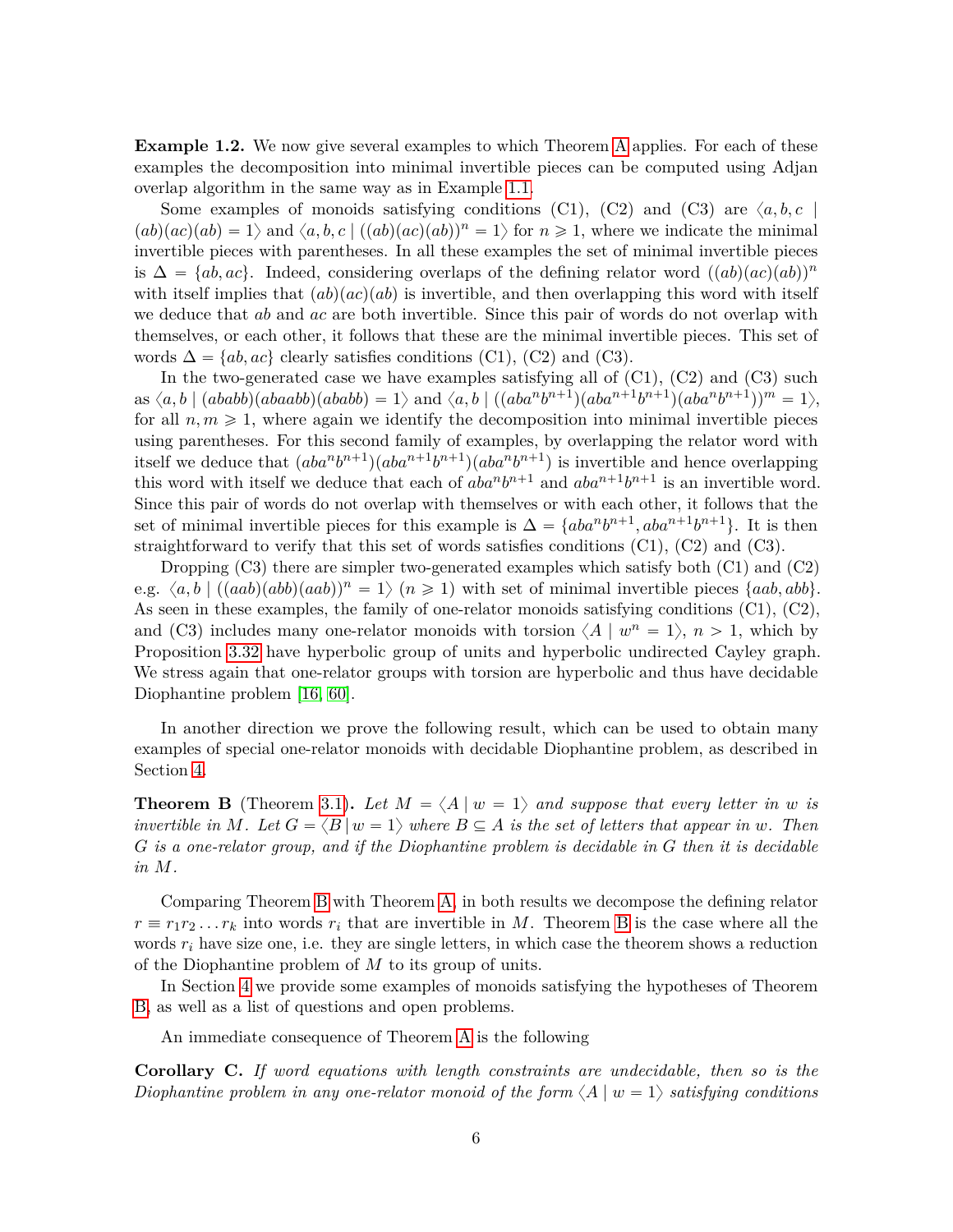*(C1), (C2) and (C3). On the other hand, proving that the Diophantine problem is decidable in some of these monoids would imply that word equations with length constraints are decidable.*

*In particular, if the Diophantine problem is decidable for all one-relator monoids with torsion*  $\langle A | w^n = 1 \rangle$ *, with*  $n > 1$ *, then this would imply that word equations with length constraints are decidable.*

In addition to the Diophantine problem, we also obtain results about the decidability of the first-order theory, and more precisely of the positive *AE*-theory, of some one-relator monoids. The first-order theory with coefficients of a free nonabelian semigroup was shown to be undecidable by Quine [\[57\]](#page-30-11) (all free structures in this paragraph are implicitly assumed to be nonabelian). Quine's result was strengthened in [\[24,](#page-27-13) [49\]](#page-29-13) by proving that the positive *AE*-theory with coefficients of a free semigroup is undecidable. This contrasts with the aforementioned decidability result of Makanin for systems of equations, and also with the fact that the first-order theory of free groups is decidable as part of the solution to Tarski problems [\[39\]](#page-28-3). A consequence of Theorem [A](#page-4-0) is the following

**Theorem D** (Theorem [3.25\)](#page-19-1). Let *M* be a monoid with presentation  $\langle A | w = 1 \rangle$  for some set *A* and some word  $w \in A^*$  satisfying the conditions (C1) and (C2) of Theorem [A.](#page-4-0) Then the *positive AE-theory with coefficients of M is undecidable. In particular, the first-order theory with coefficients of M is undecidable.*

The paper is organized as follows: in Section [2.1](#page-6-0) we provide all the necessary background regarding equations, first-order theory, and tools for obtaining reductions of one algorithmic problem to another. Section [3](#page-10-1) contains the main results of the paper. Section [3](#page-10-1) finishes with a small subsection where we obtain results regarding the hyperbolicity of the group of units and of the Cayley graph of some one-relator monoids. Finally, in Section [4](#page-23-1) we present examples and applications of our results, and we provide a list of open questions.

# **2 Preliminaries**

In this section we provide the necessary background definitions and results from model and semigroup theory that will be needed in this article. In Subsections [2.1](#page-6-0) and [2.2](#page-8-0) we shall state the model-theoretic definitions for general structures, although throughout the paper these will be used only on monoids, or on monoids with some extra function or relation such as a length relation. Further background on model theory can be found in [\[31,](#page-28-6) [50\]](#page-29-12). See [\[5\]](#page-26-8) for notions of computational and complexity theory, [\[32\]](#page-28-7) for semigroup and monoid theory background, and [\[45\]](#page-29-14) for notions in combinatorial group theory.

#### <span id="page-6-0"></span>**2.1 Equations, first-order theory, and other problems**

We follow Sections 1.1. and 1.3 from [\[31\]](#page-28-6). We fix *X* and *A* to denote a finite set of variables and a finite set of constants, respectively.

We describe structures by tuples  $S = (U, f_1, f_2, \ldots, r_1, r_2, \ldots, c_1, c_2, \ldots)$ , where *U* is the domain of the structure, the *f<sup>i</sup>* are function symbols, the *r<sup>i</sup>* are relation symbols, and the *c<sup>i</sup>* are constant symbols. The equality relation  $=$  is always assumed to be one of the relations of *S* and is usually omitted from the list  $r_1, \ldots$  The tuple  $(f_1, f_2, \ldots, r_1, r_2, \ldots, c_1, c_2, \ldots)$ is the language (or signature) of *S*. We make the convention that this tuple is implicitly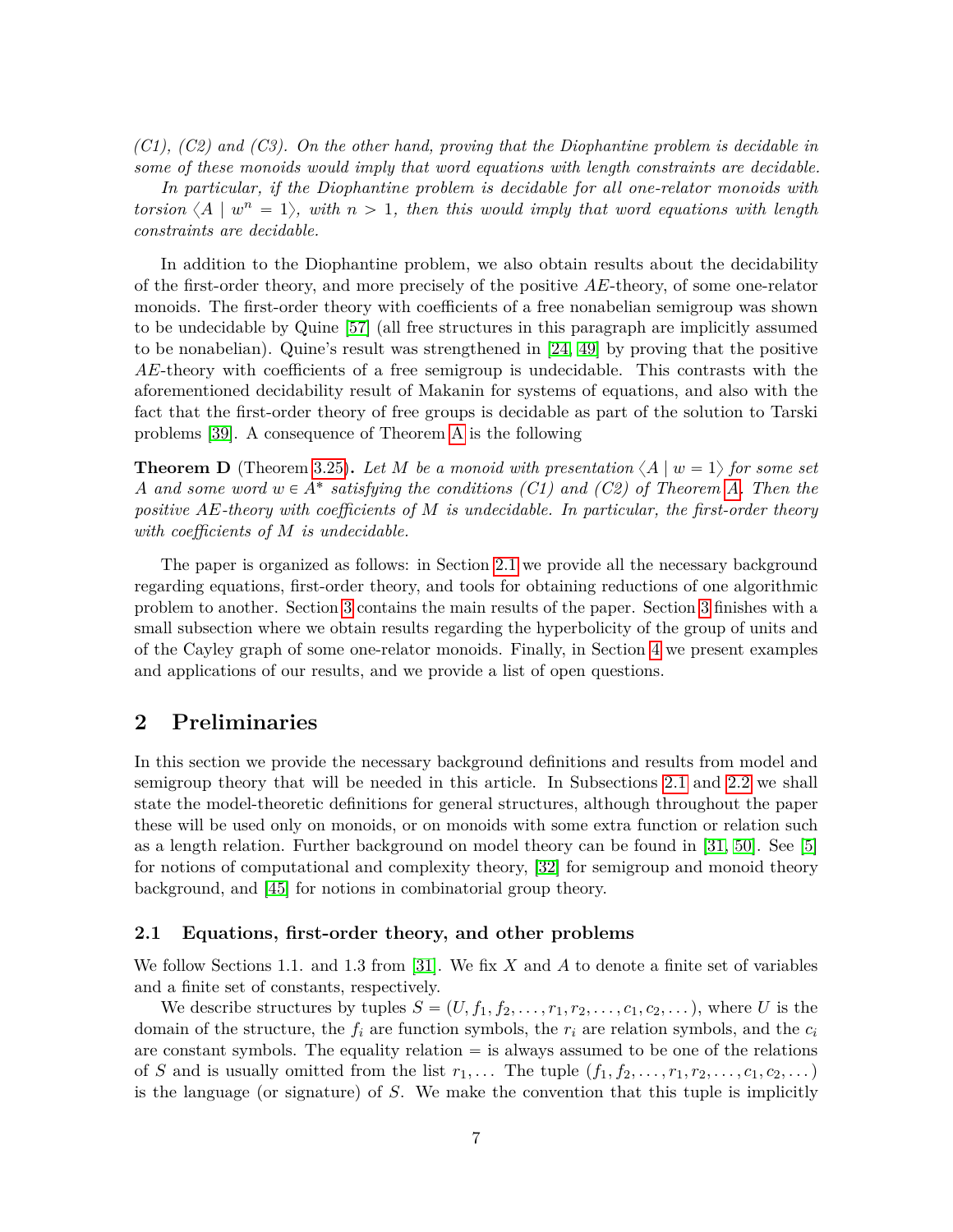enlarged with as many elements from *U* as needed. These extra elements are called *coefficients* (or *parameters*). Sometimes we identify the whole structure with its domain. For example, we denote the free monoid generated by  $A$  simply by  $A^*$ , omitting any reference to the concatenation operation  $\cdot$  or the identity element 1 or the equality relation  $=$ .

An *equation* in a structure *S* with language *L* is an atomic formula in the language *L* with coefficients. Recall that an *atomic formula* is one that makes no use of quantifiers, conjunctions, disjunctions, or negations. Thus an equation in *S* is a formula constructed using only variables, constant elements from *U* (because we allow the use of coefficients by convention), functions *f<sup>i</sup>* , and a single relation *r<sup>i</sup>* . For example if *S* is a monoid generated by *A* then an equation in *S* is a formal expression of the form  $w_1(X, A) = w_2(X, A)$ , where  $w_1(X, A)$ and  $w_2(X, A)$  are words in  $(A \cup X)^*$ . A *solution* to such equation is a map  $f : X \to S$  such that  $w_1(f(X), A) = w_2(f(X), A)$  is true in *S*. By  $w_i(f(X), A)$  we refer to the word obtained from  $w_i$  after replacing each variable  $x \in X$  by the word  $f(x)$ . A *system of equations* in *S* is a conjunction of equations in *S*. Alternatively one can define equations as formulas of the form  $\exists x_1 \dots \exists x_n \phi(x_1, \dots, x_n)$  where  $\phi$  is an atomic formula as above on variables  $x_1, \dots, x_n$ , with the relation in  $\phi$  being equality. We use these two formulations interchangeably.

Equations in a free monoid *A*˚ receive the special name of *word equations*. One can consider equations in more complicated structures, such as the structure  $(A^*, \cdot, 1, =, \mathsf{L})$  obtained from the free monoid  $A^*$  (which we identify with the tuple  $(A^*, \cdot, 1, =)$ ) by adding the length relation L defined by the rule  $L(u, v)$  if and only if  $|u| \leq v|$ , for all  $u, v \in A^*$ , where  $|\cdot|$  denotes length of words and 1 is the identity element. A system of equations in  $(A^*, \cdot, 1, =, \mathsf{L})$  is called a system of *word equations with length constraints*. This is a system of word equations Σ together with a finite conjunction C of formal expressions of the form  $\mathsf{L}(w_1, w_2)$ , each called a *length constraint*, where  $w_1, w_2 \in (X \cup A)^*$ . A map  $f : X \to A^*$  is a solution to such system if it is a solution to  $\Sigma$  and  $|w_1(f(X), A)| \leq |w_2(f(X), A)|$  for each length constraint  $L(w_1, w_2)$ appearing in  $\mathcal{C}$ .

Alternatively to the length constraint one can consider the more general notion of *weighted length constraint*, which we define now. Let  $k = (k_a | a \in A)$  be a tuple of natural numbers, one for each constant  $a \in A$ . Then by  $|\cdot|_{\vec{k}}$  we denote the map  $|\cdot|_{\vec{k}}: A^* \to \mathbb{N}$  defined by

$$
|h|_{\vec{k}} = \sum_{a \in A} k_s n_a(a),
$$

where  $n_a(h)$  is the number of times that the letter *s* appears in *h*. We call  $|\cdot|_{\vec{k}}$  the  $\vec{k}$ *-weighted* length function of  $A^*$ . We further let  $\mathsf{L}_{\vec{k}}$  denote the relation in  $A^*$  defined by the rule  $\mathsf{L}_{\vec{k}}(h, g)$ if and only if  $|h|_{\vec{k}} \leq |g|_{\vec{k}}$ , and call  $L_{\vec{k}}$  the  $\vec{k}$ *-weighted length relation* in  $A^*$ . Note that if  $\vec{k}$ consists solely of 1's then  $|\cdot|_{\vec{k}}$  is the usual length of words  $|\cdot|$  and  $\mathsf{L}_{\vec{k}}$  is the length relation **L**.

The *Diophantine problem* in a structure *S*, denoted  $\mathcal{D}(S)$ , refers to the algorithmic problem of determining if a given system of equations in *S* (with coefficients belonging to a fixed computable set) has a solution. One says that  $\mathcal{D}(S)$  is *decidable* if there exists an algorithm (i.e. a Turing machine [\[5\]](#page-26-8)) that performs such task.

Given two algorithmic problems  $P_1$  and  $P_2$ , we say that  $P_1$  is *reducible* to  $P_2$  if there exists an algorithm that solves  $P_1$  using an oracle for the problem  $P_2$  (i.e. a black-box algorithm that 'magically' solves  $P_2$  —see Definition 3.4 in [\[5\]](#page-26-8)). Thus in this case if  $P_1$  is unsolvable then so is  $P_2$ : indeed, if  $P_2$  was solvable then replacing the oracle in the definition above by an algorithm that solves  $P_2$  would yield an algorithm that solves  $P_1$ , a contradiction. As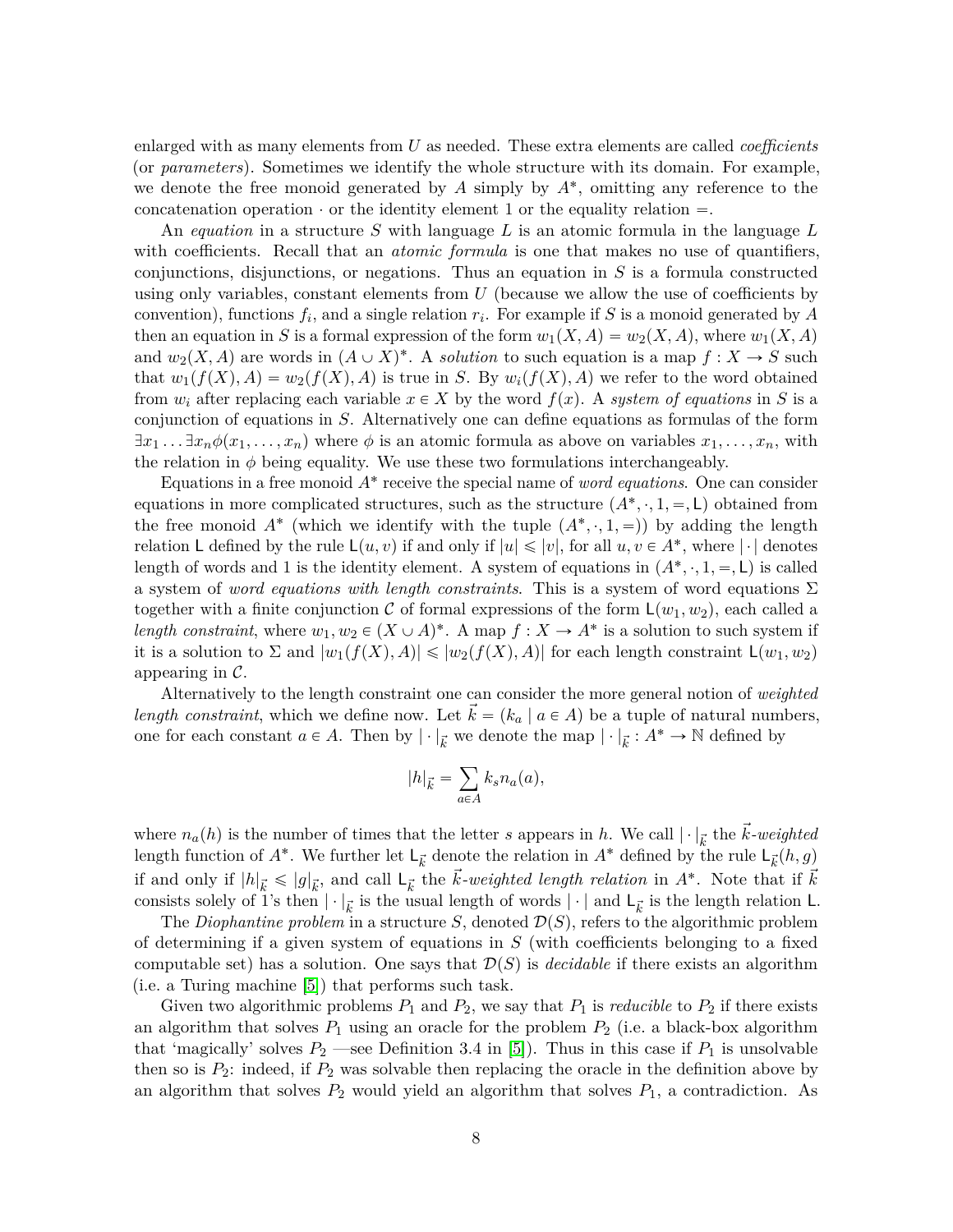an example,  $\mathcal{D}(\mathbb{Z})$  is undecidable for  $\mathbb Z$  the ring of integers (this is the answer to Hilbert's 10th problem [\[51\]](#page-29-6)), and hence  $\mathcal{D}(M)$  is undecidable for any structure M such that  $\mathcal{D}(\mathbb{Z})$  is reducible to  $\mathcal{D}(M)$ .

Let *L* be some language. A *positive AE-sentence* in *L* is a first-order sentence of the form

$$
\forall x_1 \ldots \forall x_n \exists y_1 \ldots \exists y_m \psi(x_1, \ldots, x_n, y_1, \ldots, y_m)
$$

where  $\psi$  is a quantifier-free formula without negations on the language L. The positive *AE*-*theory* of a structure *S* is the set of all positive *AE*-sentences in the language of *S* that are true in *S*. Analogously to the Diophantine problem, the positive *AE*-theory of *S* is said to be *decidable* if there exists and algorithm that, given a positive *AE*-sentence, decides whether or not it holds in *S*.

One can generalize the notions in the paragraph above by replacing positive *AE*-sentences by any family of first-order sentences  $\Phi$ . In particular, if  $\Phi$  is the set of all first-order sentences then one speaks of the *first-order theory*, or the *elementary theory*, of a structure. It is important to note that if the first-order theory is decidable then so is the Diophantine problem, the positive *AE*-theory, the positive universal theory (identity checking), etc.

#### <span id="page-8-0"></span>**2.2 Reductions and interpretability**

In this subsection we introduce the notion of interpretability with respect to some class of formulas. This is a powerful tool which, in particular, implies reducibility of the decision problem for such class of formulas. It is nothing else than the classical model-theoretical notion of interpretability [\[31,](#page-28-6) [50\]](#page-29-12), with the modification that formulas are required to be of some specific form (such as systems of equations). We follow Section 1.3 of [\[50\]](#page-29-12) (alternatively, see Sections 2.1 and 5.3 of [\[31\]](#page-28-6)).

**Definition 2.1.** Let *M* be a structure, *n* a natural number, and  $\Phi$  a set of formulas in the language of *M*. A subset  $S \subseteq M^n$  is called *definable* in *M* by formulas in  $\Phi$  (in short, Φ-definable) if there exists a formula

$$
\Sigma_S(x_1,\ldots,x_n,y_1,\ldots,y_k)\in\Phi,
$$

with free variables  $(x_1, \ldots, x_n, y_1, \ldots, y_k) = (\vec{x}, \vec{y})$ , such that for any  $\vec{m} \in M^n$ , one has that  $\vec{m} \in S$  if and only if there exists  $\vec{y}_0 \in M^k$  such that  $\Sigma_S(\vec{m}, \mathbf{y}_0)$  is true in *M*. In this case  $\Sigma_S$  is said to *define S* in *M*.

We will make use of the following two classes of formulas Φ:

- 1. Systems of equations. In this case we replace the prefix  $\Phi$  by e-, speaking of *edefinability.*
- 2. Disjunctions of systems of equations. In this case we speak of *PE-definability.* See below for an explanation of this terminology.

**Remark 2.2.** It is well known that any disjunction of systems of equations is equivalent to a positive existential sentence with coefficients (hence the name *P E*-definability), i.e. formulas that can be constructed using only existential quantifiers, conjunctions, disjunctions, variables, and coefficents from the structure.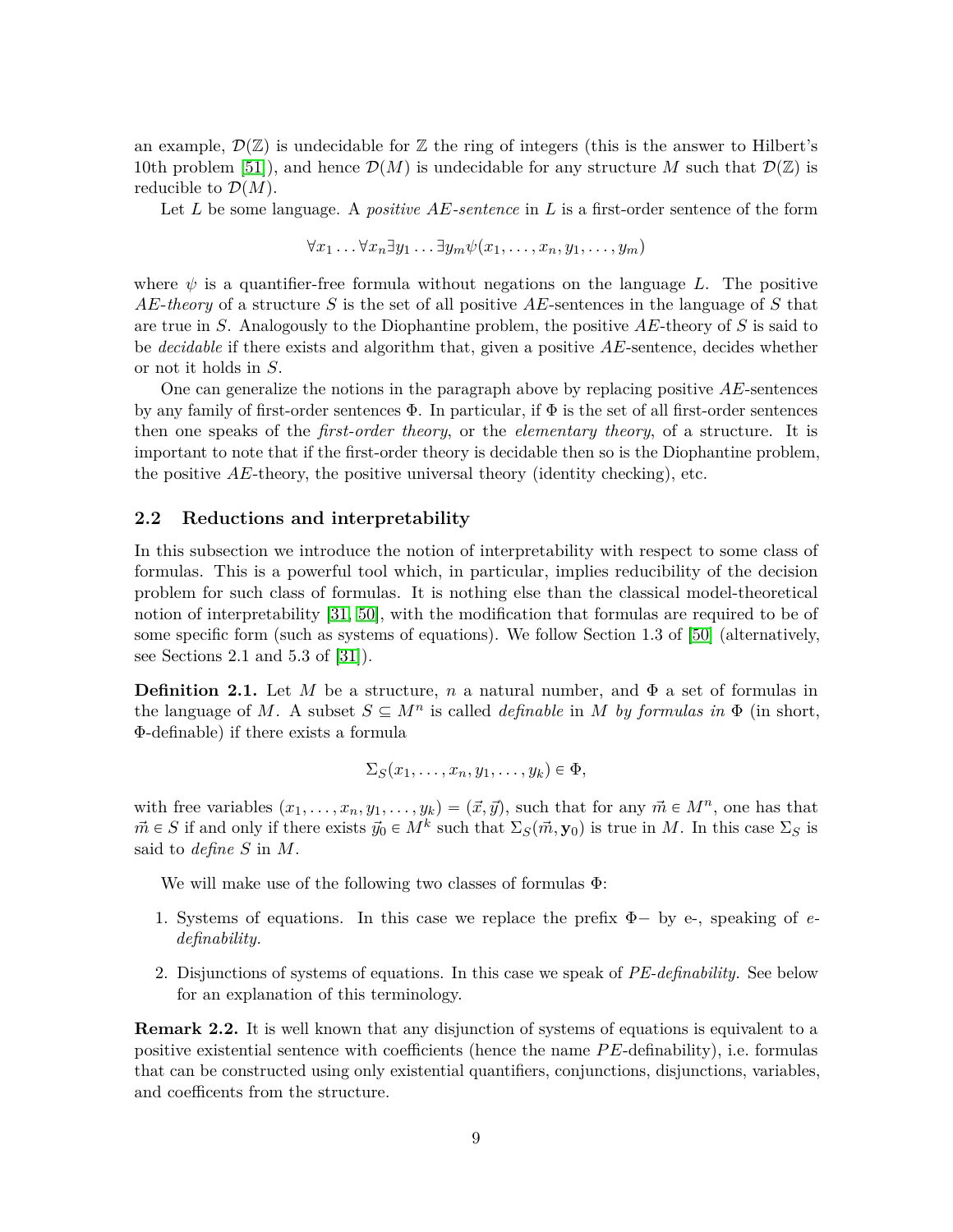For example, the set of all elements that commute with a given element  $m \in M$  is defined by the equation  $xm = mx$ . Likewise, the set of all elements of M that are squares is defined by the equation  $x = y^2$ . The set of all elements that commute with *m* or are a square is defined by the PE-formula  $(xm = mx) \vee (x = y^2)$ .

Observe that, by definition, e-interpretability and PE-interpretability allow the use of any coefficients in the domain of the structures at hand.

<span id="page-9-0"></span>**Definition 2.3.** Let A and M be two structures and let  $\Phi$  be a family of formulas in the language of  $M$ . Let further A and M be the domains of A and of M, respectively. Then A is called *interpretable* in M by formulas  $\Phi$  (in short,  $\Phi$ -interpretable) if there exists  $n \in \mathbb{N}$ , a subset  $S \subseteq M^n$  and a bijective<sup>[1](#page-9-1)</sup> map, called *interpreting* map,  $\phi : S \to A$ , such that:

- 1. *S* is  $\Phi$ -definable in *M*.
- 2. For every function  $f = f(x_1, \ldots, x_n)$  in the language of A, the preimage by  $\phi$  of the graph of f, i.e. the set  $\{(s_1,\ldots,s_k,s_{k+1})\in S^{k+1} \mid \phi(s_{k+1})=f(\phi(s_1),\ldots,\phi(s_k))\}\subseteq M^{n(k+1)},$ is  $\Phi$ -definable in  $\mathcal{M}$ .
- 3. Similarly, for every relation  $r$  of  $A$  (including the equality relation  $=$ ), the preimage by  $\phi$  of the graph of *r* is  $\Phi$ -definable in M.

Similarly as before, if  $\Phi$  consists of all systems of equations in the language of M then we speak of e-interpretability, and if  $\Phi$  consists of all disjunctions of systems of equations we speak of *P E*-interpretability. Note that a *P E*-interpretation is, in particular, an e-interpretation.

The next two results are fundamental and they constitute the main reason we use interpretability in this paper. These are standard results whose proofs follow immediately from the Reduction Theorem 5.3.2 in [\[31\]](#page-28-6) and Remark 3 after it (alternatively, see Lemma 2.7 of [\[27\]](#page-28-8)).

**Proposition 2.4** (Interpretability is transitive)**.** *Interpretability is a transitive relation. That is, given three structures*  $M_1, M_2$ *, and*  $M_3$ *, if*  $M_1$  *is e- or*  $PE\text{-}interpretable$  *in*  $M_2$  *and*  $M_2$  *is e or P E-interpretable in M*3*, then M*<sup>1</sup> *is e- or P E-interpretable in M*3*, respectively.*

<span id="page-9-2"></span>**Proposition 2.5** (Reduction of problems)**.** *Let M*<sup>1</sup> *and M*<sup>2</sup> *be two structures on languages L*<sup>1</sup> *and L*2*, respectively. Assume M*<sup>1</sup> *is e-interpretable or PE-interpretable in M*2*. Then the Diophantine problem in M*<sup>1</sup> *is reducible to the Diophantine problem in M*2*. As a consequence, if the second problem is decidable, then so is the first.*

*Similarly, the problem of deciding if any given first-order formula in the language L*<sup>1</sup> *holds in M*<sup>1</sup> *is reducible to the problem of deciding if any given formula in the language L*<sup>2</sup> *holds in M*2*. Consequently, if the first-order theory of M*<sup>2</sup> *is decidable then so is the first-order theory of M*1*. The same statement holds when replacing first-order theory by positive AE-theory.*

#### **2.3 Monoid presentations and rewriting systems**

Let A be a non-empty alphabet. In this paper we will use  $\equiv$  to denote graphical equality, that is, for two words  $w_1, w_2 \in A^*$ , the expression  $w_1 \equiv w_2$  means  $w_1$  and  $w_2$  are equal as word in

<span id="page-9-1"></span><sup>&</sup>lt;sup>1</sup>The most general formulation of interpretability uses onto maps instead of bijective maps. Since only bijective maps appear in the interpretations of this paper, we have chosen to use this more restricted version of interpretability. This is similar to the approach followed in Section 1.3 of [\[50\]](#page-29-12). For the definition of interpretability with onto maps see Section 5.4 of [\[31\]](#page-28-6) or Section 1.3 of [\[50\]](#page-29-12).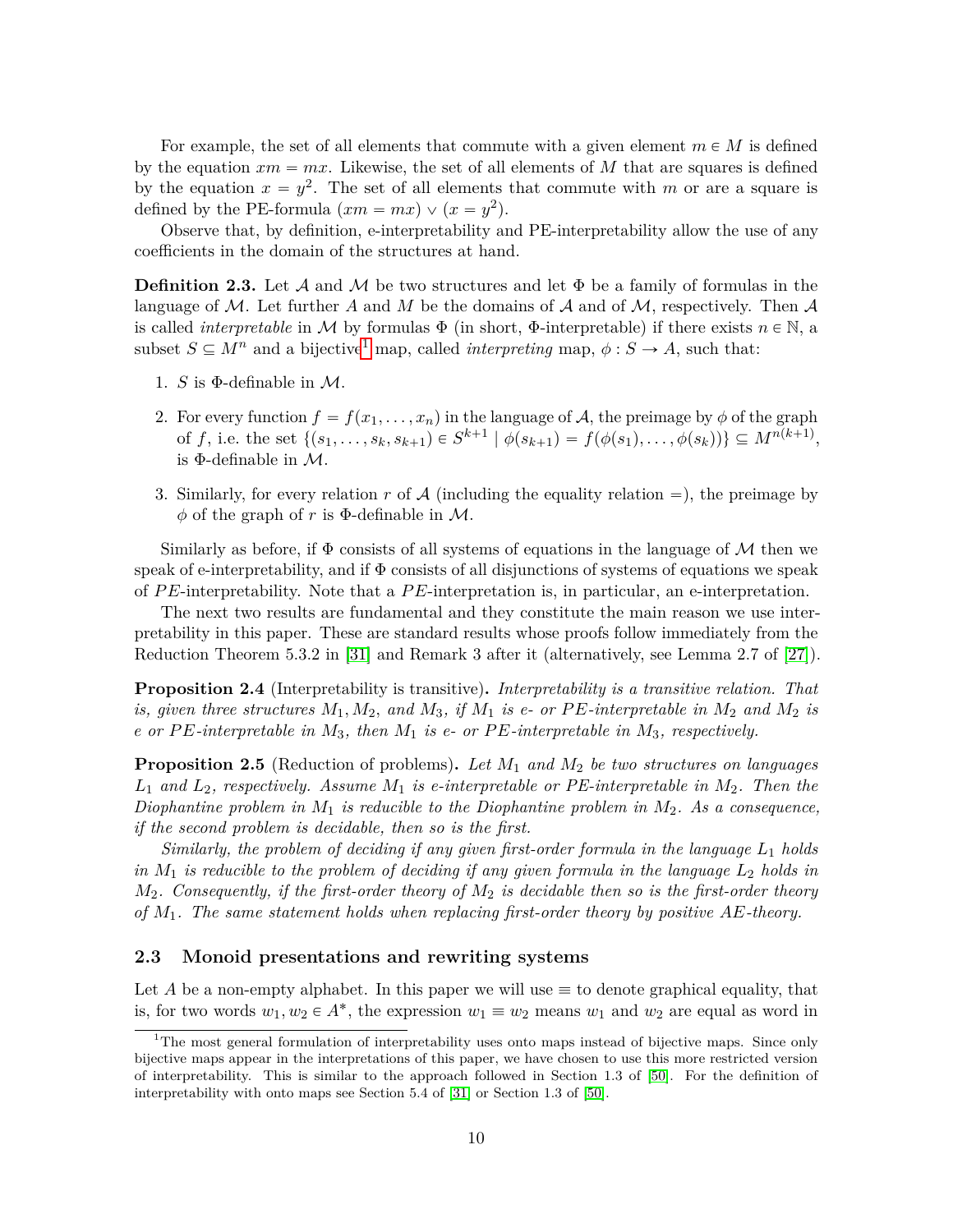*A*<sup>\*</sup>. A *rewriting system R* over *A* is a subset of  $A^* \times A^*$ . We call  $\langle A | R \rangle$  a *monoid presentation*. This monoid presentation is said to be finite if both *A* and *R* are finite, and infinite otherwise. The elements of *R* are called *rewrite rules* of the rewriting system, and they are called the *defining relations* of the presentation. A rewrite rule  $(u, v) \in R$  is often written as  $u = v$  when writing the presentation  $\langle A | R \rangle$ . For  $u, v \in A^*$  we write  $u \to_R v$  if there are words  $\alpha, \beta \in A^*$ and a rewrite rule  $(l, r)$  in *R* such that  $u \equiv \alpha l \beta$  and  $v \equiv \alpha r \beta$ . Let  $\rightarrow_R^*$  denote the reflexive transitive closure of  $\rightarrow_R$ , and let  $\leftrightarrow_R^*$  denote the reflexive transitive symmetric closure of  $\rightarrow_R$ . The monoid defined by the presentation  $\langle A | R \rangle$  is the set  $A^*/ \leftrightarrow_R^*$  of equivalence classes of the equivalence relation  $\leftrightarrow_R^*$  with multiplication defined by  $(w_1/\leftrightarrow_R^*) \cdot (w_2/\leftrightarrow_R^*) = w_1w_2/\leftrightarrow_R^*$ for all  $w_1, w_2 \in A^*$ . When the set of rewrite rules is clear from context, we shall omit the subscript R and simply write  $\rightarrow$ ,  $\rightarrow^*$  and  $\leftrightarrow^*$ . A word *u* is called *reduced* if no rewrite rule can be applied to it, that is, there is no word *v* with  $u \to v$ . A rewriting system *R* is called *Noetherian* if there is no infinite chain of words  $u_i \in A^*$  with  $u_i \to u_{i+1}$  for all  $i \geq 1$ . The rewriting system system is called *confluent* if whenever  $u \rightarrow^* u_1$  and  $u \rightarrow^* u_2$  there is a word  $v \in A^*$  such that  $u_1 \to^* v$  and  $u_2 \to^* v$ . A *complete rewriting system* is one that is both Noetherian and confluent. If  $R$  is a complete rewriting system then each  $\leftrightarrow^*$ -class contains a unique reduced word. It follows that if *R* is a complete rewriting system over an alphabet *A* then the set of reduced words of this system provides a set normal forms (that is, unique representatives) for the elements of the monoid *M* defined by the presentation  $\langle A | R \rangle$ . In this situation we call  $\langle A | R \rangle$  a *complete presentation defining the monoid M*. We say that a word is *reduced with respect the complete presentation*  $\langle A | R \rangle$  if it is a reduced word with respect to the complete rewriting system *R*. If in addition either *A* or *R* is infinite then this is called an *infinite complete presentation*.

# <span id="page-10-1"></span>**3 One-relator monoids**

Our interest in this section is in the Diophantine problem for one-relator monoids with presentation  $\langle A | w = 1 \rangle$ . Throughout this section *M* will denote the one-relator monoid defined by the one-relator presentation  $\langle A | w = 1 \rangle$ . We shall see how this problem relates to other known difficult decidability problems. Before exploring those links we first observe one situation where the Diophantine problem is decidable.

<span id="page-10-0"></span>**Theorem 3.1.** Let  $M = \langle A | w = 1 \rangle$  and suppose that every letter in w is invertible in M. Let  $G = \langle B | w = 1 \rangle$  where  $B \subseteq A$  is the set of letters that appear in *w*. Then G is a one-relator *group, and if the Diophantine problem is decidable in G then it is decidable in M.*

*Proof.* The monoid *M* is isomorphic to the moniod free product  $G * C^*$  where  $C = A \setminus B$ . Both *G* and  $C^*$  satisfy Assumption 17 from [\[20\]](#page-27-5) (a cancellativity condition which satisfied by any group and any free monoid) and Assumption 18 from [\[20\]](#page-27-5) (decidability of the Diophantine problem). Hence applying [\[20,](#page-27-5) Theorem 19] (taking  $\mathcal{C}_{\sigma}$  to be just  $\{U_{\sigma}, V_{\sigma}\}\)$  we obtain that the Diophantine problem of *M* is decidable.  $\Box$ 

<span id="page-10-2"></span>**Example 3.2.** As an easy example of an application of the previous theorem, we see that the Diophantine problem is decidable in the monoid  $M = \langle a, b, c, d | aba = 1 \rangle$ . Indeed, the monoid  $G = \langle a, b \mid aba = 1 \rangle$  is the infinite cyclic group. To see this, since  $a(ba) = 1$  it follows that *a* is right invertible in the monoid with right inverse *ba*, and since  $(ab)a = 1$  it follows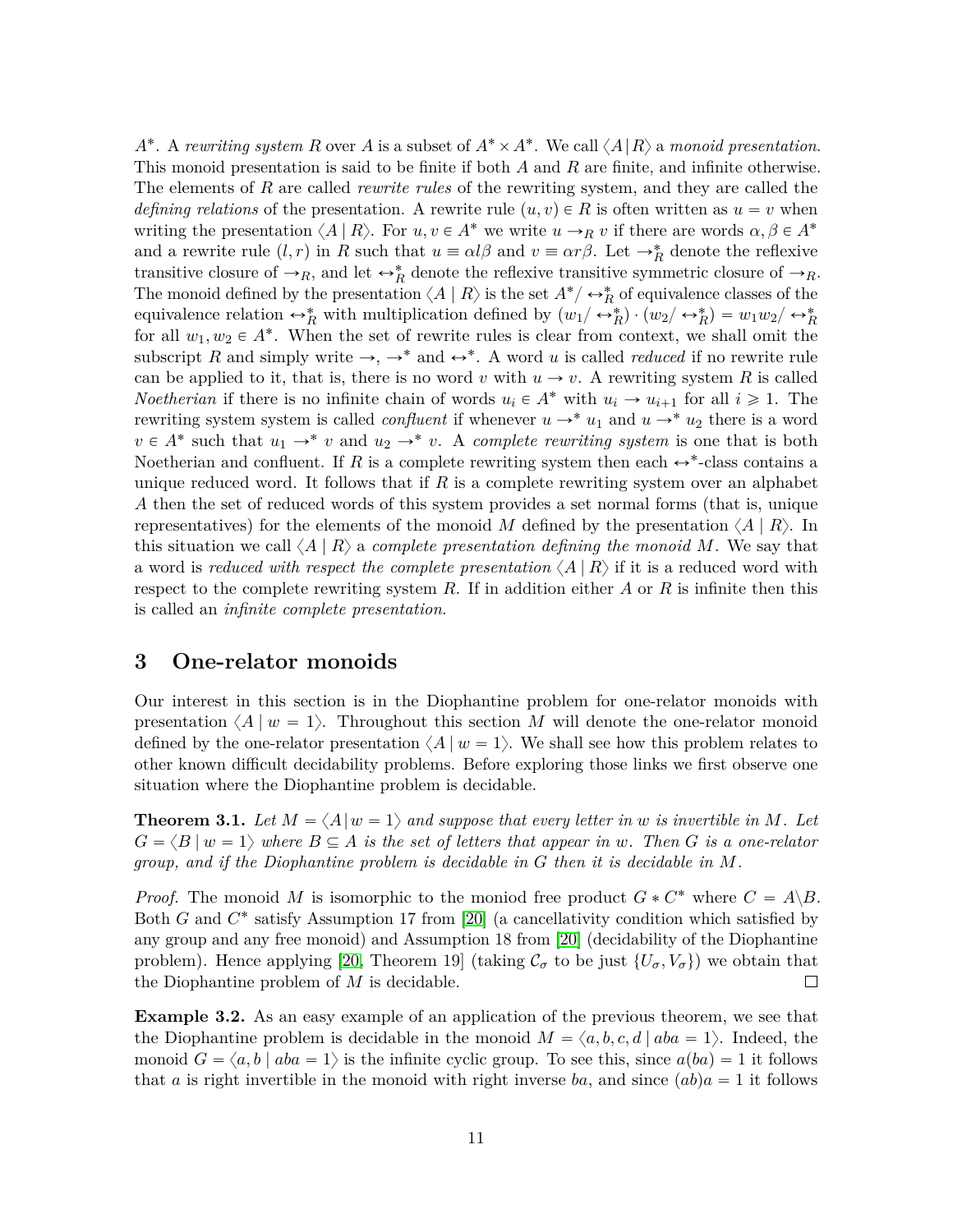that *a* is left invertible with left inverse *ab*. Hence *a* is invertible in the monoid *G* with inverse  $ab = ba$  (because  $ab = ab(aba) = (aba)ba = ba$ ). Letting  $a^{-1}$  denote the inverse of *a* in this monoid we have  $b = a^{-2}$ . Hence *G* is the infinite cyclic group generated by *a*. The argument above shows that each letter that appears in *aba* is invertible in *M*, and the group  $G = \langle a, b \mid aba = 1 \rangle$  has decidable Diophantine problem (since all free groups do). Hence the hypotheses of Theorem [3.1](#page-10-0) are satisfied and we conclude that the Diophantine problem is decidable in the monoid *M*.

Some more complicated examples to which Theorem [3.1](#page-10-0) applies will be discussed in Section [4.](#page-23-1)

The following lemma will be key later when studying systems of equations in some one-relator monoids (Section [3\)](#page-10-1). A definition of weighted length relation can be found in Subsection [2.1.](#page-6-0)

**Lemma 3.3.** Let *M* be a monoid, let  $C = \langle c_0 \rangle$  be an infinite one-generated submonoid of *M*, and let *D* be a free rank-*n* submonoid of *M* freely generated by a set  $\{d_1, \ldots, d_n\} \subseteq M$ . *Assume that both monoids C and D are e-interpretable in M with interpreting map the identity map.* Assume also that for each  $i = 1, ..., n$  there exists  $k_i \in \mathbb{N}$  such that  $c^{k_i}d_i = 1$ . Then *the free monoid with weighted length relation*  $(D, \cdot, 1, =, \mathcal{L}_{\vec{k}})$  *is e-interpretable in*  $M$ *, where*  $\vec{k} = (k_1, \ldots, k_n)$ , and  $\cdot$  *is the usual concatenation operation.* 

*Proof.* Since the free monoid *D* is e-interpretable in *M*, it suffices to show that so is the relation  $L_{\vec{k}}$ . Let  $\Sigma_C(x, \vec{y})$  and  $\Sigma_D(z, \vec{w})$  be two systems of equations e-interpreting *C* and *D* in *M*, so that an element  $h \in M$  belongs to *C* (respectively *D*) if and only if  $\Sigma_C(h, \vec{y})$  (resp.  $\Sigma_D(h, \vec{w})$  has a solution  $\vec{y}_0$  (resp.  $\vec{w}_0$ ) in *M*. Take arbitrary elements  $c \in C$  and  $d \in D$ . Then  $c = c_0^t$  for some  $t \in \mathbb{N}$ , and  $d = d_{i_1} \dots d_{i_r}$  for some  $d_{i_j}$ . Now,

<span id="page-11-0"></span>
$$
cd = \begin{cases} c_0^{t-|d|_{\vec{k}}} & \text{if } t > |d|_{\vec{k}}, \\ 1 & \text{if } t = |d|_{\vec{k}}, \\ d_{i_{\ell+1}} \dots d_{\ell_r} & \text{if } t < |d|_{\vec{k}}, \text{ and } cd \in D, \\ c_0^s d_{i_{\ell+1}} \dots d_{\ell_r} & \text{if } t < |d|_{\vec{k}}, \text{ and } cd \notin D, \end{cases} \tag{1}
$$

where in the last two cases  $\ell$  is the minimum number such that  $|d_{i_1} \dots d_{i_{\ell+1}}|_{\vec{k}} > t$  (we have  $\ell < r$ , and in the last case *s* is some number such that  $0 < s < k_{i_{\ell+1}}$ . It follows that if  $t \geq d_{\vec{k}}$  then *cd*  $\in$  *C*. The other implication is true as well: if we had *cd*  $\in$  *C* and  $t < |d|_{\vec{k}}$  then  $cd = c_0^s d_{i_{\ell+1}} \dots d_{\ell_r} = c_0^r$  for some  $r, s \ge 0$  and some  $0 < \ell < r$ . Let  $d' = d_{i_{\ell+1}} \dots d_{\ell_r}$  and let  $p = |d'|_{\vec{k}}$ . Note that  $s < p$ . Then  $1 = c_0^p$  ${}_{0}^{p}d' = c_{0}^{p-s}c_{0}^{s}d' = c_{0}^{p-s+r}$ , contradicting the assumption that  $\langle c_0 \rangle$  is infinite.

We have proved that  $cd \in C$  if and only if  $|c| = t \geq d|_{\vec{k}}$ . Due to the e-definability of *C*, this in turn occurs if and only if  $\Sigma_C(cd, \vec{y})$  has a solution  $\vec{y}_0$ . Moreover, the second case of [\(1\)](#page-11-0) and the infiniteness of  $\langle c_0 \rangle$  indicate that  $t = |d|_{\vec{k}}$  if and only if  $cd = 1$ . Hence given two elements  $d_1, d_2 \in D$  we have that  $|d_1|_{\vec{k}} \leq |d_2|_{\vec{k}}$  if and only if there exists an element  $c \in C$  such that  $cd_2 = 1$  (this ensures  $|c| = |d_2|_{\vec{k}}$ ) and  $\Sigma_C(cd_1, \vec{y})$  has a solution  $\vec{y}_0$  (this ensures  $|d_1|_{\vec{k}} \leq |c|$ ).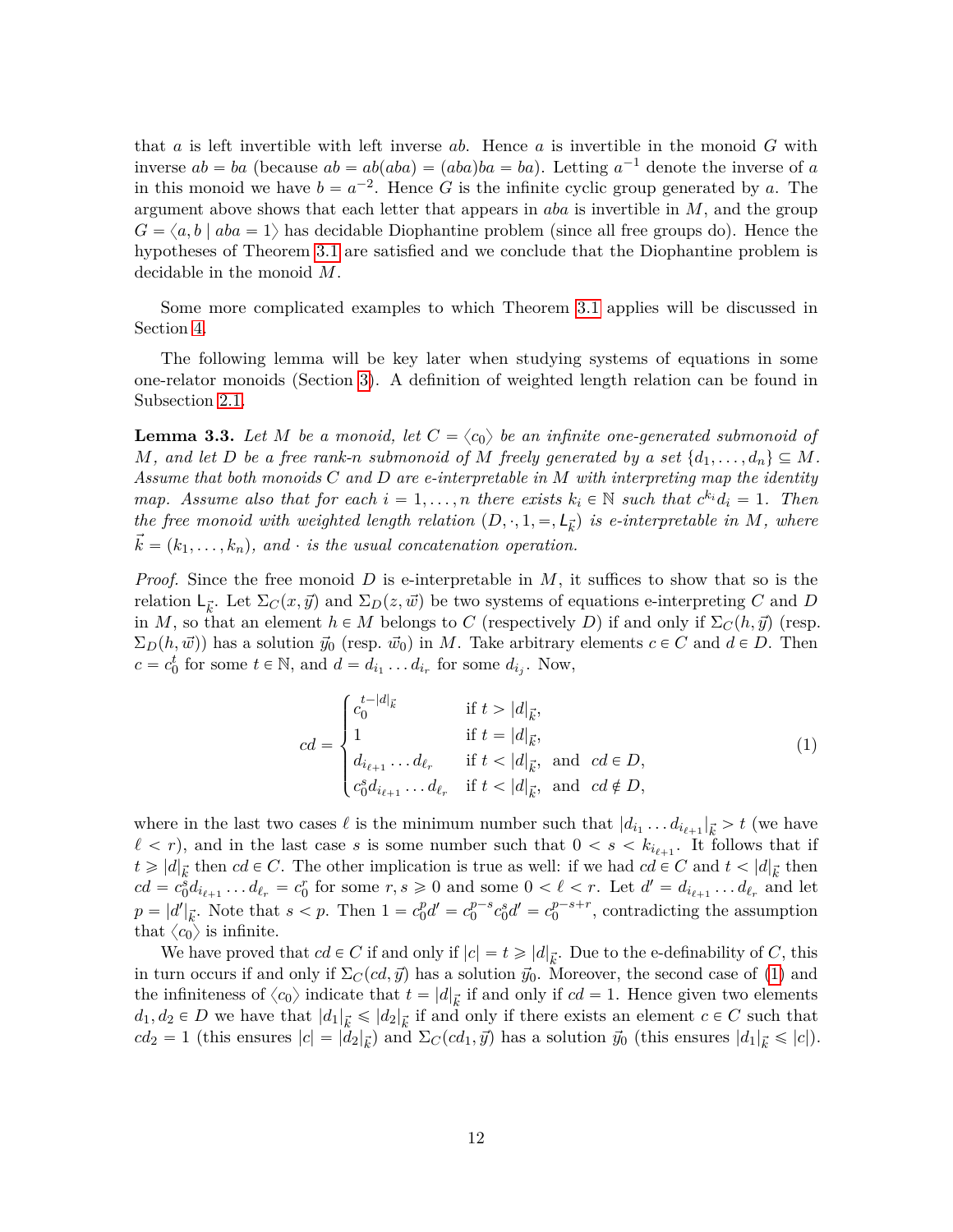Overall,  $|d_1|_{\vec{k}} \leq |d_2|_{\vec{k}}$  if and only if the following system of equations has a solution  $x_0, \vec{y}_0, \vec{z}_0$ :

$$
\begin{cases} \Sigma_C(x, \vec{y}), \\ \Sigma_C(xd_1, \vec{z}), \\ xd_2 = 1 \end{cases}
$$
 (2)

 $\Box$ 

It follows that the  $\vec{k}$ -weighted length relation  $\mathsf{L}_{\vec{k}}$  is e-interpretable in  $M$ .

<span id="page-12-2"></span>**Example 3.4.** The above result can be applied to the monoid with presentation

$$
\langle a, b_1, \ldots, b_n \mid ab_1 = 1, ab_2 = 1, \ldots, ab_n = 1 \rangle,
$$
\n
$$
(3)
$$

for any  $n > 1$ , thus we recover the reduction from Example 21 in [\[20\]](#page-27-5).

Let  $\Delta = {\alpha_i (i \in I)} \subseteq A^+$  be the set of minimal invertible pieces of the defining relator *w*. So the word *w* uniquely decomposes as

$$
w \equiv \alpha_{i_1} \alpha_{i_2} \dots \alpha_{i_k}
$$

where each  $\alpha_{i_j} \in \Delta$ , and each of these words is invertible in *M* and has no proper non-empty prefix which is invertible in *M*. As mentioned in the introduction, we call the  $\alpha_{i_j}$  the minimal invertible pieces of *w*. In [\[2\]](#page-26-7) Adjan gives an algorithm for computing the minimal invertible pieces of the defining relator of a one-relator special monoid. In particular, every letter appearing in the relator represents an invertible element of the monoid if and only if all the minimal invertible pieces have size one, and this can be decided using Adjan's algorithm. Hence Adjan's algorithm can be used to test whether the hypothesis of Theorem [3.1](#page-10-0) above are satisfied. This algorithm was discussed in Section [1,](#page-0-0) see Example [1.1](#page-3-0) and the paragraph preceding it. As mentioned there, a good description of Adjan's algorithm can be found in [\[41,](#page-29-11) Section 1].

Since each piece  $\alpha_i$  is minimal invertible, none of them is a prefix of another piece  $\alpha_j$ , and so  $\Delta$  is a prefix code. Hence the submonoid of  $A^*$  generated by  $\Delta$  is free. We shall denote it  $\Delta^*$ . Let  $B = \{b_i \mid i \in I\}$  be an alphabet in bijective correspondence with  $\Delta$ . Let  $\phi: \Delta^* \to B^*$  be the unique homomorphism extending  $\alpha_i \mapsto b_i$  for  $i \in I$ . It follows from Adjan's results [\[2\]](#page-26-7) that the group of units *G* of *M* is isomorphic to the monoid defined by the monoid presentation

$$
\langle B | \phi(w) = 1 \rangle = \langle B | b_{i_1} b_{i_2} \dots b_{i_k} = 1 \rangle.
$$

<span id="page-12-1"></span>**Theorem 3.5** ([\[70\]](#page-30-10), Proposition 3.2)**.** *The infinite monoid presentation*

<span id="page-12-0"></span>
$$
\langle A \mid u = v : u, v \in \Delta^*, v <_{sh} u \& \phi(u) =_G \phi(v) \rangle \tag{4}
$$

*is an infinite complete presentation defining the monoid M.*

In the above theorem  $\leq_{\text{sh}}$  denotes shortlex ordering, and  $\phi(u) = G \phi(v)$  means that  $\phi(u)$ and  $\phi(v)$  both represent the same element in the group of units *G*. For the rest of this section, when we say a word *w* is *reduced* we mean that it is reduced with respect to the above infinite complete presentation [\(4\)](#page-12-0). Our aim is to show that for a wide class of special one-relator monoids, if we could solve equations for those monoids then that would imply a solution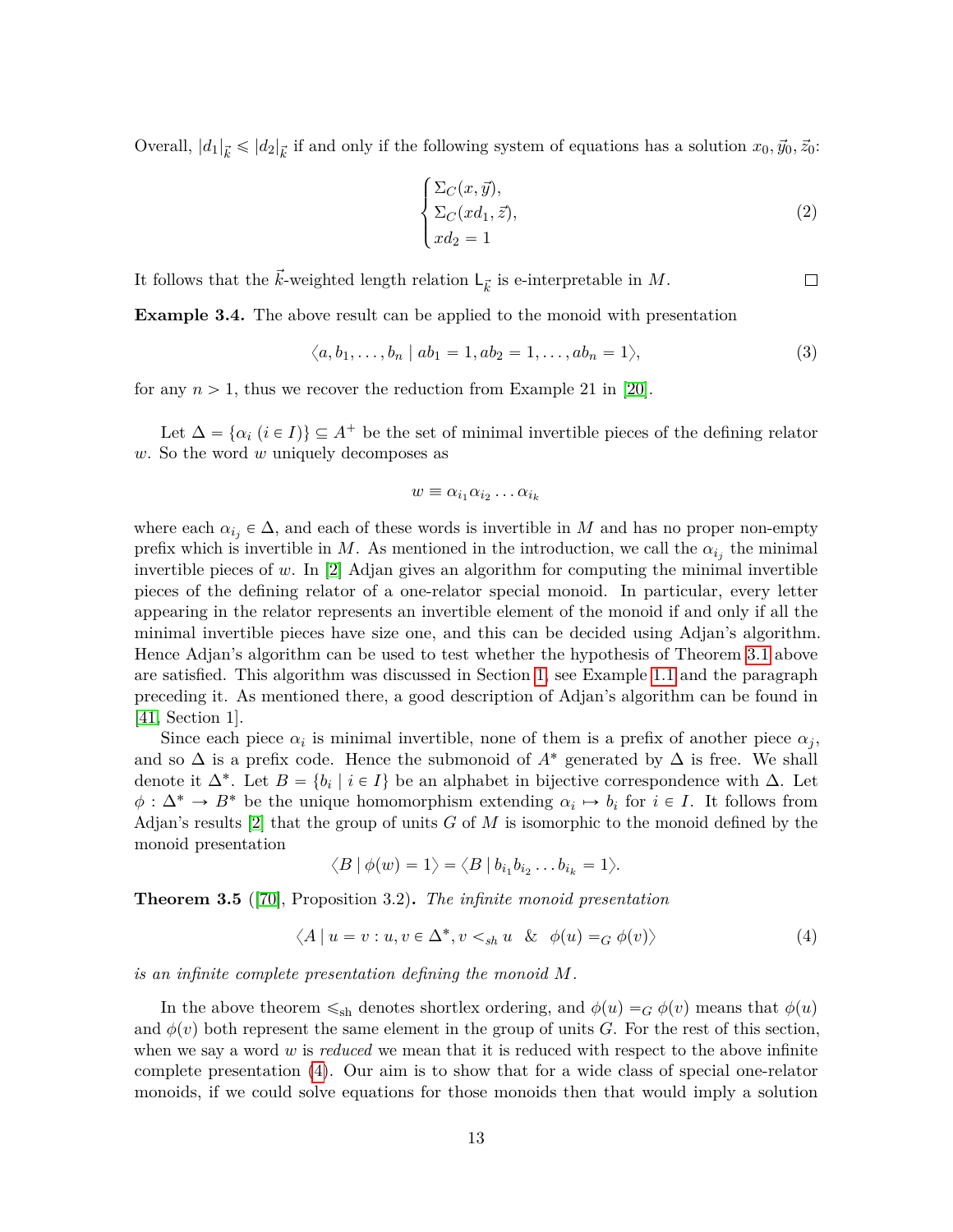to equation solving with length constraints in free monoids —which is a longstanding open problem; see [\[13,](#page-27-8) [17,](#page-27-9) [26,](#page-27-10) [42\]](#page-29-4). Of course, not every special one-relator monoid encodes equation solving with length constraints since, for instance, we have seen above that equations can be solved over the bicyclic monoid. So we will need some conditions on the monoid. We give conditions in terms of certain combinatorial properties on the set of minimal invertible pieces ∆. We suppose that the following conditions are satisfied:

(C1) No word from  $\Delta$  is a proper subword of any other word from  $\Delta$ .

(C2) There exist distinct words  $\gamma, \delta \in \Delta$  with a common initial letter  $a \in A$ .

These conditions are easily satisfied and can be used to construct a wide variety of examples as we shall see in the next section. Note, for instance, if all the words from  $\Delta$  have the same length, then condition (C1) will be satisfied. In particular there are one-relator monoids with torsion whose minimal invertible pieces satisfy these properties. A concrete example is given by the family monoids

$$
\langle a,b,c \,|\, ((ab)(ac)(ab))^k=1\rangle,
$$

for  $k > 1$  where, as we already proved in Example [1.2](#page-5-2) above, the set of minimal invertible pieces is  $\{ab, ac\}$ . This gives many examples of special one-relator monoids with hyperbolic undirected Cayley graphs which satisfy the conditions  $(C1)-(C2)$ . Applications to examples like this will be discussed below.

*For the rest of this section let M be the one-relator monoid defined by the monoid presentation*

$$
\left\langle A \, | \, r = 1 \right\rangle
$$

*where we suppose that conditions (C1)-(C2) are satisfied, and we let a be a common initial letter of two distinct words from* ∆

Throughout the rest of the section we denote the projection of a word  $w \in A^*$  onto *M* by  $[w]$ , so  $[w]$  is the element of *M* represented by the word *w*.

We now give a series of important technical lemmas. We begin with the following observation:

<span id="page-13-0"></span>**Remark 3.6.** The letter *a* us not invertible in *M*. Indeed, there are two distinct words *δ*,  $\gamma \in \Delta$  having *a* as their first letter. Since *δ* and  $\gamma$  are subwords of *w* which are invertible in *M*, and they minimal with this property, if *a* was invertible then we would have  $a = \gamma = \delta$ . This would contradict the fact that  $\gamma$  and  $\delta$  are distinct words. Hence, *a* cannot be invertible.

<span id="page-13-1"></span>**Lemma 3.7.** *Suppose that (C1) and (C2) are both satisfied, and let a be a common initial letter of two distinct words from*  $\Delta$ *. Then for every reduced word*  $w \in A^*$ *, and every positive*  $\int$ *integer*  $i > 0$ , *if*  $a^i w = 1$  *then w has no prefix in*  $\Delta$ *.* 

*Proof.* Since  $a^i w = 1$  it follows that  $a^i w$  is not reduced and since *w* is assumed to be reduced it follows that we can write

$$
a^iw \equiv a^j \alpha_1 \dots \alpha_t w''
$$

where  $0 \leq j \leq i$ ,  $w''$  is a suffix of  $w, \alpha_1 \ldots \alpha_k$  is the left hand side of a rewrite rule from [\(4\)](#page-12-0), and each  $\alpha_i \in \Delta$ . Since *a* is not invertible and *w* is reduced, we have  $\alpha_1 \equiv a^k w'$  where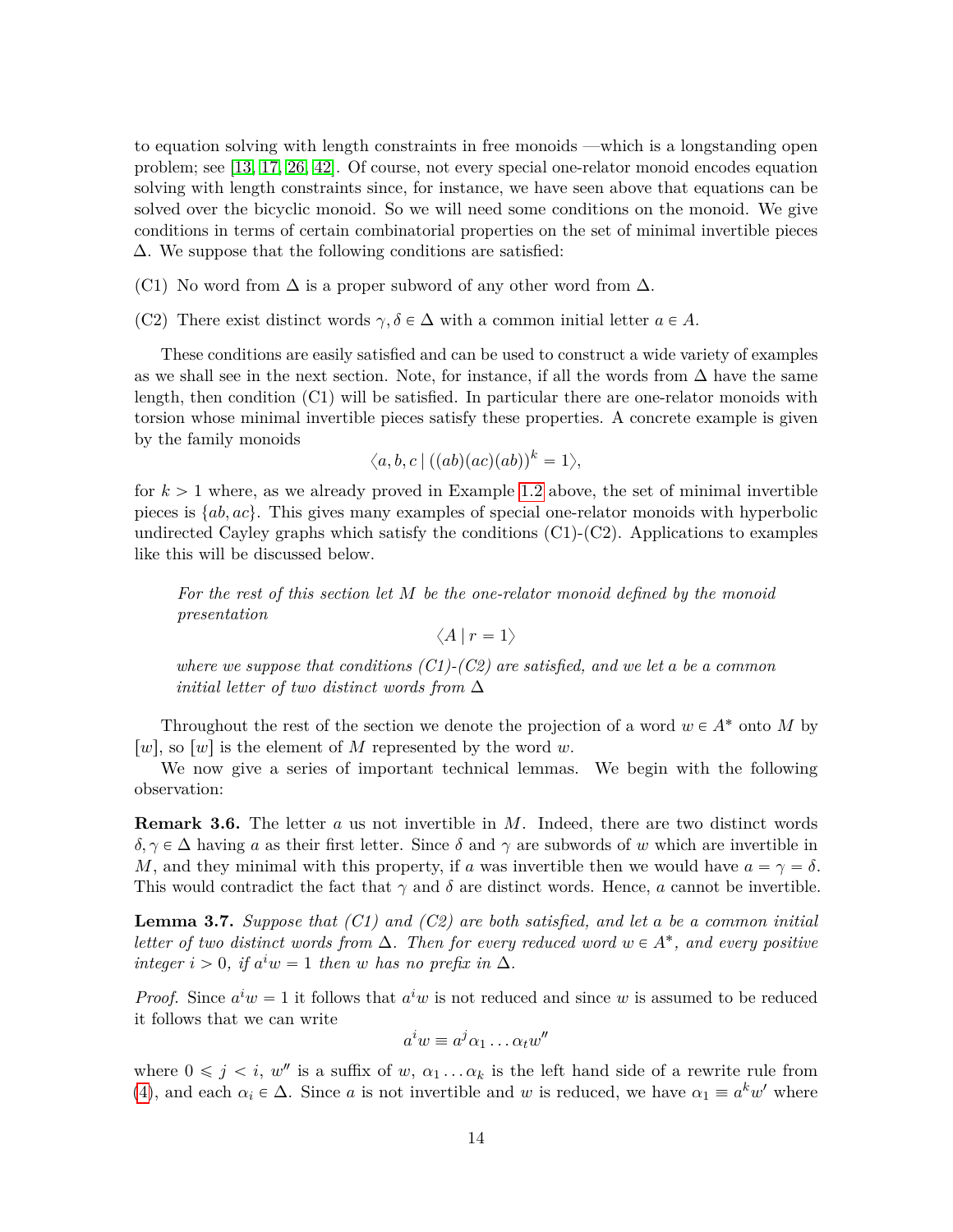$k = i - j > 0$ , and w' is a non-empty prefix of w. Suppose, seeking a contradiction, that  $w \equiv \beta w_2$  with  $\beta \in \Delta$ . Note that since *w*' is a suffix of  $\alpha_1$ , where  $\alpha_1$  is invertible, it follows that  $w'$  is left invertible. Now, if  $w'$  were a prefix of  $\beta$  it would follow that  $w'$  is also right invertible and hence invertible. But then since  $\alpha_1$  and  $w'$  are both invertible it would follow that  $a^k$  is invertible and hence *a* is invertible, which is a contradiction by Remark [3.6.](#page-13-0) Therefore we must have that *β* is a prefix of *w'*, but then  $\beta \in \Delta$  is a proper subword of  $\alpha_1 \equiv a^k w' \in \Delta$ , and this contradicts (C1). This completes the proof of the lemma.  $\Box$ 

<span id="page-14-0"></span>**Lemma 3.8** ([\[70\]](#page-30-10), Lemma 3.1 and Lemma 3.6). *If*  $u_1, u_2 \in \Delta^*$  *then*  $[u_1] = [u_2]$  *in M if and only if*  $\lbrack \phi(u_1) \rbrack = \lbrack \phi(u_2) \rbrack$  *in the one-relator group G.* 

<span id="page-14-3"></span>**Lemma 3.9.** *Let*  $\delta$  *and*  $\gamma$  *be two distinct words in*  $\Delta$ *. Then*  $[\delta] \neq [\gamma]$  *in M.* 

*Proof.* Since the words  $\delta$  and  $\gamma$  are distinct it follows that  $\phi(\delta)$  and  $\phi(\gamma)$  are distinct letters of *B*. This implies that  $|B| \ge 2$ . If  $|B| \ge 3$  then it follows from Magnus' Freiheitssatz [\[45,](#page-29-14) Theorem 5.1] that  $\phi(\delta)$  and  $\phi(\gamma)$  represent distinct elements of the group *G* and hence  $\lceil \delta \rceil \neq \lceil \gamma \rceil$  in *M*, by the previous Lemma [3.8.](#page-14-0)

Now suppose that  $|B| = 2$ . Set  $c = \phi(\delta)$  and  $d = \phi(\gamma)$ . If  $c = d$  in G then  $cd^{-1} = 1$ in *G*. Since  $|B| = 2$  and  $c = d$  it follows that the group *G* has torsion, and hence by [\[45,](#page-29-14) Theorem 5.2] the defining relator in the presentation of *G* must be a proper power. Then it follows from Newman's spelling theorem [\[45,](#page-29-14) Theorem 5.5] that  $cd^{-1}$  contains a subword of the defining relator (which uses no inverse of *c* or *d*), or the inverse of such a subword, with length at least 2. This is clearly impossible and thus completes the proof.  $\Box$ 

<span id="page-14-2"></span>**Lemma 3.10** ([\[70\]](#page-30-10), Lemma 3.3). Let  $u \in A^*$  be reduced. If  $[u]$  is invertible then  $u \in \Delta^*$ .

We are interested in right inverses of powers of the element *a*. These elements clearly form a submonoid of *M*. The following result shows that the set of reduced words representing elements in this submonoid themselves form a submonoid of the free monoid *A*˚ .

<span id="page-14-1"></span>**Lemma 3.11.** Let  $i, j \in \mathbb{N}$ . Let  $u, v \in A^*$  be reduced words such that  $a^i u = 1$  and  $a^j v = 1$ . *Then uv is a reduced word such that*  $a^{i+j}uv = 1$ *.* 

*Proof.* We just need to prove that *uv* is a reduced word. By Lemma [3.7](#page-13-1) the word *v* does not have any prefix in ∆. If *uv* were reducible then it would follow that there is a non-empty suffix *u*<sub>1</sub> of *u*, and a non-empty prefix *v*<sub>1</sub> of *v*, such that  $u_1v_1 \in \Delta$ . But then *u*<sub>1</sub> is left invertible, since  $u$  is left invertible, and right invertible, since  $u_1v_1$  is right invertible. This contradicts  $u_1v_1 \in \Delta$ .  $\Box$ 

Let *F* be the set of all reduced words  $\beta$  such that  $a^i\beta = 1$  for some  $i \in \mathbb{N}$  with  $i > 0$ , together with the empty word 1.

<span id="page-14-4"></span>**Remark 3.12.** Note that by definition all the words in  $F \subseteq A^*$  are reduced words with respect to the complete presentation for *M* defined in Theorem [3.5.](#page-12-1) It follows from Lemma [3.11](#page-14-1) that for any words  $w_1, w_2$  from the set F the concatenation of these two words  $w_1w_2$  is again a word in the set  $F$  and hence in particular  $w_1w_2$  is again a reduced word (since all the words in  $F$  are reduced words). Therefore,  $F$  is a submonoid of the free monoid  $A^*$ , and all of the words in *F* are reduced words with respect to the complete presentation for *M*.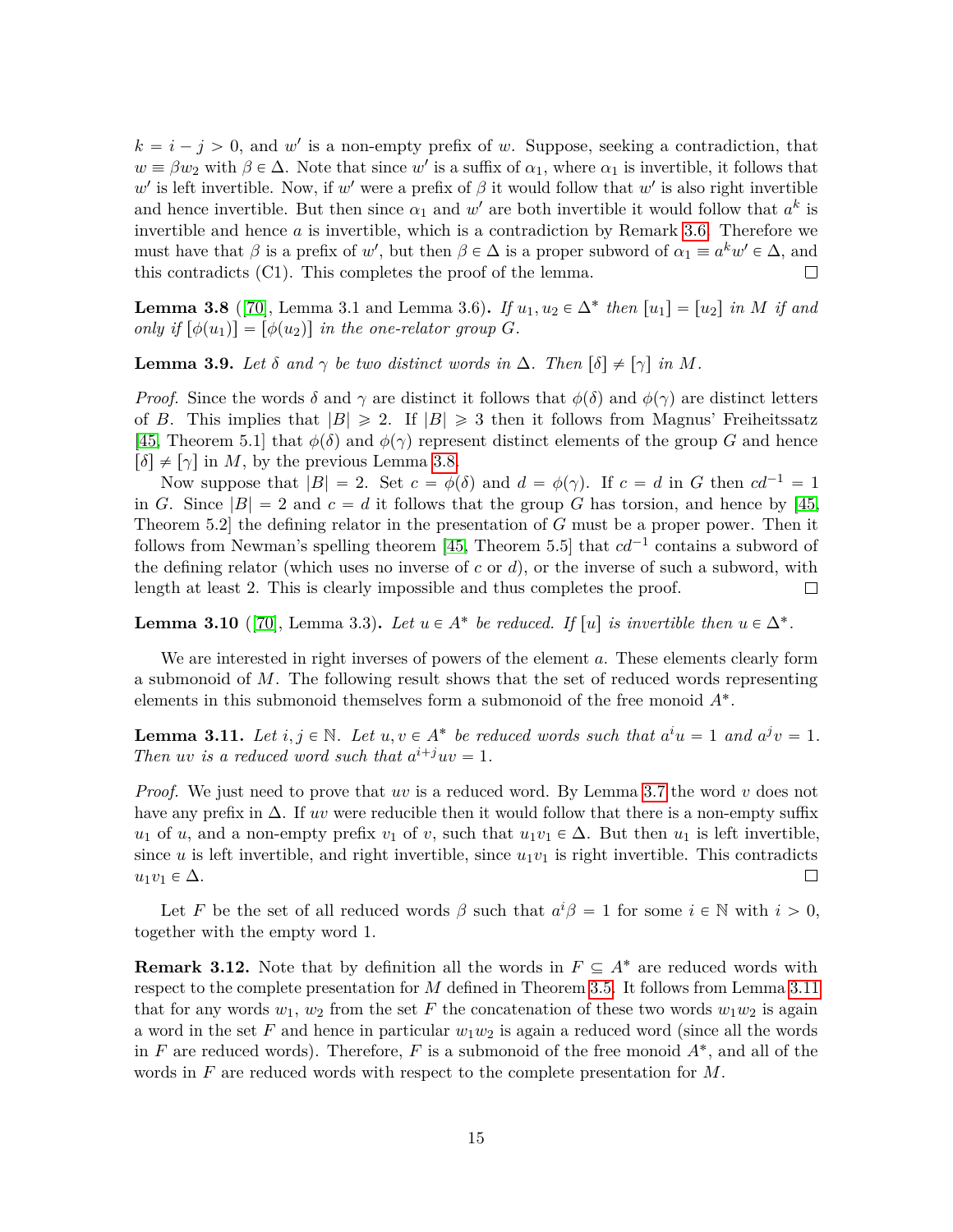We shall now prove that  $F$  is a free submonoid of  $A^*$ . For this it will be useful to recall some standard results about submonoids of free monoids. Recall from [\[44,](#page-29-15) Subsection 1.2] that given a submonoid  $P$  of  $A^*$  there is a unique set  $B$  that generates  $P$  and is minimal with respect to set-theoretic inclusion; it is the set

$$
(P \setminus \{1\}) \setminus (P \setminus \{1\})^2.
$$

The following nice characterisation of free subsemigroups of free semigroups, from Lothaire, will be useful for us; see [\[44,](#page-29-15) Proposition 1.2.3].

<span id="page-15-0"></span>**Lemma 3.13.** *A submonoid*  $P$  *of*  $A^*$  *is free if and only if for any word*  $w \in A^*$ *, one has*  $w \in P$  *whenever there exist*  $p, q \in P$  *such that* 

$$
pw, wq \in P.
$$

**Lemma 3.14.**  $F$  is a free submonoid of  $A^*$ .

*Proof.* Suppose that  $w \in A^*$  is such that there exist  $p, q \in F$  such that  $pw, wq \in F$ . By Lemma [3.13,](#page-15-0) we need to show that  $w \in F$ . Since *w* is a subword of a reduced word (for example, *pw*), it is reduced. By assumption there are  $i, j \geq 1$  such that  $a^i p = 1$  and  $a^j p w = 1$ . If  $i = j$  then  $w = 1$  and since *w* is reduced it is the empty word and this belongs to *F*. If  $i < j$ then  $a^{j-i}w = 1$  and so  $w \in F$ . Otherwise, if  $i > j$  then it would follow that  $w = a^k$  for some  $k > 0$ . But then  $a^j p w = 1$  implies  $a^j p a^k = 1$ . This last equality implies that *a* is invertible, contradicting (C2) and the definition of  $\Delta$ . In all cases  $w \in F$  so this completes the proof of the lemma.  $\Box$ 

<span id="page-15-1"></span>**Lemma 3.15.** Let  $w \in A^*$  be arbitrary. Write  $w \equiv w_1w_2$  where  $w_1$  is the longest prefix of *w which is invertible. Suppose that w* <sup>1</sup> *may be obtained from w by a single application of a relation from the presentation. Write*  $w' \equiv w'_1 w'_2$  where  $w'_1$  is the longest invertible prefix of  $w'$ . Then  $w_1 = w'_1$  in M. This implies that for any pair of words  $u, v, if u = v$  in M then *the longest invertible prefix of u is equal to* 1 *in M if and only if the longest invertible prefix of v is equal to* 1 *in M.*

*Proof.* We consider where the relation is applied to the word  $w \equiv w_1 w_2$ . If the relation is applied within either  $w_1$  or  $w_2$  the result is immediate, so suppose otherwise. Let  $\delta_1 \dots \delta_m \in \Delta^*$ be the subword of *w* to which the relation is being applied. If there is a non-empty suffix *u*<sup>1</sup> of  $w_1$ , and a non-empty prefix  $u_2$  of  $w_2$  such that  $u_1u_2 \equiv \delta_r$  for some *r*, then since  $u_1$  is left invertible since it is a suffix of  $w_1$ , and  $u_1$  is right invertible since it is a prefix of  $\delta_r$ , it would follow that  $u_1$  is invertible, which would contradict the fact that  $\delta_r$  has no proper prefix which is invertible. So we must have  $w_1 \equiv \alpha \delta_1 \dots \delta_r$ , and  $w_2 \equiv \delta_{r+1} \dots \delta_m \beta$ , but then  $w_1 \delta_1 \dots \delta_m$  is a prefix of *w* which is invertible and is longer than  $w_1$ , contradicting the definition of  $w_1$ .  $\Box$ 

Let  $m \in \mathbb{N}$  be the maximum value  $m$  such that there is a minimal invertible piece  $\alpha \in \Delta$ such that  $a^m$  is a prefix of  $\alpha$ . We define a finite set of words X in the following way. For each  $1 ≤ j ≤ m$  and for every piece  $a<sup>j</sup>β ∈ Δ$  (where *β* might begin with *a*) let *η* be the reduced word representing the inverse of  $a^j\beta$  and add the word  $\beta\eta$  to the set X.

**Lemma 3.16.** *Every word in the set X is reduced.*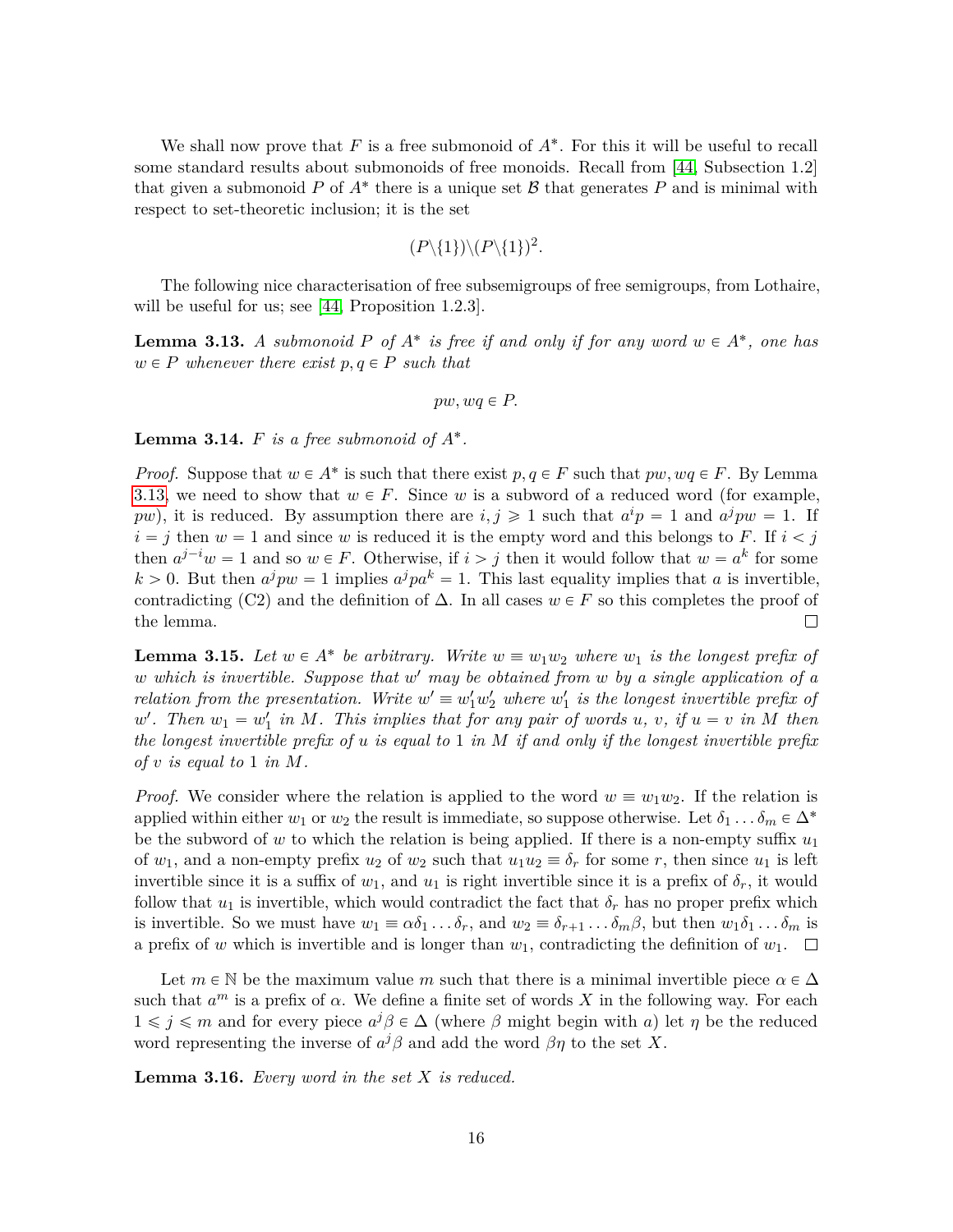*Proof.* Let  $a^j\beta \in \Delta$  and let *η* be a reduced word representing the inverse of  $a^j\beta$ . We claim that  $\beta$ *η* is a reduced word as a consequence of assumption (C1). Indeed, suppose for a contradiction that  $\beta\eta$  is not reduced. It follows from Lemma [3.10](#page-14-2) that  $\eta \in \Delta^*$ . Then there is a rewrite rule from [\(4\)](#page-12-0) which can be applied to the word  $\beta\eta$ . Let  $\lambda$  be the left hand side of such a rule noting that  $\lambda \in \Delta^+$ . Since  $\beta$  and  $\eta$  are both reduced words we can write  $\lambda \equiv \beta_2 \eta_1$  where *β*<sub>2</sub> and  $\eta_1$  are both non-empty, with  $\beta \equiv \beta_1 \beta_2$  and  $\eta \equiv \eta_1 \eta_2$ . Let  $\alpha_1 \in \Delta$  be the prefix of  $\lambda$ which belongs to  $\Delta$ . Let  $\alpha_2 \in \Delta$  be the prefix of  $\eta$  which belongs to  $\Delta$ . Since  $\alpha_1$  cannot be a subword of  $\beta$  since by (C1) it is not a subword of  $a^j \beta \in \Delta$  it follows that  $\alpha_1 \equiv \alpha'_1 \alpha''_1$  where  $\alpha''_1$ is a non-empty prefix of  $\eta$ . But since  $\eta$  is invertible this would imply that  $\alpha''_1$  is invertible and thus  $\alpha'_1$  is invertible, contradicting the fact that  $\alpha_1 \in \Delta$  is a minimal invertible piece. This is a contradiction, and we conclude that  $\beta\eta$  is indeed a reduced word.  $\Box$ 

Thus X is a finite set of reduced words, each of which is the right inverse of some  $a^j$  with  $1 \leq j \leq m$ . Note also that *X* is a finite subset of the free monoid *F*.

<span id="page-16-0"></span>**Lemma 3.17.** Let  $i \in \mathbb{N}$  and  $w \in A^*$  be a reduced word such that  $a^i w = 1$  in M. Then there *is an integer*  $0 < j \leq i$ *, with*  $j \leq m$ *, and a non-empty prefix*  $w_1$  *of*  $w$  *such that*  $w_1 \in X$  *and*  $a^j w_1 = 1$  *in M. Moreover, with the same value of j, there is a decomposition* 

$$
a^iw \equiv a^ka^jw'w''
$$

*where*  $k + j = i$ ,  $w \equiv w'w''$  and  $a^jw' \in \Delta$ . In particular, if no word in  $\Delta$  begins with  $a^2$  then *w can be written as*  $w \equiv w_1 w_2 \dots w_i$  *such that*  $aw_l = 1$  *for all*  $1 \leq l \leq i$ *.* 

*Proof.* Let  $i \in \mathbb{N}$  and  $w \in A^*$  be a reduced word such that  $a^i w = 1$  in *M*. Since  $a^i w$  is not reduced it follows that the left hand side  $\lambda$  of one of the relations from [\(4\)](#page-12-0) arises as a subword of  $a^i w$ . In particular  $\lambda$  is a non-empty word with  $\lambda \in \Delta^*$ . Since a is not invertible, no word from  $\Delta$  is a subword of  $a^i$ , and since *w* is reduced,  $\lambda$  is not a subword of *w*. It follows that there is a prefix  $\lambda'$  of  $\lambda$  such that,  $\lambda' \equiv a^j w' \in \Delta$  with  $j > 0$  and where  $w'$  is a non-empty prefix of *w*. Thus we have the decomposition

$$
a^iw \equiv a^ka^jw'w''
$$

where  $k + j = i$ ,  $w \equiv w'w''$  and  $a^jw' \in \Delta$ .

If  $k = 0$  then  $i = j$  and  $a^i w \equiv a^j w = 1$ . So we can write  $a^j w \equiv (a^j w')(w'')$  and since  $(a^j w')(w'') = 1$  it follows that in *M* we have  $w \equiv \beta \eta$  where  $\beta \equiv w'$ ,  $\eta \equiv w''$ , where  $\eta$  is equal to the inverse of  $a^j\beta$  in *M* (note  $a^j\beta$  is invertible because it belongs to  $\Delta$ ). Thus in this case the reduced word *w* belongs to the set *X*, as required.

Now suppose that  $k > 0$ . Consider the longest invertible prefix of the word  $a^jw$ . It is certainly non-empty since  $a^jw'$  is invertible. Set  $v \equiv \text{red}(a^jw)$ . Then we have  $a^kv = 1$  with  $k > 0$  and *v* a reduced word. It follows from Lemma [3.7](#page-13-1) that *v* cannot begin with a word from  $Δ$ . Hence *v* has no invertible prefix. Now by the last part of Lemma [3.15,](#page-15-1) since  $v = a<sup>j</sup>w$  in *M*, it follows that the longest invertible prefix  $p$  of  $a^jw$  is equal to 1 in  $M$ . So now we can write

$$
a^iw \equiv a^ka^jw_1w_2
$$

where  $k + j = i$ ,  $w \equiv w_1 w_2$  and  $p \equiv a^j w_1 = 1$  in *M*, and  $a^j w_1$  has prefix  $a^j w' \in \Delta$ . It then follows that in *M* we have  $w_1 = \beta \eta$  where  $\beta \equiv w'$  and  $\eta$  is equal to the inverse of  $a^jw'$  in *M*. Also,  $w_1$  is a reduced word because *w* is reduced. It follows that  $w_1 \in X$ , as required. This completes the proof of the lemma.  $\Box$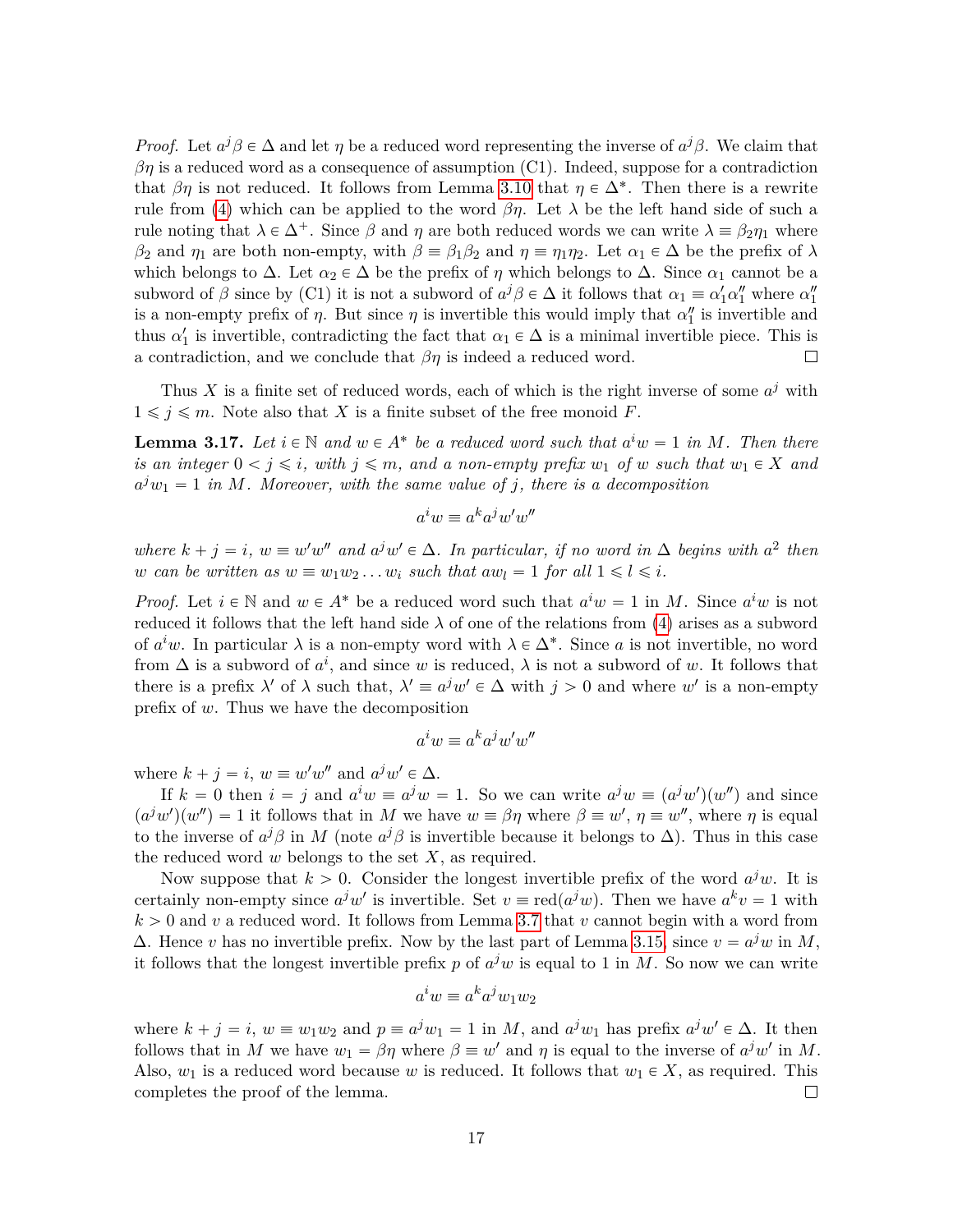<span id="page-17-1"></span>**Lemma 3.18.** *X is a finite generating set for the monoid F.*

*Proof.* Let  $i \in \mathbb{N}$  and  $w \in A^*$  be a reduced word such that  $a^i w = 1$  in *M*. It follows from Lemma [3.17](#page-16-0) that there is an integer  $0 < j \leq i$ , with  $j \leq m$ , and a non-empty prefix  $w_1$  of  $w$ such that  $w_1 \in X$  and  $a^j w_1 = 1$  in *M*. The lemma now follows by induction.  $\Box$ 

Let  $\beta$  be the unique subset of F that generates F and is minimal with respect to settheoretic inclusion, that is  $\beta$  is equal to the set

$$
(F \setminus \{1\}) \setminus (F \setminus \{1\})^2.
$$

Since  $X \subseteq F$  is a finite generating set for *F* it follows that  $\mathcal{B} \subseteq X$ .

<span id="page-17-2"></span>**Lemma 3.19.** *The basis* B *has size at least two. Thus the submonoid F of A*˚ *is a free monoid of rank at least two.*

*Proof.* By assumption (C2) there are distinct words  $\gamma, \delta \in \Delta$  with common initial letter  $a \in A$ . Write  $\gamma \equiv a\gamma'$  and  $\delta \equiv a\delta'$ . Note that either  $\gamma'$  or  $\delta'$  can begin with the letter *a*. By Lemma [3.9](#page-14-3) the words  $\gamma$  and  $\delta$  represent different elements of the monoid M. This in turn implies that  $[\gamma'] \neq [\delta']$ . Let  $(a\gamma')^{-1}$  be a reduced word representing the inverse of  $a\gamma'$  in *M*, and let  $(a\delta')^{-1}$ be a reduced word representing the inverse of  $a\delta'$  in *M*. In particular  $(a\gamma')^{-1}$ ,  $(a\delta')^{-1} \in \Delta^*$ . Then by definition we have  $\gamma_2 \equiv \gamma'(a\gamma')^{-1} \in X$  and  $\delta_2 \equiv \delta'(a\delta')^{-1} \in X$ , and both of these words are reduced words. Suppose, seeking a contradiction, that *F* is a free monoid of rank 1. It follows that there is a word  $\nu \in A^+$  such that each of  $\gamma_2$  and  $\delta_2$  is, in  $A^+$ , equal to some power of the word *ν*. But this would imply that  $\gamma'$  is a prefix of  $\delta'$ , or vice versa. Suppose without loss of generality  $\gamma'$  is a proper prefix of  $\delta'$ . Then  $a\gamma'$  is a proper prefix of  $a\delta'$ . But this contradicts condition (C1) since both of these words belong to  $\Delta$ . This completes the proof of the lemma.  $\Box$ 

The free submonoid *F* of the free monoid *A*˚ defined above may also naturally be viewed as a free submonoid of the monoid *M*. This is because, as explained in Remark [3.12,](#page-14-4) all the words in *F* are reduced words and the concatenation of any two words from *F* is again a reduced word. In particular, since distinct reduced words represent distinct elements of *M*, the map  $[\cdot]: A^* \to M$  defined by  $w \mapsto [w]$  induces an embedding  $[\cdot]: F \to M$ . Thus we have identified a free submonoid of *M* of rank at least two, namely the image  $\lfloor F \rfloor$  of *F* under this embedding.

<span id="page-17-0"></span>**Lemma 3.20.** *Let*  $w \in A^*$  *be a word. If*  $a^iw = 1$  *and*  $a^jw = 1$  *then*  $i = j$ *.* 

*Proof.* Seeking a contradiction suppose that  $a^iw = a^jw = 1$  with  $j < i$ . Then  $a^{i-j} =$  $a^{i-j}a^jw = a^iw = 1$ . But this contradicts the fact that *a* is not invertible.  $\Box$ 

Define a mapping  $\omega : F \to \mathbb{Z}^{\geq 1}$  where  $w \mapsto i$  if and only if  $a^i w = 1$ . This is a well-defined mapping by the previous lemma. Also, it is easy to see that  $\omega$  is a homomorphism to  $(\mathbb{Z}, +)$ . The mapping *ω* assigns a weight to every element of the free monoid *F*. Abusing the notation, we also use  $\omega$  to denote the map  $\omega : [F] \to \mathbb{Z}^{\geq 1}$  defined by  $\omega([w]) = \omega(w)$ . This is well defined by the comments preceding Lemma [3.20.](#page-17-0)

The following result is now an immediate consequence of the previous results proved in this section.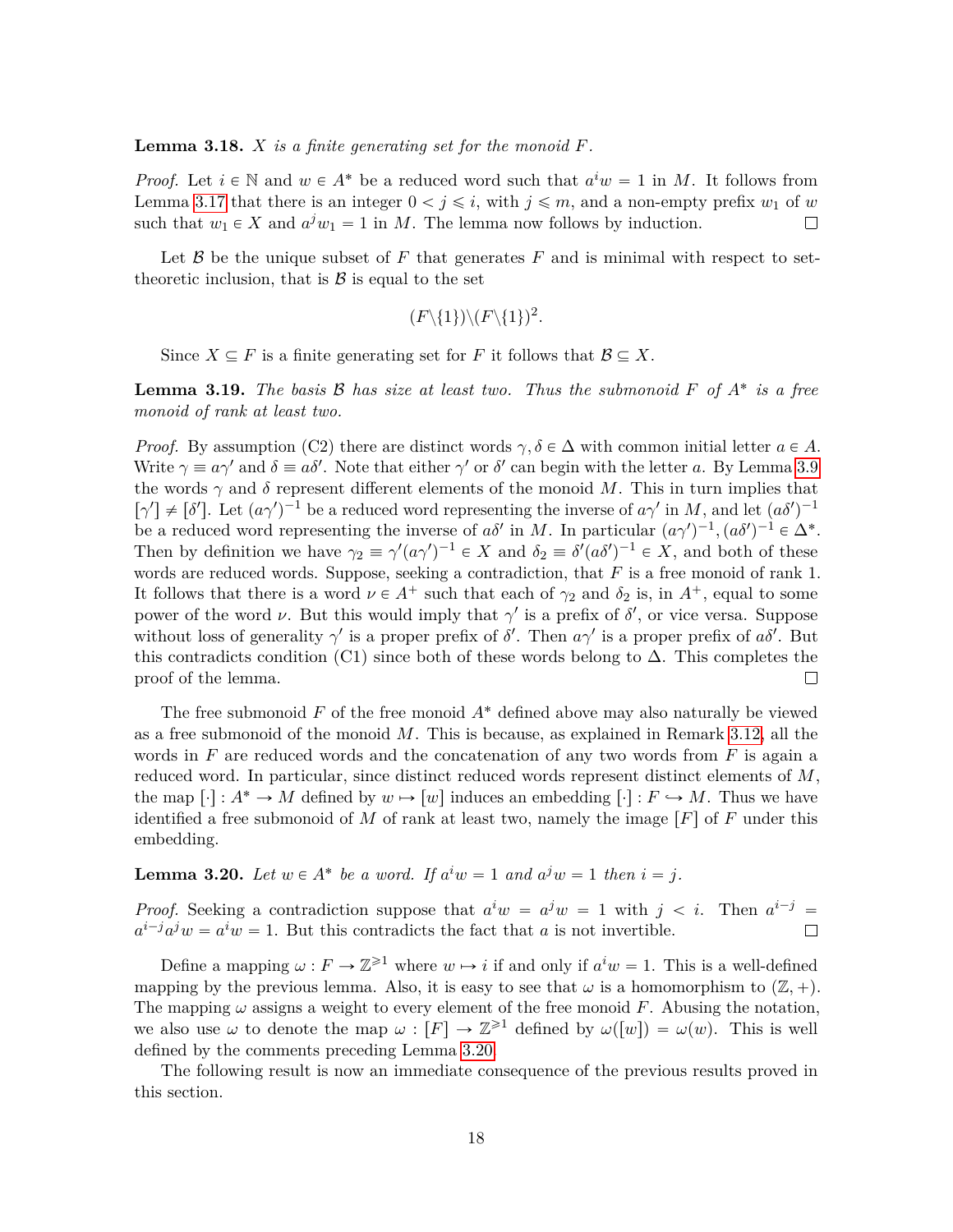<span id="page-18-1"></span>**Lemma 3.21.** Let  $w \in A^*$  be a non-empty reduced word with  $w \in F$ , and suppose that  $a^i w = 1$ *with*  $i \geq 1$ *. Then the word w can be written uniquely as* 

$$
w \equiv w_1 w_2 \dots w_k
$$

*where*  $w_j \in \mathcal{B}$  *for all*  $1 \leq j \leq k$ *, and* 

$$
\omega(w_1)+\omega(w_2)+\ldots+\omega(w_k)=i.
$$

*In the special case that*  $\Delta$  *contains no word beginning with*  $a^2$  *then*  $\omega(w_j) = 1$  *for all*  $1 \leq j \leq k$ *, i.e. the statement above holds with*  $k = i$ .

Note that in particular condition (C1) is satisfied if all the pieces have the same length. We note that Adjan [\[2\]](#page-26-7) gives an algorithm for computing the set  $\Delta$  by analysing overlaps of the relator with itself.

The following lemma will allow us to express membership in  $\{a\}^*$  in terms of equations.

<span id="page-18-2"></span>**Lemma 3.22.** Let  $u \in A^*$  be reduced. Then  $u \in \{a\}^*$  if and only if  $[ua] = [au]$  in M.

*Proof.* Clearly if  $u \in \{a\}^*$  then  $[ua] = [au]$  in *M*.

For the converse, suppose that  $u \in A^*$  is such that  $[ua] = [au]$  in *M*. Since *a* is right invertible and *a* is not invertible, it follows that for all  $\delta \in \Delta$  the last letter of  $\delta$  is not equal to *a*. (Note this is true for all  $\delta \in \Delta$  including those  $\delta$  in  $\Delta$  where  $\delta$  does not begin with the letter *a*.)

Seeking a contradiction, suppose that  $u \notin \{a\}^*$  and write  $u \equiv u_1 a^y$  where  $u_1 \in A^+$  and the last letter of  $u_1$  is not equal to *a*, and  $y \ge 0$ . Consider red $(ua) = \text{red}(u_1 a^{y+1})$ . Since for every rewrite rule  $\alpha = \beta$  from [\(4\)](#page-12-0) neither  $\alpha$  nor  $\beta$  ends in the letter *a*, it follows that  $\text{red}(ua) \equiv w_1 a^{y+1}$  where  $w_1$  does not end in the letter *a*.

In contrast, consider  $red(au) = red(au_1a^y)$ . Reasoning in the same way as in the previous paragraph  $red(au) \equiv w_2a^y$  where  $w_2$  does not end in the letter *a* (note it may start with the letter *a*). In particular this implies that  $\text{red}(ua) \neq \text{red}(au)$  which implies  $|ua| \neq |au|$ . This contradicts our original assumption, and completes the proof of the lemma.  $\Box$ 

The main result we shall prove in this section is the following.

<span id="page-18-0"></span>**Theorem 3.23.** Let  $M = \langle A | r = 1 \rangle$  and let  $\Delta \subseteq A^*$  be the set of minimal invertible pieces *of r. Suppose that:*

*(C1) no word from* ∆ *is a proper subword of any other word from* ∆*, and*

*(C2) there exist distinct words*  $\gamma, \delta \in \Delta$  *with a common first letter.* 

*Then there exists a free submonoid D of M of finite rank*  $n \ge 2$  *and a tuple of weights*  $\vec{\lambda}$  =  $(\lambda_1, \ldots, \lambda_n)$  such that the free monoid with weighted length relation  $(D, \cdot, 1, L_{\vec{\lambda}})$  is interpretable *in M by systems of equations and one coefficient.*

*Proof.* Let F be the free monoid from our previous arguments (see Remark [3.12\)](#page-14-4), and consider the embedding  $\lceil F \rceil$  of *F* in *M* via the map  $\lceil : \mathcal{A}^* \to M \rceil$  (see the discussion above Lemma [3.20\)](#page-17-0). Let  $\vec{\omega}$  be the tuple  $(\omega(w_1), \ldots, \omega(w_n))$  where  $w_1, \ldots, w_n$  freely generate *F* and  $\omega : F \to \mathbb{Z}^{\geq 1}$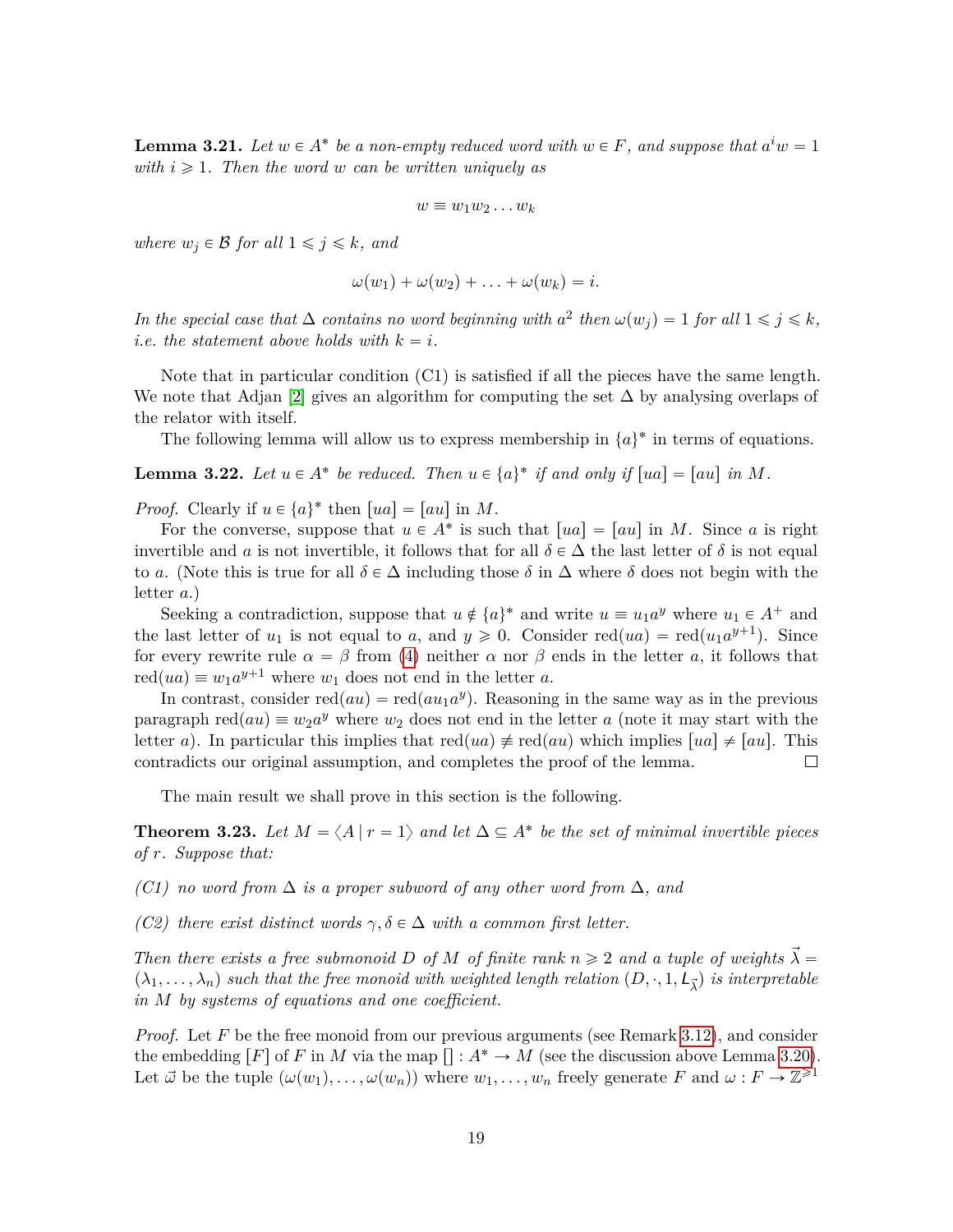is the homomorphism defined after Lemma [3.20,](#page-17-0) so that  $a^{\omega(w_i)}w_i = 1$  for all *i* (by Lemma [3.21\)](#page-18-1). Recall that  $\omega$  also then defines a map  $\omega : [F] \to \mathbb{Z}^{\geq 1}$ .

We claim that *a* generates an infinite submonoid of *M*. Indeed, if it did not, we would have  $a^k = a^{k+\ell}$  for some  $k, \ell \geqslant 0$ . Since *a* is right invertible (due to condition (C2)), this implies that  $a^{\ell} = 1$ , from where it follows that *a* is invertible, a contradiction. This proves the claim.

By Lemma [3.22](#page-18-2) the submonoid  $\langle a \rangle$  is interpretable in *M* by the equation  $ax = xa$  (Lemma [3.22\)](#page-18-2). Since  $[F] = \{x \in M \mid a^t x = 1 \text{ for some } t \in \mathbb{N} \setminus \{0\}\},\$ it follows that  $[F]$  is e-interpretable in *M* by the system of two equations  $ay = ya, yx = 1$ .  $\Box$ 

The following two results follow immediately from the above Theorem [3.23](#page-18-0) and from Proposition [2.5](#page-9-2) regarding reducibility of decision problems.

<span id="page-19-2"></span>**Corollary 3.24.** *Let M be a monoid satisfying the hypothesis of Theorem [3.23.](#page-18-0) Then there exists a free monoid with a weighted length relation*  $(D, \cdot, 1, L_{\vec{\omega}})$  *such that the Diophantine problem in*  $(D, \cdot, 1, L_{\vec{p}})$  *is reducible to the Diophantine problem in M. In particular, if the latter is decidable, then systems of word equations with*  $\vec{\omega}$ -weighted length constraints are *decidable as well.*

<span id="page-19-1"></span>**Theorem 3.25.** Any one-relator monoid of the form  $\langle A | w = 1 \rangle$  satisfying conditions (C1) *and (C2) has undecidable positive AE-theory with coefficient. In particular, its first-order theory with coefficients is undecidable.*

*Proof.* It is an immediate consequence of Theorem [3.23,](#page-18-0) of the fact that the *AE*-theory with coefficients of free monoids is undecidable [\[24,](#page-27-13) [49\]](#page-29-13) and of reducibility of theories (Proposition [2.5\)](#page-9-2).  $\Box$ 

If we add to Theorem [3.23](#page-18-0) the extra condition that no word in  $\Delta$  starts with  $a^2$ , then the same result holds with all weights being 1, i.e.  $\vec{\lambda} = (1, \ldots, 1)$ . In this case  $\mathsf{L}_{\vec{\lambda}}$  is the standard length relation L:

<span id="page-19-0"></span>**Theorem 3.26.** Let  $M = \langle A | r = 1 \rangle$  and let  $\Delta \subseteq A^*$  be the set of minimal invertible pieces *of r. Suppose that:*

- *(C1) no word from*  $\Delta$  *is a proper subword of any other word from*  $\Delta$ *,*
- *(C2) there exist distinct words*  $\gamma, \delta \in \Delta$  *with a common first letter, say a*,
- *(C3) no word in*  $\Delta$  *starts with*  $a^2$ .

*Then there exists a free monoid D of finite rank*  $n \geq 2$  *such that the free monoid with length relation*  $(D, \cdot, 1, =, L)$  *is interpretable in M by systems of equations.* 

*Proof.* The proof works in the same way as in Theorem [3.23,](#page-18-0) with the addition that the last part of Lemma [3.21](#page-18-1) now ensures that  $\omega(w_i) = 1$  for all  $i = 1, \ldots, n$ . Then  $\vec{\omega} = (1, \ldots, 1)$ and  $(D, \cdot, 1, L_{\tilde{\omega}}) = (D, \cdot, 1, =, L)$ , where  $(D, \cdot, 1, L_{\tilde{\omega}})$  is the free monoid with weighted length relation given by Theorem [3.23.](#page-18-0) Hence  $(D, \cdot, 1, =, L)$  is interpretable in *M* by systems of equations and one coefficient.  $\Box$ 

We obtain an analogue of Corollary [3.24](#page-19-2)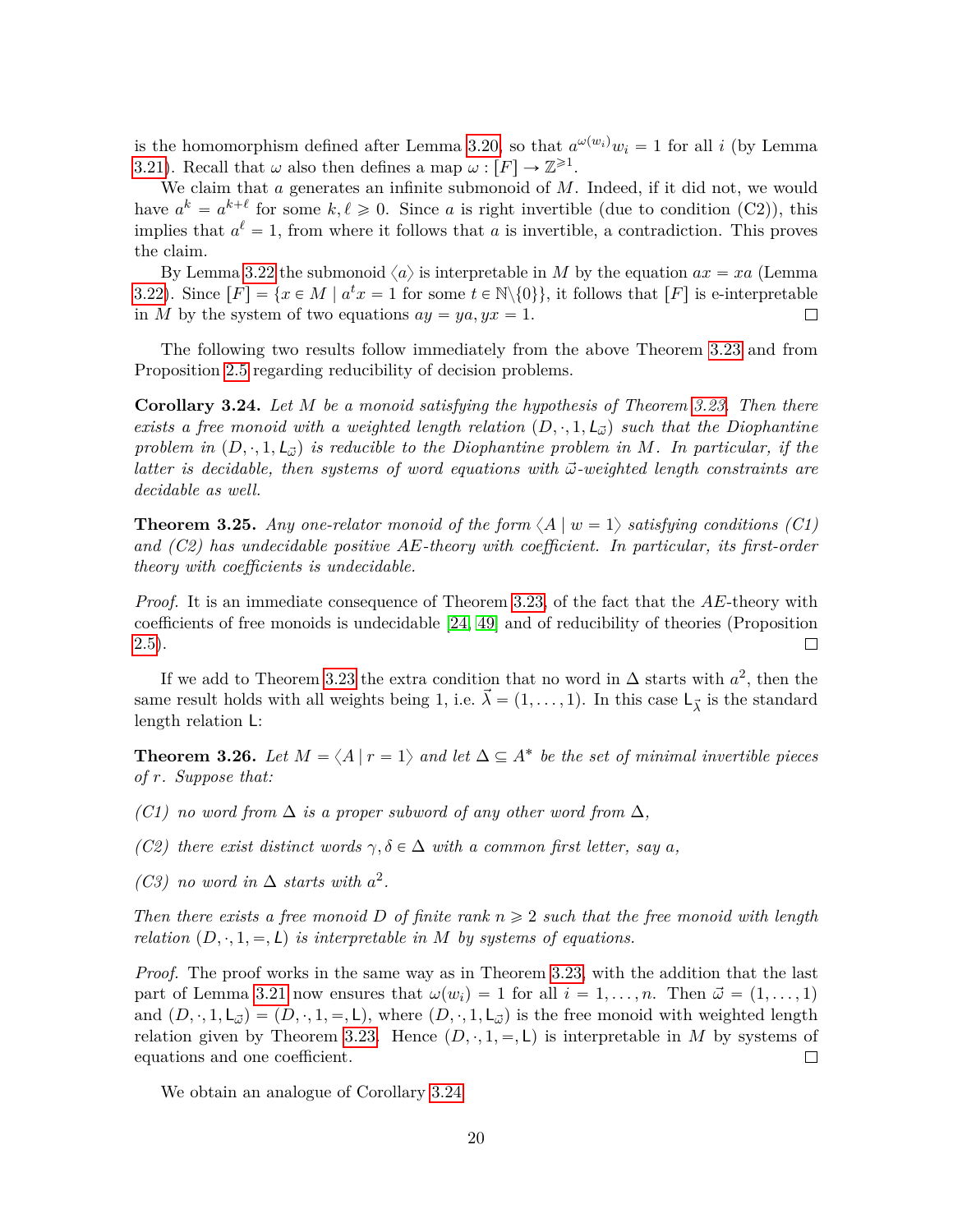**Corollary 3.27.** *Let M be a monoid satisfying the hypothesis of Theorem [3.26.](#page-19-0) Then there exists a free monoid with (non-weighted) length relation*  $(D, \cdot, 1, =, L)$  *such that the Diophantine problem in*  $(D, \cdot, 1, =, L)$  *is reducible to the Diophantine problem in*  $M$ *. In particular, if the latter is decidable, then systems of word equations with length constraints are decidable as well.*

We further prove that the monoids from Theorems [3.23](#page-18-0) and [3.26](#page-19-0) naturally embed the monoids from Example [3.4.](#page-12-2)

<span id="page-20-0"></span>**Theorem 3.28.** Let  $M = \langle A | r = 1 \rangle$  and let  $\Delta \subseteq A^*$  be the set of minimal invertible pieces *of r. Suppose conditions (C1), (C2), (C3) are satisfied, i.e.:*

- *(C1) no word from*  $\Delta$  *is a proper subword of any other word from*  $\Delta$ *,*
- *(C2) there exist distinct words*  $\gamma, \delta \in \Delta$  *with a common first letter, say a*,
- *(C3) no word in*  $\Delta$  *starts with*  $a^2$ *.*

*Let*

$$
\Sigma_a = \{ w \in A^* : w \text{ is reduced and } [aw] = 1 \}.
$$

*Then*

- *(i)*  $\Sigma_a$  *is a finite set with*  $|\Sigma_a| \geq 2$ ;
- *(ii) the submonoid of M* generated by  $\Sigma_a$  *is free with basis*  $\Sigma_a$ *.*

*Let*  $\Sigma_a = {\gamma_1, \ldots, \gamma_q}$ . Then the submonoid of *M* generated by  $\{[a]\} \cup [\Sigma_a]$  is naturally *isomorphic to the monoid defined by the presentation*

$$
\langle a,d_1,d_2,\ldots,d_q \mid ad_1=1,\ldots,ad_q=1\rangle.
$$

*Proof.* We claim that  $\Sigma_a$  is equal to the set  $X = {\beta(a^j\beta)^{-1} \mid a^j\beta \in \Delta}$  defined above; see Lemma [3.18.](#page-17-1) It is immediate from the definition of *X* that  $X \subseteq \Sigma_a$ . For the converse, let  $\gamma \in \Sigma_a$ . This means that  $\gamma$  is a reduced word and  $[a\gamma] = 1$  in *M*. By Lemma [3.17](#page-16-0) we can write  $a\gamma \equiv a\gamma'\gamma''$  with  $\gamma' \in X$  and  $a\gamma' = 1$  in *M*. Then  $\gamma'' = (a\gamma')\gamma'' = a\gamma = 1$  in *M*. Since  $\gamma$ is a reduced word it follows that  $\gamma'' \equiv \epsilon$  and thus  $\gamma \equiv \gamma' \in X$ . This completes the proof that  $X = \Sigma_a$ .

Since  $X = \Sigma_a$ , part (i) now follows from Lemmas [3.18](#page-17-1) and [3.19.](#page-17-2)

To prove part (ii) it will suffice to prove that  $\Sigma_a = \mathcal{B}$ , where  $\mathcal{B}$  is the unique basis of the free monoid generated by  $\Sigma_a = X$ . To prove this it will suffice to prove that no  $\gamma \in \Sigma_a$  can be written as a product of other  $\gamma$  from  $\Sigma_a$ . Suppose that

$$
\gamma = \gamma_1 \gamma_2 \dots \gamma_m
$$

where  $\gamma_i \in \Sigma_a$  for all  $1 \leq i \leq m$ . Then

$$
1 = a\gamma = a\gamma_1\gamma_2\ldots\gamma_m = \gamma_2\ldots\gamma_m
$$

By Lemma [3.11,](#page-14-1)  $\gamma_2 \ldots \gamma_m$  is a reduced word and hence it follows that it must equal the empty word. Hence  $m = 1$  and  $\gamma = \gamma_1$  since they are both reduced words and they are equal in M. This completes the proof that  $\Sigma_a = \mathcal{B}$ , and hence completes the proof of (ii).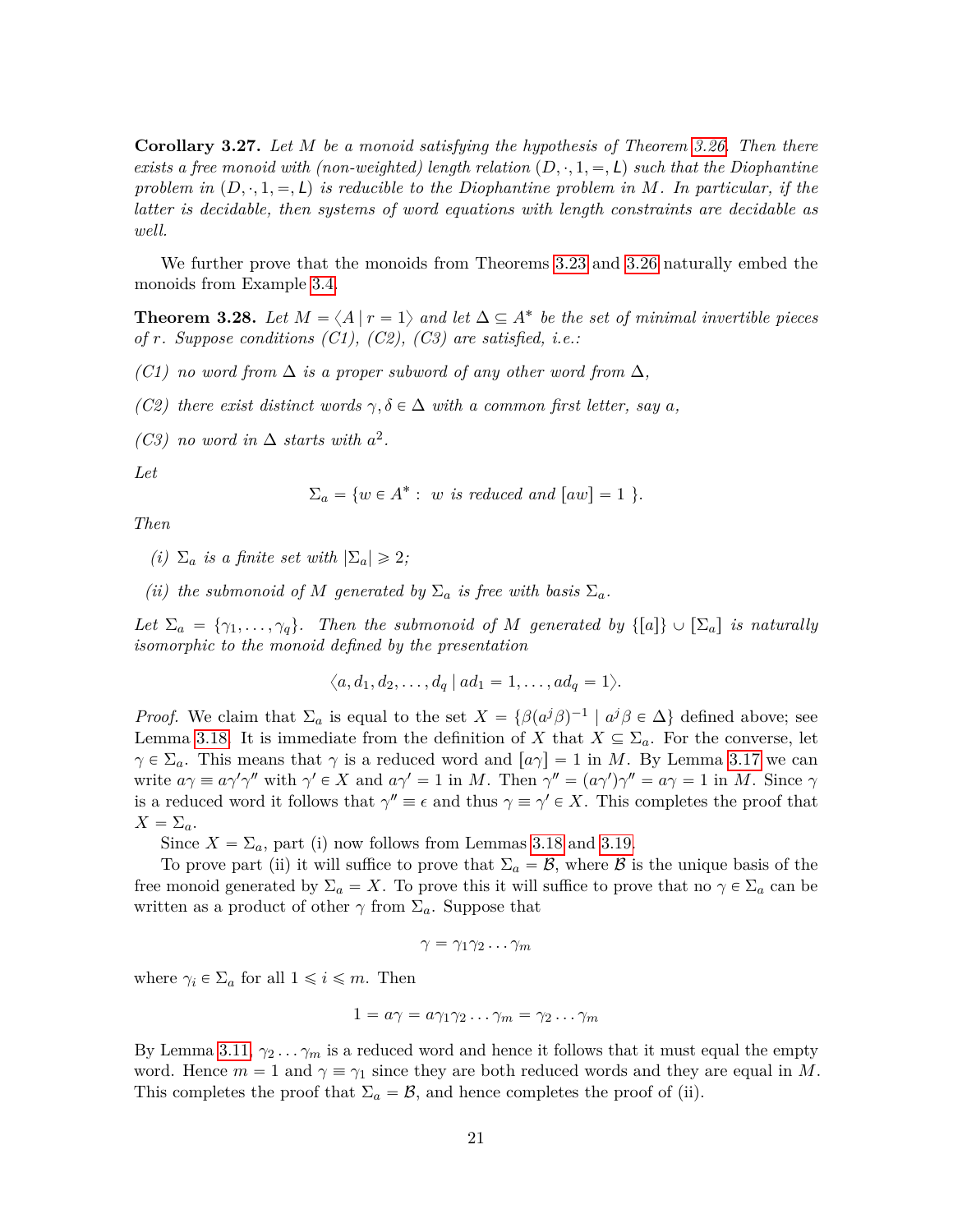For the last part, let  $w \in (\{a\} \cup \Sigma_a)^* = \{a, \gamma_1, \ldots, \gamma_q\}^*$ . Since  $a\gamma_i = 1$  for all *i*, this word is equal in *M* to a word *w'* where *w'* has the form  $w' \equiv w_1 a^j$ , where  $w_1 \in \{ \gamma_1, \ldots, \gamma_q \}^*$ . We claim that in fact  $red(w) \equiv w_1 a^j$ . Indeed, since none of the words appearing in the rewrite rules in [\(4\)](#page-12-0) ends in *a* (because otherwise together with condition (C2) this would imply that *a* is invertible) to show that  $w_1a^j$  is reduced it suffices to prove that  $w_1$  is reduced, and this was proved in Lemma [3.11.](#page-14-1) Therefore, each element of the submonoid of *M* generated by  $\{[a]\}\cup[\Sigma_a]$  may be uniquely written in the form  $\alpha a^j$  for some  $j\geqslant 0$  and some word  $\alpha \in {\gamma_1, \ldots, \gamma_q}^*$ . Now consider the monoid *N* defined by the presentation

$$
\langle a, d_1, d_2, \dots, d_q \mid ad_1 = 1, \dots, ad_q = 1 \rangle
$$

This is a finite complete presentation, and the reduced words are precisely those of the form  $\beta a^j$  where  $j \geq 0$  and  $\beta \in \{d_1, \ldots, d_q\}^*$ .

Let  $\phi: \{a, d_1, \ldots, d_q\}^* \to A^*$  be the homomorphism induced by the map  $a \mapsto a$ , and  $d_i \mapsto$ *γ*<sup>*i*</sup> for  $1 \leq i \leq q$ . Since each relation in the presentation for  $\langle a, d_1, \ldots, d_q \rangle$  is preserved by this homomorphism it follows that  $\phi$  induces a homomorphism  $\phi$  :  $\langle a, d_1, \ldots, d_q \rangle \rightarrow M$ . Moreover, this homomorphism maps  $\langle a, d_1, \ldots, d_q \rangle$  bijectively to the submonoid of *M* generated by  $\{[a]\}\cup[\Sigma_a]$  since it clearly defines a bijection between the normal forms described above. This completes the proof of the theorem.  $\Box$ 

**Remark 3.29.** We follow the notation of the previous Theorem [3.28.](#page-20-0) In the proof of Theorem [3.23](#page-18-0) we showed that both  $\langle a \rangle$  and  $\langle \Sigma_a \rangle$  are e-interpretable in *M*. It is natural to ask whether the submonoid  $\langle a, \Sigma_a \rangle$ , which by Theorem [3.28](#page-20-0) is isomorphic to the monoid from Example [3.4,](#page-12-2) is itself e-interpretable in *M*. The answer to this question is not clear and we leave it open.

## **3.1 One-relator monoids with hyperbolic undirected Cayley graph and hyperbolic group of units**

In this subsection we prove some sufficient conditions for one-relator monoids to have hyperbolic undirected Cayley graph and to have hyperbolic group of units. These are of interest to the paper given our question in the introduction regarding the reducibility of the Diophantine problem in a special one-relator monoid to the same problem in its group of units: since the Diophantine problem in hyperbolic groups is decidable [\[16,](#page-27-7) [64\]](#page-30-12), such a reduction would imply the decidability of the Diophantine problem in the one-relator monoid.

Before presenting the main result of this section we first define what we mean by the undirected Cayley graph of a monoid, and what it means for this graph to be hyperbolic. For more background on the theory of hyperbolic metric spaces and hyperbolic groups we refer the reader to [\[12\]](#page-27-14).

Let  $(X, d)$  be a metric space. For  $x, y \in X$  a *geodesic path* from x to y is a map  $f : [0, l] \to X$ from the closed interval  $[0, l] \subseteq \mathbb{R}$  to X such that  $f(0) = x$ ,  $f(l) = y$  and  $d(f(a), f(b)) = |a-b|$ for all  $a, b \in [0, l]$ . Note in particular this implies that  $d(x, y) = l$ . The image  $\alpha$  of the map *f* is called a *geodesic segment* with endpoints *x* and *y*. A *geodesic metric space* is one in which there exist geodesic segments between all pairs of points. Note that in general there can be more than one geodesic segment between a given pair of points. A *geodesic triangle* Ω in *X* is a union of three geodesic segments from x to y, y to z and z to x, where  $x, y, z \in X$ . These three geodesic segments are called the *sides* of the geodesic triangle Ω.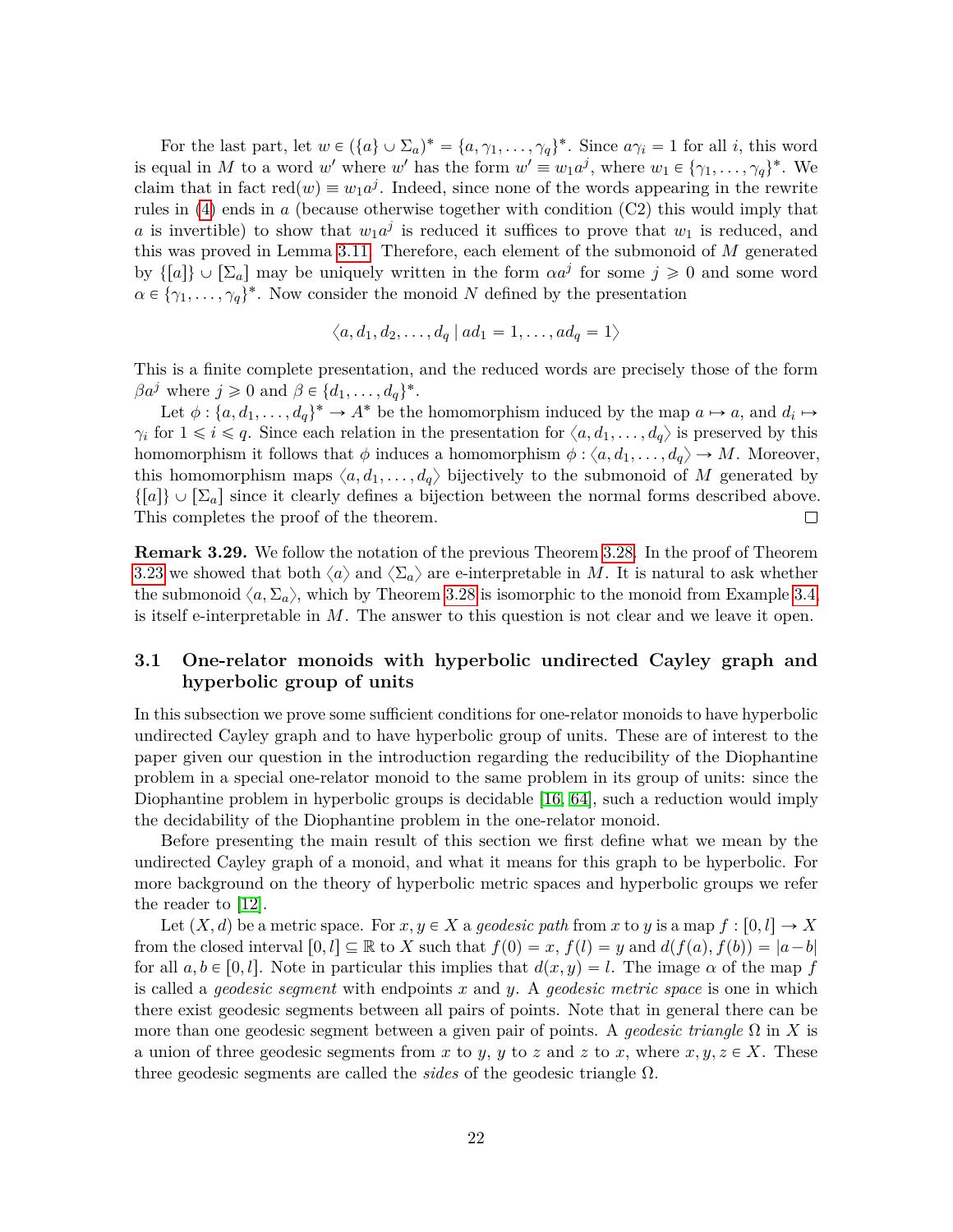**Definition 3.30.** Let *X* be a geodesic metric space and let  $\Omega$  be a geodesic triangle in *X* with sides  $\alpha$ ,  $\beta$  and  $\gamma$ . The triangle  $\Omega$  is called  $\delta$ *-slim* if for every point *a* on  $\alpha$  the distance from *a* to  $\beta \cup \gamma$  is less than  $\delta$ , and similarly every point *b* on  $\beta$  is within distance  $\delta$  of  $\alpha \cup \gamma$ , and every point *c* on  $\gamma$  is within distance  $\delta$  of  $\alpha \cup \beta$ . If every geodesic triangle in X is  $\delta$ -slim then we say that the geodesic metric space *X* is  $\delta$ -hyperbolic. If *X* is  $\delta$ -hyperbolic for some  $\delta > 0$  then we say *X* is *hyperbolic*.

Let *M* be a monoid generated by a set *A*. Then by the *undirected Cayley graph*  $\Gamma(M, A)$ *of M with respect to the generating set A* we mean the graph with vertex set *M* and where there is an undirected edge connecting  $m \in M$  to  $n \in M$  if and only if  $ma = n$  or  $na = m$ for some  $a \in A$ . Note that here we have opted to work with the right Cayley graph, but the results we prove in this subsection are also true working with the left Cayley graph instead. The graph  $\Gamma(M, A)$  is a metric space with the usual distance metric on graphs where for  $a, b \in M$  we define  $d(a, b)$  to be the shortest length of a path in  $\Gamma(M, A)$  from *a* to *b*. This is not a geodesic metric space, but can be made into one in a natural way by making each edge isometric to the unit interval  $[0,1]$  and extending the metric to the points of these edges in the obvious way. This is called the *geometric realisation* of the Cayley graph. We say that the *undirected Cayley graph of a monoid M is hyperbolic* if the geometric realisation of  $\Gamma(M, A)$  is a hyperbolic metric space. If M is a finitely generated monoid, it may be shown that this property is independent of the choice of finite generating set for *M*, so it makes sense to talk about a finitely generated monoid having a hyperbolic undirected Cayley graph, without reference to any specific finite generating set.

<span id="page-22-0"></span>**Proposition 3.31.** Let  $M = \langle A | w = 1 \rangle$ . Let G be the group of units of M. If G is a *hyperbolic group then the undirected Cayley graph of M is hyperbolic.*

*Proof.* As usual, let  $\Delta$  be the set of minimal invertible pieces of the relator *w* (see the discussion above Theorem [3.5](#page-12-1) for further details). Let *I* be the set of all non-empty prefixes of the words from  $\Delta$ , that is

$$
I = \{ x \in A^+ \mid xy \in \Delta \text{ for some } y \in A^* \}.
$$

Let  $Y = \{ [u] : u \in I \}$ . Then, by Zhang [\[70,](#page-30-10) Lemma 3.3], Y is a finite generating set for the submonoid of right units  $R$  of  $M$ . Note that  $R$  is the  $R$ -class of the identity element of *M*, where  $\mathcal{R}$  is Green's  $\mathcal{R}\text{-relation on }M$  defined by saying  $m\mathcal{R}n$  if and only if  $mM = nM$ . Clearly  $\Delta$  is a subset of *I*. Let G be the underlying undirected graph of the right Cayley graph of the monoid  $R$ , with respect to the generating set  $Y$ . So  $\mathcal G$  has vertex set  $R$  and edges  $\{[u], [ux]\}$  where  $u \in A^*$ ,  $x \in I$  and  $\{[u], [ux]\}$  is a subset of *R*. Note that  $\mathcal G$  is a connected infinite graph and its vertices have bounded degree since *R* is a right cancellative monoid. We use S to denote the undirected Schützenberger graph of the  $\mathcal R$ -class  $R$ . So S also has vertex set *R* but has edges  $\{[u], [ua]\}$  where  $u \in A^*$ ,  $a \in A$  and  $\{[u], [ua]\}$  is a subset of *R*.

We claim that the identity map on  $R$  defines a quasi-isometry between the graph  $\mathcal G$  and the graph  $S$ .

To prove this claim, let  $d_{\mathcal{S}}$  and  $d_{\mathcal{G}}$  denote the distances in each of these graphs. Consider an arbitrary edge  $\{[u], [ux]\}$  in the graph G. Let D be the maximum length of a word in  $\Delta$ . Then  $d_{\mathcal{S}}([u], [ux]) \leq D$ . For the converse, let  $\{[u], [ua]\}$  be an arbitrary edge in the graph S. We claim that  $d_G([u], [ua]) \leq 2$ . We may assume without loss of generality that *u* is a reduced word. There are now two cases to consider.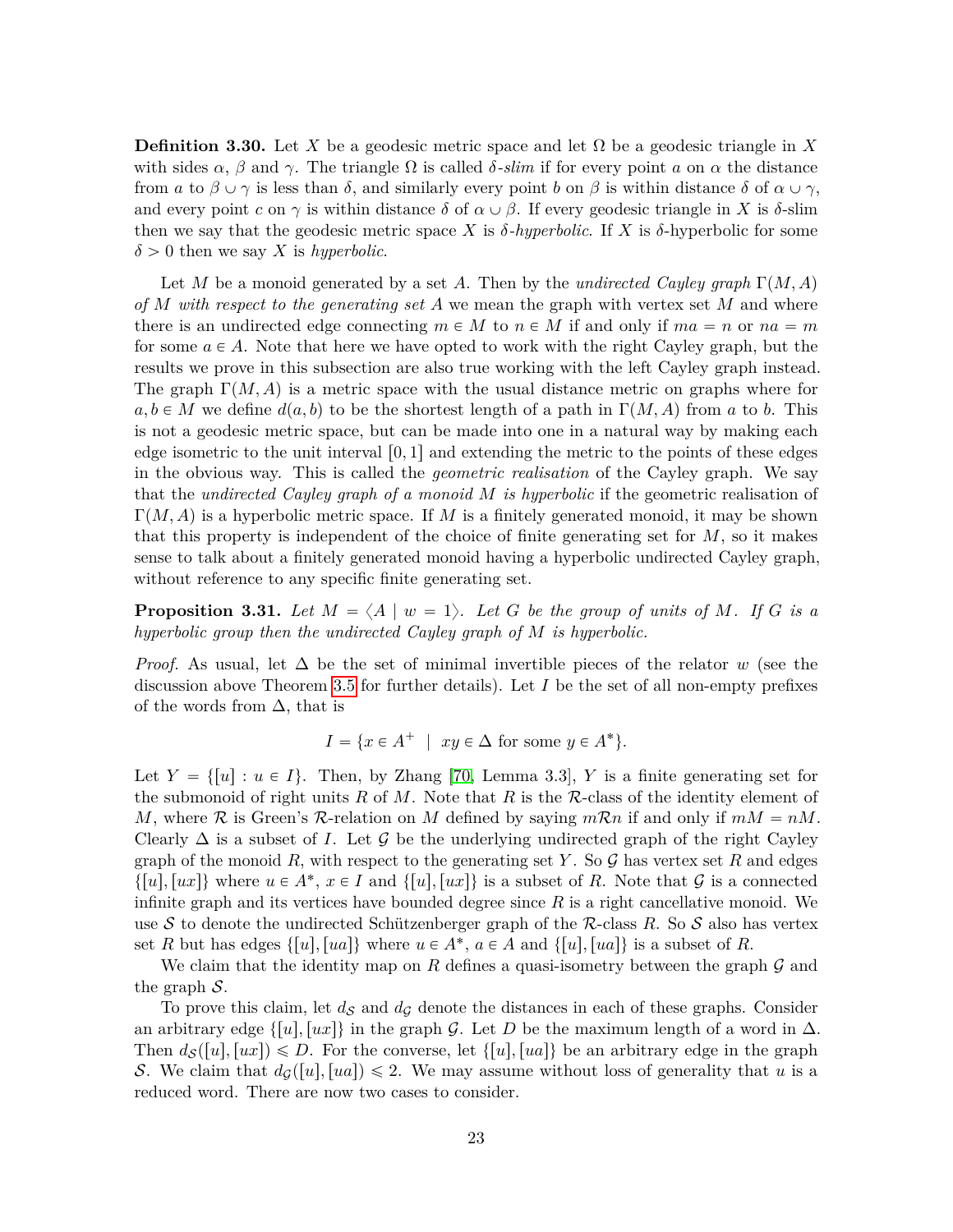First suppose that *ua* is a reduced word. It then follows from [\[70,](#page-30-10) Lemma 3.3] that  $ua \in I^*$ (i.e. is a graphical product of words from *I*). Note that *ua* may admit several different decompositions in  $I^*$ . Write  $ua = u' \gamma$  where  $\gamma \in I$  and  $u' \in I^*$ . If  $|\gamma| = 1$  then  $a = \gamma \in I$ and so  $d_{\mathcal{G}}([u],[ua]) = 1$ . Now suppose that  $|\gamma| > 1$ . Write  $\gamma = \gamma' a$  with  $\gamma' \in I$ . Then we have  $u = u' \gamma'$  and both  $\{[u'], [u'\gamma']\}$  and  $\{[u'], [u'\gamma]\}$  are edges in the graph G. It follows that  $d_{\mathcal{G}}([u],[ua]) = d_{\mathcal{G}}([u'\gamma'],[u'\gamma]) \leq 2.$ 

Now suppose that *ua* is not a reduced word. Since *u* is reduced, it follows that we can write  $ua = u'$  where  $\gamma \in \Delta$  is a non-empty word. Then arguing as in the previous paragraph, either  $|\gamma| = 1$  and  $d_G([u], [ua]) = 1$ , or else  $|\gamma| > 1$  and  $d_G([u], [ua]) \leq 2$ . This completes the proof of the claim that the identity mapping on *R* induces a quasi-isometry between the graph  $\mathcal G$  and the graph  $\mathcal S$ .

It follows from [\[70,](#page-30-10) Theorem 4.5] that the submonoid of right units *R* of *M* is isomorphic to a monoid free product  $T * G$  where T is a free monoid of finite rank, and G is the group of units of the monoid *M*. Since the Cayley graph of a free monoid is a tree, it then follows that the undirected Cayley graph G of  $R \cong T * G$  is hyperbolic. Since S is quasi-isometric to G we conclude that the undirected Schützenberger graph of the R-class of the identity element is hyperbolic.

It follows from the results in [\[30,](#page-28-9) Section 3] that (i) the Schützenberger graphs of any pair of R-classes of M are isomorphic to each other, and (ii) for every R-class  $R'$  of M there is at most one edge  $\{m, ma\}$  in the Cayley graph of *M* such that  $m \in M$ ,  $a \in A$ , with  $ma \in R'$  but  $m \notin R'$ , and (iii) the quotient graph with vertex set the R-classes of *M* and edges all edges  $\{m, n\}$  from the Cayley graph of *M* such that  $(m, n) \notin \mathcal{R}$  is a rooted tree.

Combining these observations we see that the Cayley graph of *M* has the structure of a "regular tree of copies of" the hyperbolic graph  $S$ . From this it then quickly follows (e.g. by applying [\[29,](#page-28-10) Theorem 5.4]) that the undirected Cayley graph of *M* is hyperbolic.  $\Box$ 

In fact, using a similar argument, it may be shown that Proposition [3.31](#page-22-0) holds more generally for any finitely presented monoid *M* defined by a presentation of the form

$$
\langle A \mid w_1 = 1, \ldots, w_k = 1 \rangle.
$$

<span id="page-23-0"></span>**Proposition 3.32.** Let  $M = \langle A | w^k = 1 \rangle$   $(k \ge 2)$ . Then the group of units of M is a *one-relator group with torsion. It follows that the group of units of M is a hyperbolic group, and the undirected Cayley graph of M is a hyperbolic metric space.*

*Proof.* It follows from results of Adjan [\[2\]](#page-26-7) that the group of units *G* of *M* is a one-relator group with torsion (see [\[30,](#page-28-9) Section 3] for a proof of this). By the Newman Spelling Theorem [\[45,](#page-29-14) Theorem 5.5] we have that *G* is a hyperbolic group. This and Proposition [3.31](#page-22-0) imply that the undirected Cayley graph of *M* is hyperbolic.  $\Box$ 

### <span id="page-23-1"></span>**4 Applications, examples and open problems**

In this section we list some examples, and classes of examples, of monoids to which the main results of this paper apply. We shall also collect together a selection of open problems, and possible future research directions, which naturally arise from our results. As part of this we will identify the simplest examples of one-relator monoids for which we do not yet know whether or not the Diophantine problem is decidable. In general, we do not know if there is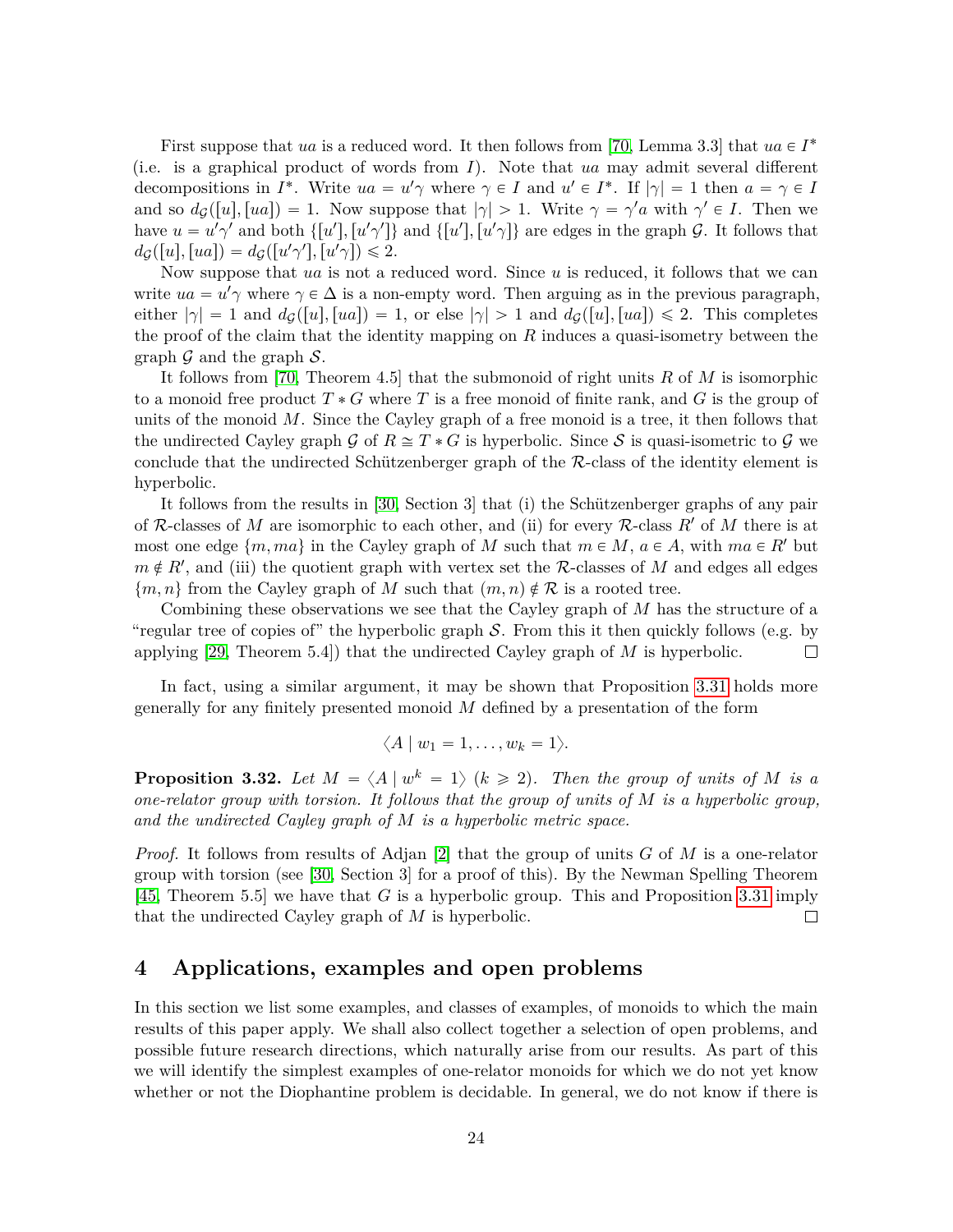an example of a one-relator monoid of the form  $\langle A | r = 1 \rangle$  with undecidable Diophantine problem.

Let us begin by recording some examples of one-relator monoids of the form  $\langle A | r = 1 \rangle$ where we have shown that the Diophantine problem is decidable. Consider, in particular the case of 2-generated one-relator monoids  $\langle a, b | r = 1 \rangle$ . Let M denote the monoid defined by this presentation. Very often questions about one-relator monoids can be reduced to just considering the 2-generator case e.g. this is the case for the word problem.

By Makanin [\[47\]](#page-29-1) the Diophantine problem is decidable for the free monoid  $\langle a, b \rangle$ , while in [\[20,](#page-27-5) Example 21] it is proved that it is decidable for the bicyclic monoid  $\langle a, b | ab = 1 \rangle$ . Now consider the general case  $\langle a, b | r = 1 \rangle$  and let  $r = r_1 r_2 \dots r_k$  be the decomposition of *r* into minimal invertible pieces as described in Section [3](#page-10-1) and in Example [1.1](#page-3-0) and the paragraph preceding it. If  $r \in \{a\}^*$  or  $r \in \{b\}^*$  then the monoid is a free product of a free monoid of rank one and a finite cyclic group, and thus the Diophantine problem is decidable by [\[20\]](#page-27-5). Now suppose that both the letters *a* and *b* appear in the defining relator *r*. There are then two cases to consider. If there are minimal invertible pieces  $r_i$  and  $r_j$  such that the first letter of  $r_i$  equals the last letter of  $r_j$ , then applying the Adjan overlap algorithm it follows that both *a* and *b* both represent invertible elements of *M* and hence *M* is a group. In this case, *M* is the group defined by the same one-relator group presentation, and hence *M* is a so-called *positive* one-relator group. Such groups have been studied e.g. by Baumslag [\[9\]](#page-26-9) and Wise [\[67\]](#page-30-13). This motivates the question of whether the Diophantine problem is decidable for positive one-relator groups. Up to symmetry the case that remains is when all the invertible pieces  $r_i$  ( $1 \leq i \leq k$ ) begin with the letter *a* and end with the letter *b*. This case then divides into two subcases, either (i) all of the pieces  $r_i$  are equal to each other as words, or (ii) there is some pair of minimal invertible pieces  $r_i$  and  $r_j$  with  $r_i \neq r_j$ . Note that subcase (i) includes in particular the case where there is a single invertible piece. This is precisely the case where the relator *r* is self-overlap free meaning that no proper non-empty prefix is equal to a proper non-empty suffix of *r*. This in turn is equivalent to saying that the group of units of the monoid is the trivial group. Also note that many of the examples in (ii) will satisfy the conditions (C1) and (C2) (and (C3)) from Section [3,](#page-10-1) and thus the main theorems of that section, Theorem [3.23](#page-18-0) and Theorem [3.26,](#page-19-0) will apply to them. Some examples of these are listed in the introduction after Theorem [A.](#page-4-0)

A similar division into cases can also be done for one-relator monoids  $\langle A | r = 1 \rangle$  with more than two generators. For instance, as we already saw in Example [3.2,](#page-10-2) the monoid  $\langle a, b, c, d \mid aba = 1 \rangle$  has decidable Diophantine problem by Theorem [3.1](#page-10-0) above, since all the letters in the relator are invertible, and the group of units is the infinite cyclic group which has decidable Diophantine problem. Similarly the monoid  $\langle a, b, c, d, e, f | abcddcbbaa = 1 \rangle$  has decidable Diophantine problem, again applying Theorem [3.1.](#page-10-0) Indeed, applying the Adjan overlap algorithm we deduce that all the letters *a*, *b*, *c* and *d* appearing in the defining relator are invertible, and the group of units of this monoid is defined by the group presentation

$$
Gp\langle a,b,c,d \mid abcddcbbaa=1\rangle.
$$

To apply Theorem [3.1](#page-10-0) we need to show that this group has decidable Diophantine problem. To show this, note that this group can be written

$$
Gp\langle a, b, c, d \mid cddc = b^{-1}a^{-1}a^{-1}a^{-1}b^{-1}b^{-1}\rangle.
$$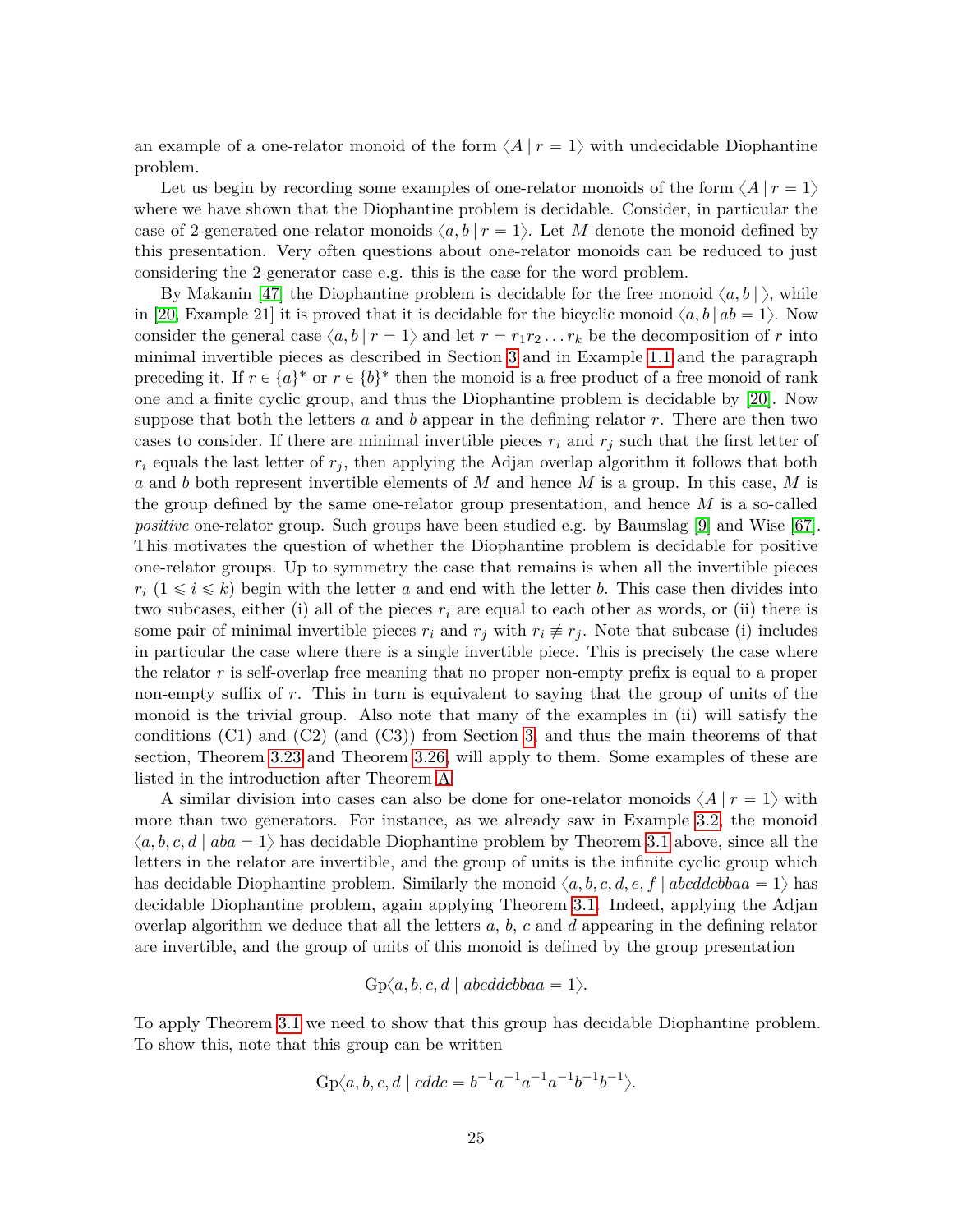The words *cddc* and  $b^{-1}a^{-1}a^{-1}b^{-1}b^{-1}$  are non-primitive since the words *cddc* and *bbaaab* are not Christoffel words (see e.g. [\[59\]](#page-30-14)), and neither are any of the conjugates of these words, since the first word have the same number of *c*s and *d*s, and similarly for the second word. It is known, see [\[11,](#page-26-10) [34,](#page-28-11) [36\]](#page-28-12), that a cyclically pinched one-relator group defined by a presentation  $Gp\langle A|u = v\rangle$ , where *u* and *v* are non-primitive words written over disjoint sets of letters, and it is not the case that both *u* and *v* are proper powers, is hyperbolic. Hence the group of units of  $\langle a, b, c, d, e, f | abcdeba = 1 \rangle$  is a hyperbolic group and thus by Theorem [3.1](#page-10-0) above this monoid has decidable Diophantine problem. Many other examples similar to this can be written down. This gives a reasonably rich source of examples of one-relator monoids  $\langle A | r = 1 \rangle$  which have solvable Diophantine problem as a consequence of the fact that their groups of units are hyperbolic. We do not know in general whether having a hyperbolic group of units is enough to imply that a one-relator monoid of the form  $\langle A | r = 1 \rangle$  has solvable Diophantine problem. As explained in the introduction, this was one of the original motivating questions for the work done in this paper. By Proposition [3.32](#page-23-0) and Theorem [3.26,](#page-19-0) a positive answer to this questions implies decidability of word equations with length constraints.

In light of this discussion, it is sensible to identify the simplest examples of one-relator monoids of the form  $\langle A | r = 1 \rangle$  for which we neither know that the Diophantine problem is decidable, but we also do not know of a reduction theorem (like the theorems from Section [3](#page-10-1) above) of a known difficult open problem. Thus we ask whether either of the monoids  $\langle b, c \mid b^2 c = 1 \rangle$  or  $\langle a, b, c \mid abc = 1 \rangle$  has decidable Diophantine problem? Initial investigations indicate that this might relate to solving word equations with a variation on the notion of twisting, in the sense of [\[22\]](#page-27-2). More generally we ask the following

<span id="page-25-0"></span>**Question 4.1.** If the word  $w \in A^*$  has no self overlaps, i.e. there is no non-empty word which *is both a proper prefix of w and a proper suffix of w, then is the Diophantine problem for the one-relator monoid*  $\langle A | w = 1 \rangle$  *decidable?* 

Note that the condition that *w* has no self overlaps is equivalent to saying the group of units of this monoid is trivial (this follows from the discussion immediately before the statement of Theorem [3.5\)](#page-12-1).

The corresponding class of monoids with torsion are also not covered by any of the theorems in this paper. Thus we ask whether  $\langle b, c \mid bcbc = 1 \rangle$  has decidable Diophantine problem? More generally, of course, we can ask whether the Diophantine problem is decidable for monoids  $\langle A | w^n = 1 \rangle$  where *w* has no self overlaps.

Finally, we restate some natural questions which have arisen in this work. As already mentioned above, if any of these problems has a positive answer, then as a corollary this would give a positive solution to the open problem of solving word equations with length constraints.

**Question 4.2.** *Is the Diophantine problem decidable for one-relator monoids of the form*  $\langle A | w^n = 1 \rangle$  *where*  $n > 1$ ?

<span id="page-25-1"></span>**Question 4.3.** Let *M* be the monoid defined by  $\langle A | w = 1 \rangle$  and let *G* be the group of units *of M. If the Diophantine problem is decidable in G, then does it follow that it is decidable in M?*

It follows from the results in the present paper that the positive *AE*-theory is in general undecidable in the classes of monoids from Questions [4.1](#page-25-0) through Question [4.3](#page-25-1) (due to Theorem [3.25,](#page-19-1) Proposition [3.32,](#page-23-0) and Remark [3.4\)](#page-12-2).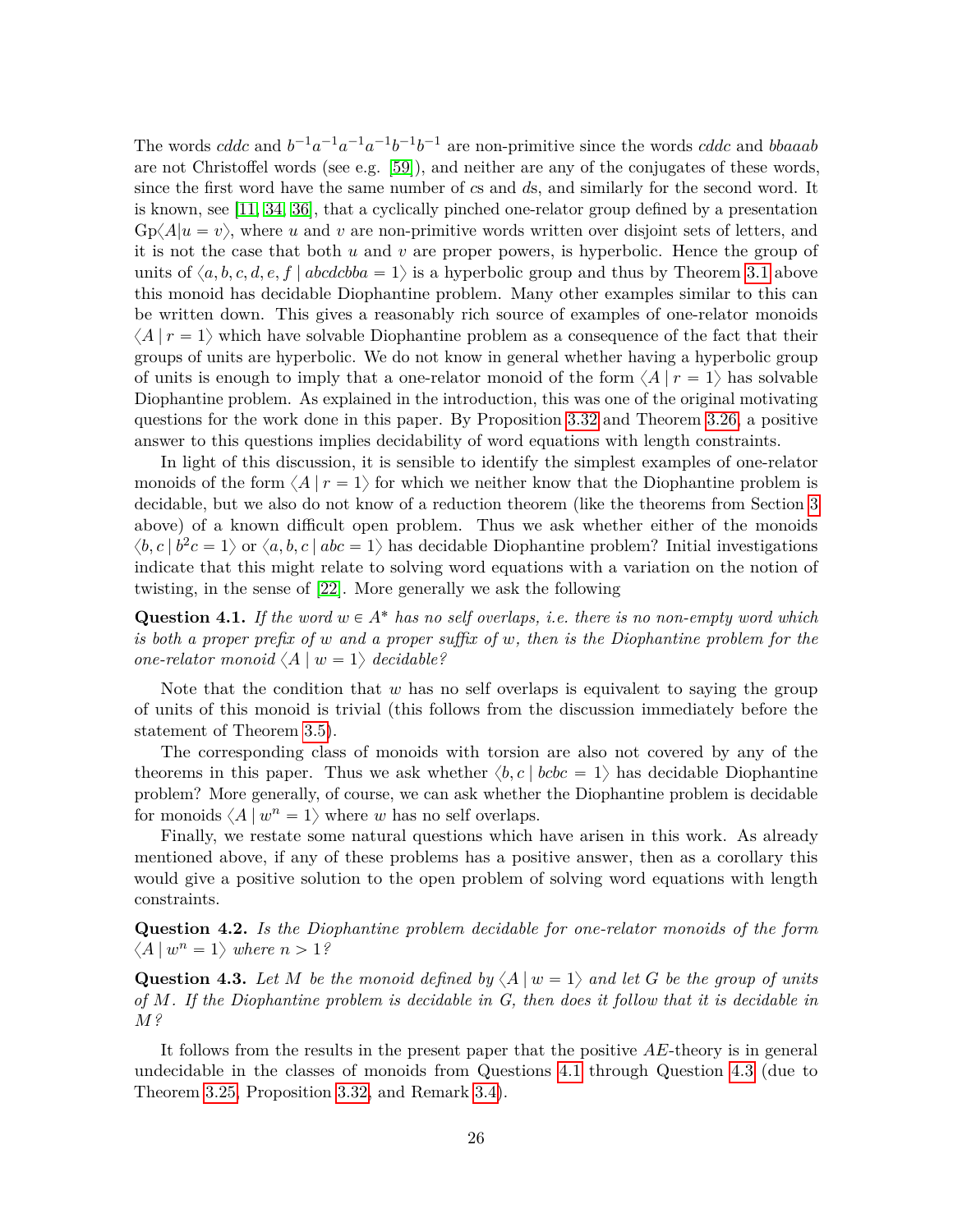# **5 Acknowledgements**

We would like to thank the anonymous reviewer who carefully read our paper, and whose comments and suggestions helped improve it.

We are also thankful to Olga Kharlampovich and Alexei Miasnikov for useful conversations.

This research was initiated during the Heilbronn Focused Research Workshop "Equations in One-Relator Groups and Semigroups", in September 2018, at the ICMS in Edinburgh organised by Laura Ciobanu of Heriot-Watt University.

## **6 Bibliography**

- <span id="page-26-1"></span>[1] P. A. Abdulla, M. F. Atig, Y.-F. Chen, L. Holík, A. Rezine, P. Rümmer, and J. Stenman. Norn: An SMT solver for string constraints. In D. Kroening and C. S. Păsăreanu, editors, *Computer Aided Verification*, pages 462–469, Cham, 2015. Springer International Publishing.
- <span id="page-26-7"></span>[2] S. I. Adjan. Defining relations and algorithmic problems for groups and semigroups. *Trudy Mat. Inst. Steklov.*, 85:123, 1966.
- <span id="page-26-5"></span>[3] J. Araújo, M. Kinyon, J. Konieczny, and A. Malheiro. Decidability and independence of conjugacy problems in finitely presented monoids. *Theoret. Comput. Sci.*, 731:88–98, 2018.
- <span id="page-26-6"></span>[4] J. Araújo, J. Konieczny, and A. Malheiro. Conjugation in semigroups. *J. Algebra*, 403:93–134, 2014.
- <span id="page-26-8"></span>[5] S. Arora and B. Barak. *Computational Complexity: A Modern Approach*. Cambridge University Press, New York, NY, USA, 1st edition, 2009.
- <span id="page-26-2"></span>[6] A. Aydin, L. Bang, and T. Bultan. Automata-based model counting for string constraints. In D. Kroening and C. S. Păsăreanu, editors, *Computer Aided Verification*, pages 255–272, Cham, 2015. Springer International Publishing.
- <span id="page-26-3"></span>[7] C. Barrett, C. L. Conway, M. Deters, L. Hadarean, D. Jovanović, T. King, A. Reynolds, and C. Tinelli. Cvc4. In G. Gopalakrishnan and S. Qadeer, editors, *Computer Aided Verification*, pages 171–177, Berlin, Heidelberg, 2011. Springer Berlin Heidelberg.
- <span id="page-26-0"></span>[8] C. Barrett, R. Sebastiani, S. Seshia, and C. Tinelli. *Satisfiability modulo theories*, volume 185 of *Frontiers in Artificial Intelligence and Applications*, pages 825–885. 1 edition, 2009.
- <span id="page-26-9"></span>[9] G. Baumslag. Positive one-relator groups. *Trans. Amer. Math. Soc.*, 156:165–183, 1971.
- <span id="page-26-4"></span>[10] M. Berzish, V. Ganesh, and Y. Zheng. Z3str3: A string solver with theory-aware heuristics. In *2017 Formal Methods in Computer Aided Design (FMCAD)*, pages 55–59, Oct 2017.
- <span id="page-26-10"></span>[11] M. Bestvina and M. Feighn. A combination theorem for negatively curved groups. *J. Differential Geom.*, 35(1):85–101, 1992.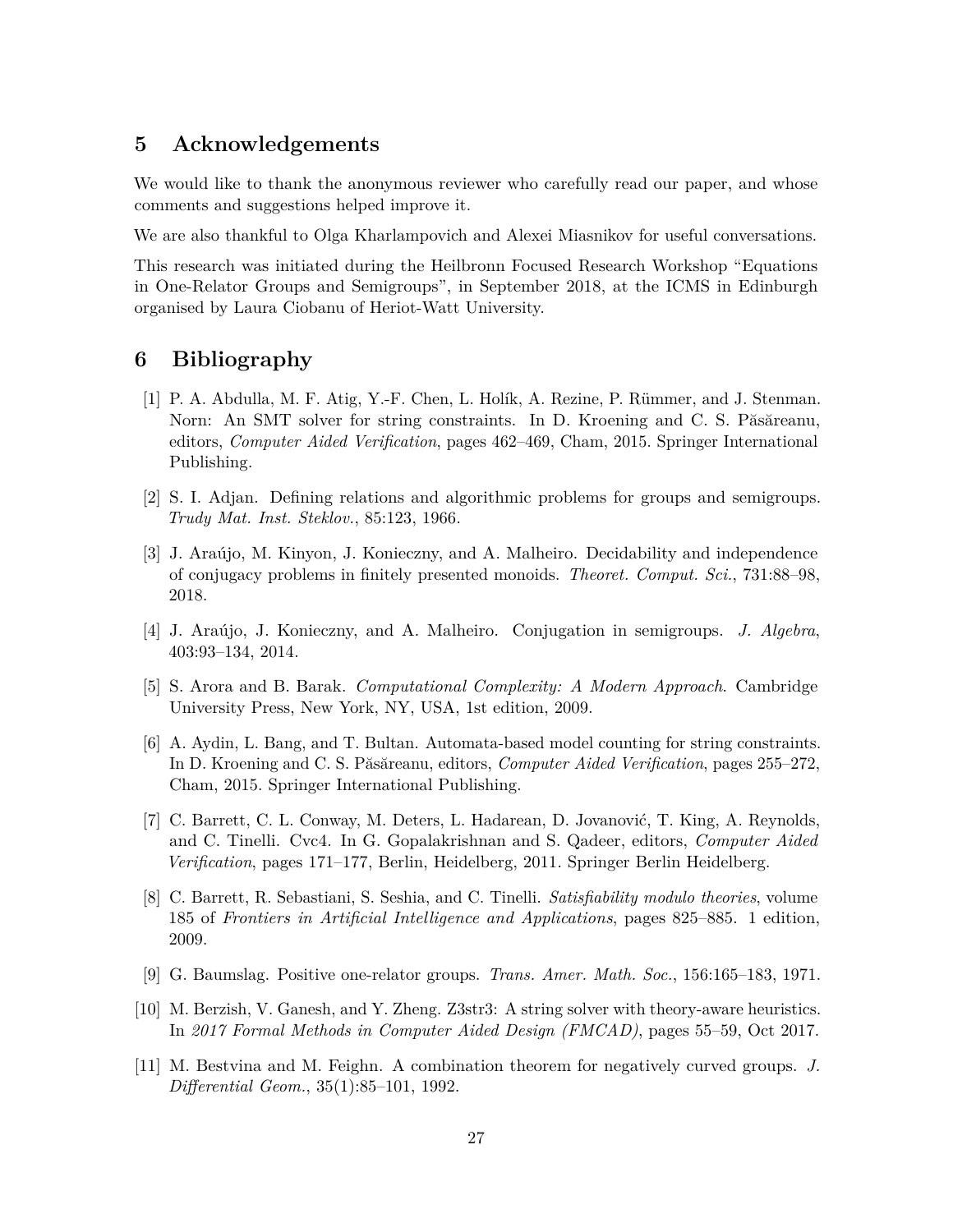- <span id="page-27-14"></span>[12] M. R. Bridson and A. Haefliger. *Metric spaces of non-positive curvature*, volume 319 of *Grundlehren der Mathematischen Wissenschaften [Fundamental Principles of Mathematical Sciences]*. Springer-Verlag, Berlin, 1999.
- <span id="page-27-8"></span>[13] J. R. Büchi and S. Senger. Definability in the existential theory of concatenation and undecidable extensions of this theory. *Z. Math. Logik Grundlag. Math.*, 34(4):337–342, 1988.
- <span id="page-27-3"></span>[14] M. Casals-Ruiz and I. Kazachkov. On systems of equations over free products of groups. *Journal of Algebra*, 333(1):368 – 426, 2011.
- <span id="page-27-1"></span>[15] L. Ciobanu Radomirovic, V. Volker Diekert, and M. Elder. Solution sets for equations over free groups are EDT0L languages. *International Journal of Algebra and Computation*, 26(5):843–886, 8 2016.
- <span id="page-27-7"></span>[16] F. Dahmani and V. Guirardel. Foliations for solving equations in groups: free, virtually free, and hyperbolic groups. *Journal of Topology*, 3(2):343–404, 2016.
- <span id="page-27-9"></span>[17] J. D. Day, V. Ganesh, P. He, F. Manea, and D. Nowotka. The satisfiability of word equations: Decidable and undecidable theories. In I. Potapov and P.-A. Reynier, editors, *Reachability Problems*, pages 15–29, Cham, 2018. Springer International Publishing.
- <span id="page-27-11"></span>[18] L. De Moura and N. Bjørner. Satisfiability modulo theories: Introduction and applications. *Commun. ACM*, 54(9):69–77, September 2011.
- <span id="page-27-4"></span>[19] T. Deis, J. Meakin, and G. Sénizergues. Equations in free inverse monoids. *Internat. J. Algebra Comput.*, 17(4):761–795, 2007.
- <span id="page-27-5"></span>[20] V. Diekert and M. Lohrey. Word equations over graph products. *International Journal of Algebra and Computation*, 18(03):493–533, 2008.
- <span id="page-27-0"></span>[21] V. Diekert. More than 1700 years of word equations. In A. Maletti, editor, *Algebraic Informatics*, pages 22–28, Cham, 2015. Springer International Publishing.
- <span id="page-27-2"></span>[22] V. Diekert and M. Elder. Solutions to twisted word equations and equations in virtually free groups. *International Journal of Algebra and Computation*, 30(04):731–819, 2020.
- <span id="page-27-6"></span>[23] V. Diekert, F. Martin, G. Sénizergues, and P. V. Silva. Equations over free inverse monoids with idempotent variables. *Theory Comput. Syst.*, 61(2):494–520, 2017.
- <span id="page-27-13"></span>[24] V. G. Durnev. Undecidability of the positive  $\forall \exists^3$ -theory of a free semigroup. *Siberian Mathematical Journal*, 36(5):917–929, Sep 1995.
- <span id="page-27-12"></span>[25] V. Ganesh, A. Kieżun, S. Artzi, P. J. Guo, P. Hooimeijer, and M. Ernst. HAMPI: a string solver for testing, analysis and vulnerability detection. In *Computer aided verification*, volume 6806 of *Lecture Notes in Comput. Sci.*, pages 1–19. Springer, Heidelberg, 2011.
- <span id="page-27-10"></span>[26] V. Ganesh, M. Minnes, A. Solar-Lezama, and M. Rinard. Word equations with length constraints: What's decidable? In A. Biere, A. Nahir, and T. Vos, editors, *Hardware and Software: Verification and Testing*, pages 209–226, Berlin, Heidelberg, 2013. Springer Berlin Heidelberg.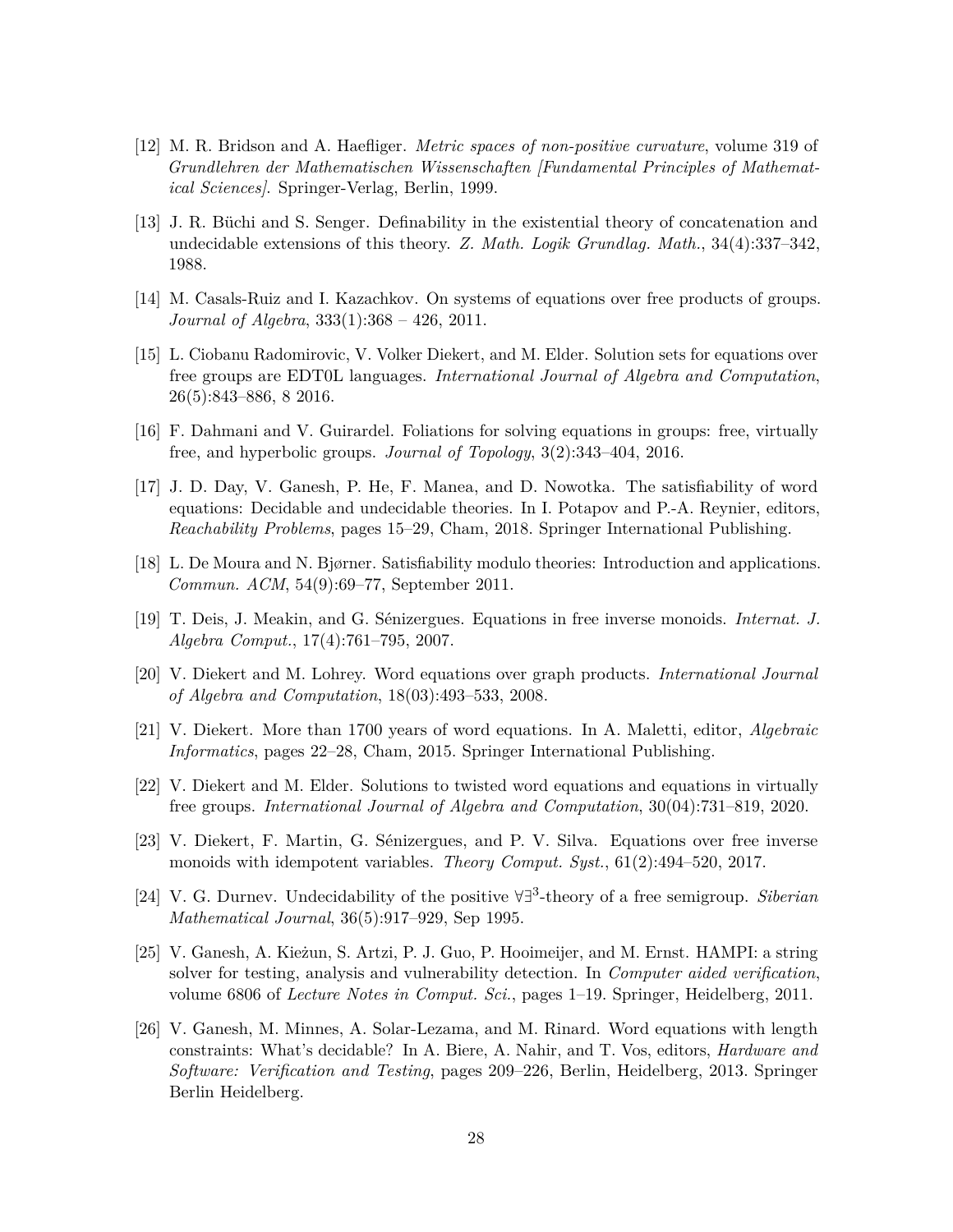- <span id="page-28-8"></span>[27] A. Garreta, A. Miasnikov, and D. Ovchinnikov. Diophantine problems in rings and algebras: undecidability and reductions to rings of algebraic integers. *arXiv e-prints*, May 2018.
- <span id="page-28-5"></span>[28] A. Garreta, A. Miasnikov, and D. Ovchinnikov. Diophantine problems in solvable groups. *Bulletin of Mathematical Sciences*, 10(01):2050005, 2020.
- <span id="page-28-10"></span>[29] R. D. Gray, P. V. Silva, and N. Szakács. Algorithmic properties of inverse monoids with hyperbolic and tree-like schützenberger graphs. *arXiv e-prints*, 2019.
- <span id="page-28-9"></span>[30] R. D. Gray and B. Steinberg. Topological finiteness properties of monoids. Part 2: special monoids, one-relator monoids, amalgamated free products, and HNN extensions. *arXiv e-prints*, May 2018.
- <span id="page-28-6"></span>[31] W. Hodges, S. Hodges, H. Wilfrid, G. Rota, B. Doran, P. Flajolet, T. Lam, E. Lutwak, and M. Ismail. *Model Theory*. Encyclopedia of Mathematics and its Applications. Cambridge University Press, 1993.
- <span id="page-28-7"></span>[32] J. M. Howie. *Fundamentals of semigroup theory*, volume 12 of *London Mathematical Society Monographs. New Series*. The Clarendon Press, Oxford University Press, New York, 1995. Oxford Science Publications.
- <span id="page-28-4"></span>[33] A. Jez. Word Equations in Nondeterministic Linear Space. In I. Chatzigiannakis, P. Indyk, F. Kuhn, and A. Muscholl, editors, *44th International Colloquium on Automata, Languages, and Programming (ICALP 2017)*, volume 80 of *Leibniz International Proceedings in Informatics (LIPIcs)*, pages 95:1–95:13, Dagstuhl, Germany, 2017. Schloss Dagstuhl–Leibniz-Zentrum fuer Informatik.
- <span id="page-28-11"></span>[34] A. Juhász and G. Rosenberger. On the combinatorial curvature of groups of *F*-type and other one-relator free products. In *The mathematical legacy of Wilhelm Magnus: groups, geometry and special functions (Brooklyn, NY, 1992)*, volume 169 of *Contemp. Math.*, pages 373–384. Amer. Math. Soc., Providence, RI, 1994.
- <span id="page-28-2"></span>[35] O. Kharlampovich and A. G. Miasnikov. Model theory and algebraic geometry in groups, non-standard actions and algorithmic problems. *Proceedings of the Intern. Congress of Mathematicians, Seoul, v. 2, invited lectures, 223-244*, 2014.
- <span id="page-28-12"></span>[36] O. Kharlampovich and A. Myasnikov. Hyperbolic groups and free constructions. *Trans. Amer. Math. Soc.*, 350(2):571–613, 1998.
- <span id="page-28-1"></span>[37] O. Kharlampovich and L. López. Bi-interpretability of some monoids with the arithmetic and applications. *Semigroup Forum*, 99(1):126–139, Aug 2019.
- <span id="page-28-0"></span>[38] O. Kharlampovich, L. Lopez Cruz, and A. Miasnikov. The Diophantine problem in some metabelian groups. *Mathematics of Computation*, 89:1, 02 2020.
- <span id="page-28-3"></span>[39] O. Kharlampovich and A. Myasnikov. Elementary theory of free non-abelian groups. *J. Algebra*, 302(2):451–552, 2006.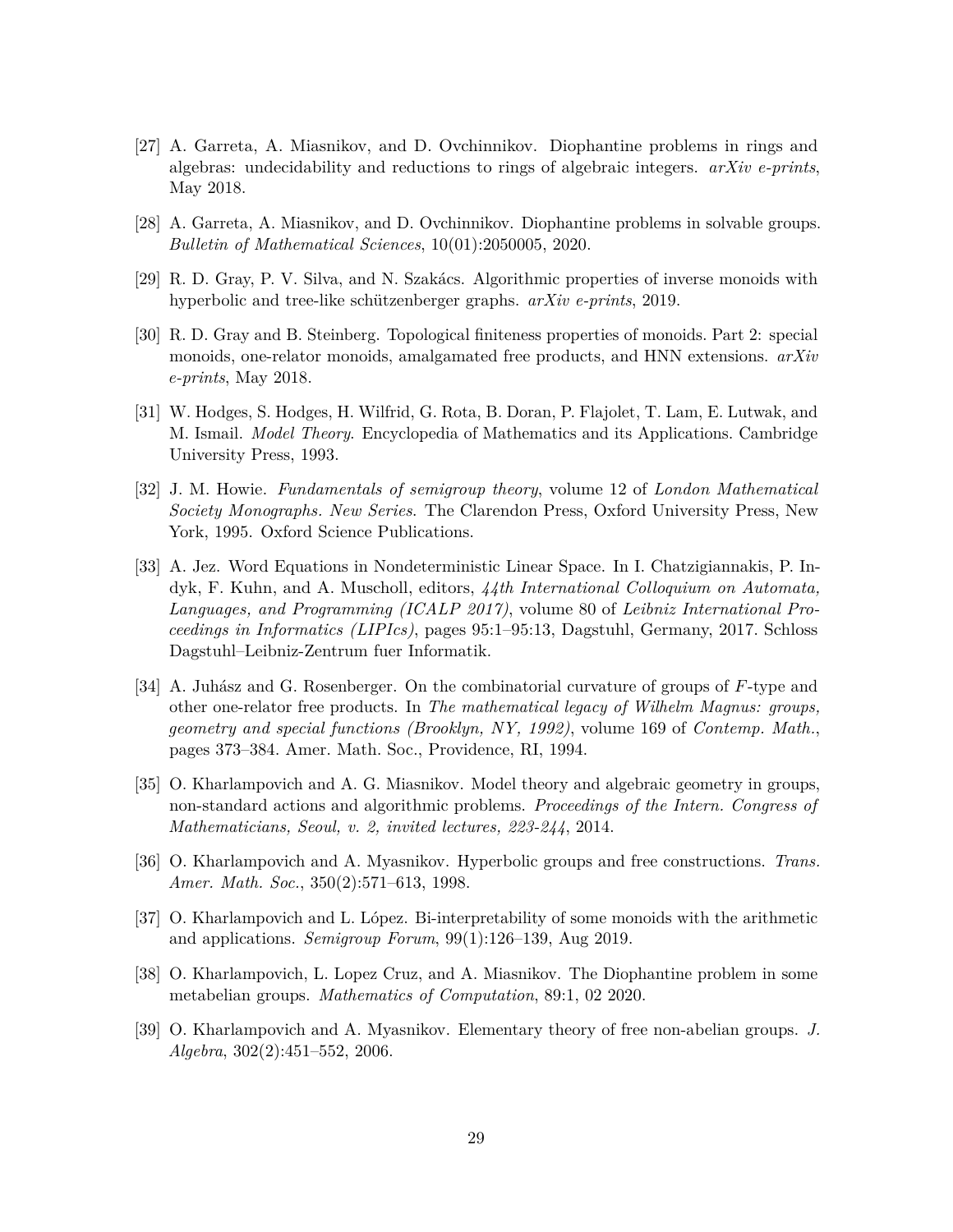- <span id="page-29-0"></span>[40] O. Kharlampovich and A. G. Myasnikov. Equations and fully residually free groups. In O. Bogopolski, I. Bumagin, O. Kharlampovich, and E. Ventura, editors, *Combinatorial and Geometric Group Theory*, pages 203–242, Basel, 2010. Birkhäuser Basel.
- <span id="page-29-11"></span>[41] G. Lallement. On monoids presented by a single relation. *J. Algebra*, 32:370–388, 1974.
- <span id="page-29-4"></span>[42] A. W. Lin and R. Majumdar. Quadratic word equations with length constraints, counter systems, and presburger arithmetic with divisibility. In S. K. Lahiri and C. Wang, editors, *Automated Technology for Verification and Analysis*, pages 352–369, Cham, 2018. Springer International Publishing.
- <span id="page-29-3"></span>[43] M. Lohrey and G. Sénizergues. Theories of HNN-extensions and amalgamated products. In M. Bugliesi, B. Preneel, V. Sassone, and I. Wegener, editors, *Automata, Languages and Programming*, pages 504–515, Berlin, Heidelberg, 2006. Springer Berlin Heidelberg.
- <span id="page-29-15"></span>[44] M. Lothaire. *Combinatorics on Words*. Cambridge Mathematical Library. Cambridge University Press, 2 edition, 1997.
- <span id="page-29-14"></span>[45] R. Lyndon and P. Schupp. *Combinatorial Group Theory*. Classics in Mathematics. Springer Berlin Heidelberg, 2015.
- <span id="page-29-10"></span>[46] G. S. Makanin. On the identity problem in finitely defined semigroups. *Dokl. Akad. Nauk SSSR*, 171:285–287, 1966.
- <span id="page-29-1"></span>[47] G. S. Makanin. The problem of solvability of equations in a free semigroup. *Mathematics of the USSR-Sbornik*, 32(2):129–198, feb 1977.
- <span id="page-29-2"></span>[48] G. S. Makanin. Equations in a free group. *Mathematics of the USSR-Izvestiya*, 21(3):483, 1983.
- <span id="page-29-13"></span>[49] S. S. Marchenkov. Undecidability of the positive @D-theory of a free semigroup. *Sibirsk. Mat. Zh.*, 23(1):196–198, 223, 1982.
- <span id="page-29-12"></span>[50] D. Marker. *Model Theory : An Introduction*. Graduate Texts in Mathematics. Springer New York, 2013.
- <span id="page-29-6"></span>[51] J. V. Matijasevič. The Diophantineness of enumerable sets. *Dokl. Akad. Nauk SSSR*, 191:279–282, 1970.
- <span id="page-29-5"></span>[52] Y. Matiyasevich. Word equations, Fibonacci numbers, and Hilbert's Tenth Problem. 02 2019.
- <span id="page-29-7"></span>[53] P. Narendran and F. Otto. Complexity results on the conjugacy problem for monoids. *Theoret. Comput. Sci.*, 35(2-3):227–243, 1985.
- <span id="page-29-8"></span>[54] P. Narendran, F. Otto, and K. Winklmann. The uniform conjugacy problem for finite Church-Rosser Thue systems is NP-complete. *Inform. and Control*, 63(1-2):58–66, 1984.
- <span id="page-29-9"></span>[55] F. Otto. Conjugacy in monoids with a special Church-Rosser presentation is decidable. *Semigroup Forum*, 29(1-2):223–240, 1984.